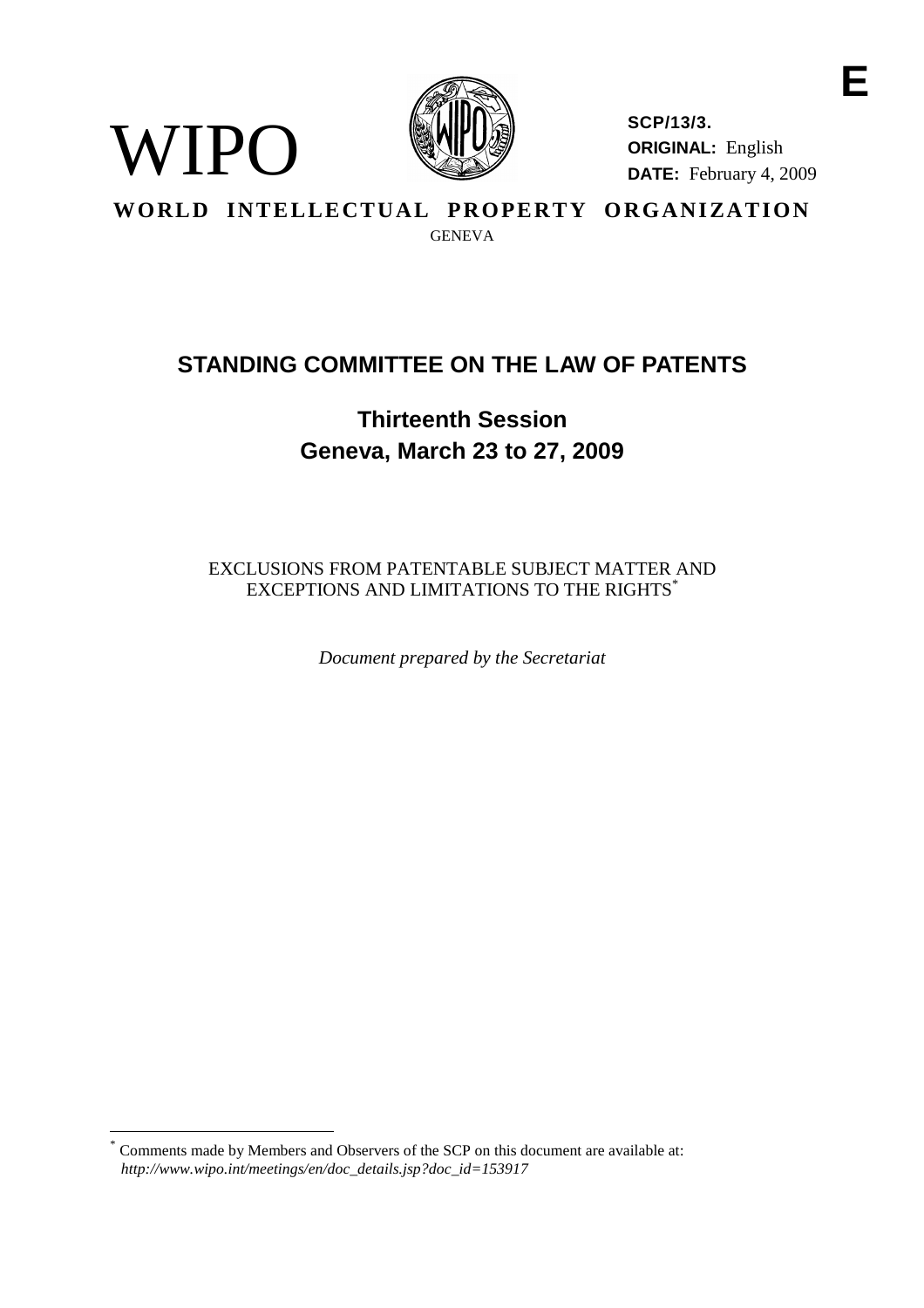# Table of Contents

| I.   |                                                                                                                                                                                                                                                                                                                                       |  |
|------|---------------------------------------------------------------------------------------------------------------------------------------------------------------------------------------------------------------------------------------------------------------------------------------------------------------------------------------|--|
| II.  |                                                                                                                                                                                                                                                                                                                                       |  |
|      | (a) Exclusions from Patentable Subject Matter and Subject Matter<br>Paris Convention for the Protection of Industrial Property<br>(i)<br>(ii)<br>Agreement on Trade-Related Aspects of Intellectual Property Rights<br>(iii)<br>(e)<br>(i)<br>Diagnostic, therapeutic and surgical methods for the treatment<br>(ii)<br>(iii)<br>(iv) |  |
| III. |                                                                                                                                                                                                                                                                                                                                       |  |
|      | (i)<br>Convention on International Civil Aviation (Chicago Convention) 21<br>(ii)<br>(iii)<br>(i)<br>(ii)<br>(iii)<br>(iv)                                                                                                                                                                                                            |  |
|      | Certain uses on foreign vessels, aircraft and land vehicles<br>(v)<br>(vi)<br>(vii)<br>(viii)                                                                                                                                                                                                                                         |  |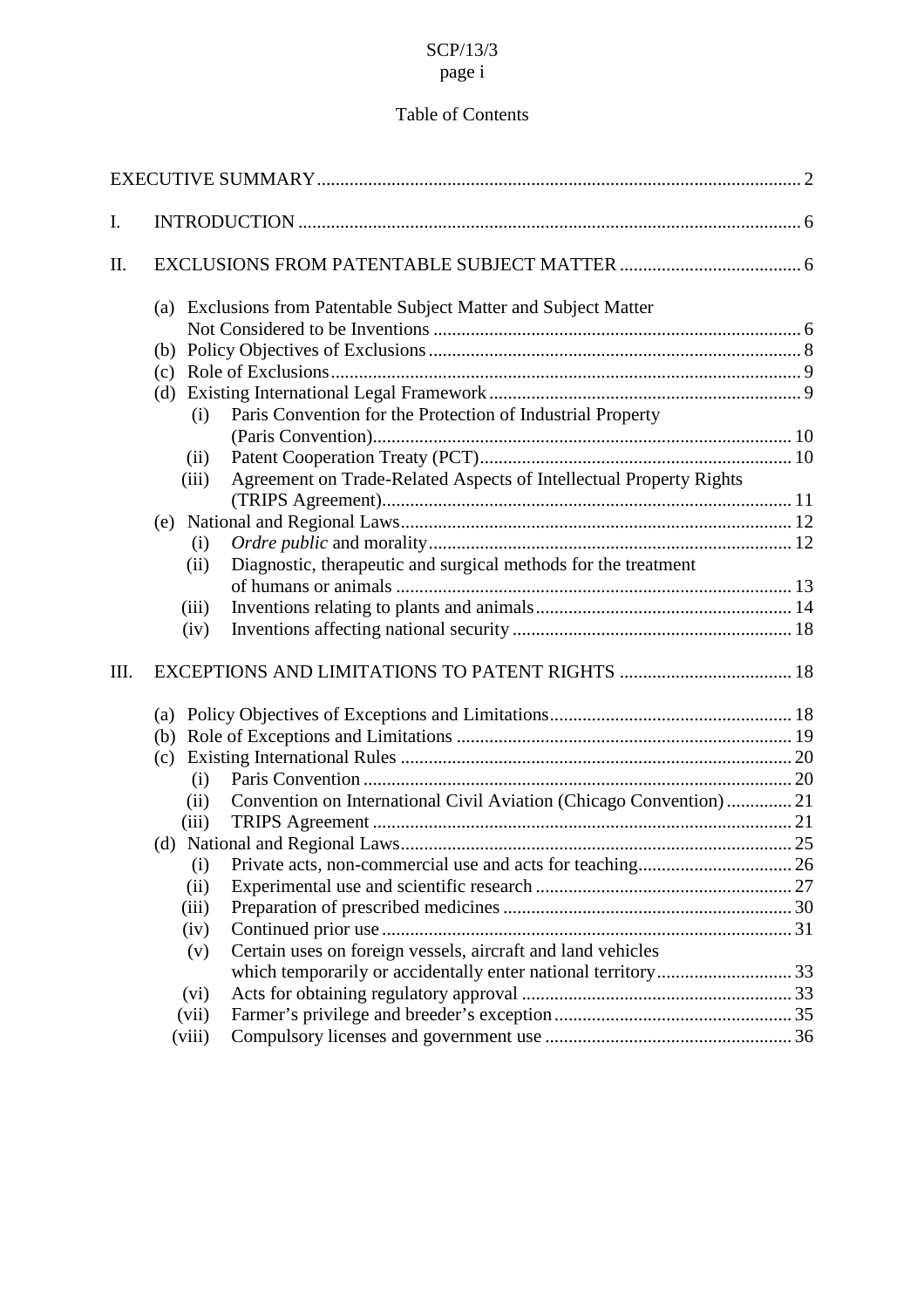## EXECUTIVE SUMMARY

1. Pursuant to the decision of the Standing Committee on the Law of Patents (SCP) at its twelfth session held from June 23 to 27, 2008, in Geneva, the present document prepared by the Secretariat is submitted as a preliminary study on the issue of exclusions from patentable subject matter and exceptions and limitations to the rights. The document is divided into two distinct issues, namely, exclusions from patentable subject matter and exceptions and limitations to the rights, each of which are addressed from the following perspectives: (i) policy objectives and role; (ii) the international legal framework; and (iii) provisions contained in national and regional laws.

## *Exclusions from patentable subject matter*

2. The patent system intends to promote innovation and to improve the social benefits resulting from that innovation. In order to meet that goal, patent laws provide various requirements to obtain a patent. Firstly, a patent is granted for "inventions", but not for works of literatures and music, for example. Although the definition of "invention" is different from one country to the other, many national laws consider that, in particular, discoveries, abstract ideas and non-technical creations are not "inventions" within the meaning of patent law. Secondly, only those inventions that meet the three patentability criteria, i.e., novelty, inventive-step (non-obviousness) and industrial applicability (utility) are entitled to patent protection, so that only inventions that contribute to technical progress are rewarded. Even those latter inventions, however, do not necessarily support the ultimate goal of the patent system, that is, to enhance public welfare. In this case, from a public policy perspective, they may be excluded from patentability, even if they represent a significant scientific or technological advancement.

3. Although many countries share general public policy objectives, the concrete means as to how to reach those objectives often vary from one country to the other. Public policy consideration may be influenced by the socio-economic conditions and the country's priorities, and *vice versa*. Historical, cultural and religious conditions may be important factors for shaping ethical and moral considerations. Therefore, public policy considerations are hardly ever static: they change over time, reflecting the needs and realities of the various countries.

4. Excluding certain categories of subject matter from patentability can neither stop inventors from inventing in the area of such subject matter, nor can it prohibit the commercial exploitation of such inventions. Indeed, where no patent exists, nobody is required to obtain the consent from the inventor to use the invention. It is sometimes argued that the control of commercial activities based on, for example, ethical, health and environmental grounds should rather be regulated by other laws than the patent law. On the other hand, some argue that the patent system does not exist in a vacuum, and that the State should not grant exclusive rights to inventions that obviously harm public interests and consequently do not deserve to generate any economic return thanks to patent protection.

5. As regards the international legal framework, the Paris Convention and the Patent Cooperation Treaty (PCT) do not address exclusions from patentable subject matter, although Article 4*quater* of the Paris Convention and Rules 39 and 67 of the Regulations under the PCT touch upon some related issues. The TRIPS Agreement, in Article 27.2 and 27.3, provides specific categories of subject matter that the WTO Members are entitled to exclude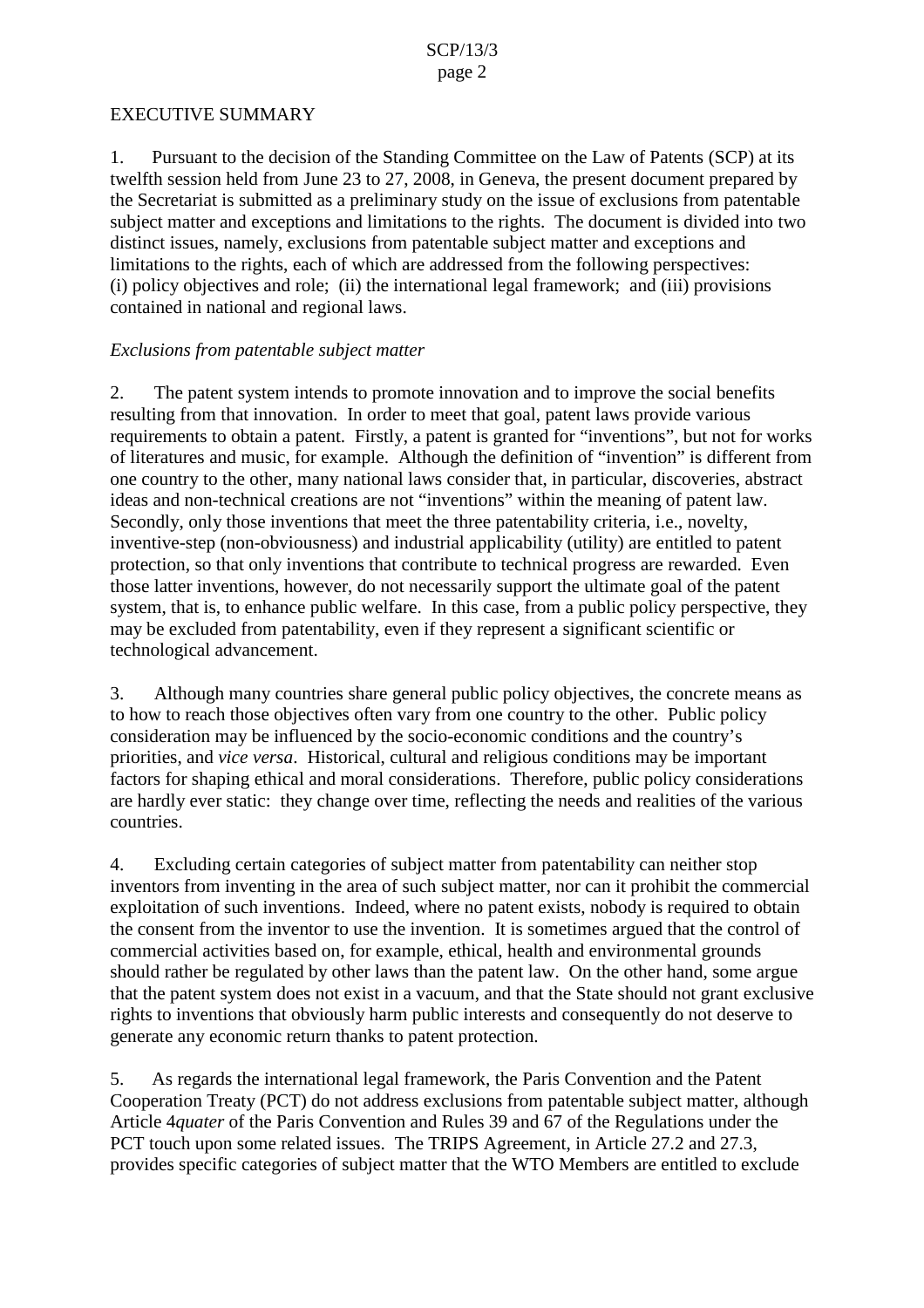# SCP/13/3

### page 3

from patentability. Further, Article 73 recognizes a freedom of the Members to take certain actions which they consider necessary for the protection of their essential security interests.

6. At the national/regional level, the exclusions from patentable subject matter provided for in national/regional legislation vary significantly. Nevertheless, certain categories of subject matter are considered to be excluded from patentability in many countries (see Annex II of document SCP/12/3 Rev.2). They include:

- inventions the exploitation of which is against *ordre public* or morality;
- diagnostic, therapeutic and surgical methods for the treatment of humans and animals;
- plant and animal varieties;
- plants and animals other than micro-organisms;
- essentially biological processes for the production of plants and animals;
- inventions affecting national security.

7. The present document summarizes the scope of each exclusion under national/regional laws and outlines some issues being discussed in relation to each type of subject matter.

8. The exact scope of those exclusions under the national/regional laws, however, needs careful analysis, since the interpretation of the legislative provisions vary. Further, the exclusions under national/regional laws alone do not provide the entire picture of what can, and what cannot, be patented at the national/regional level. For example, even if there is no explicit provision excluding certain categories of subject matter from patentability, a patent may not be granted on such invention because it may be considered lacking novelty, inventive step or industrial application.

# *Exceptions and Limitations to the Rights*

9. In principle, the granting of exclusive patent rights is considered as an incentive for investment in innovative activities and the production of knowledge. To correct the potential inefficiencies of the market power created by such exclusive rights, a number of mechanisms are provided in the patent system, such as the patentability or the disclosure requirements. Nevertheless, granting full exclusive rights in all circumstances may not always meet the goal of promoting innovation and enhancing the public welfare. Consequently, in many, if not all, patent laws, the scope of the enforceable exclusive rights is carefully balanced with the interests of other parties, who may be prevented from using the patented invention for a limited period of time.

10. Generally speaking, there are two types of exceptions and limitations that allow States to fine-tune the different interests among stakeholders. First, there are provisions that exclude, or allow for the exclusion of, certain uses of a patented invention from being addressed in infringement proceedings in national laws as well as under international treaties. The second type of exceptions and limitations is characterized by the fact that a patentee cannot stop third parties from using his patented invention, but is entitled to remuneration against such use. In other words, although the injunctive relief is significantly limited, a right to remuneration against the use of the invention is maintained. So-called compulsory licenses (or non-voluntary licenses) are often used to put this type of limitation in place.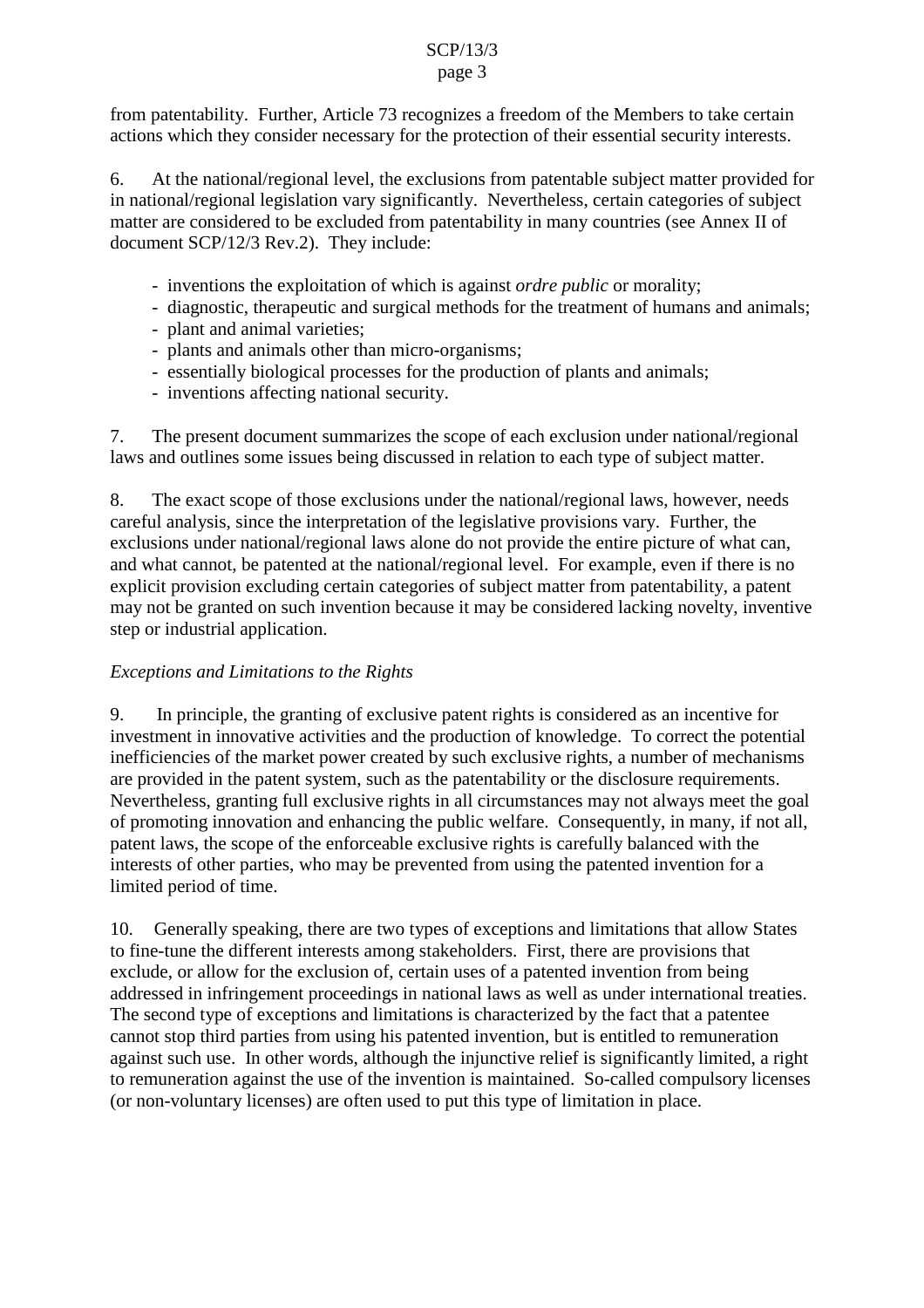## 11. Similarly to the case of the exclusions from patentable subject matter, at first sight, the consequence of limiting the scope of the enforceable rights may seem to consist in less incentive for inventors to invest in innovative activities. It is, of course, a matter of public policy to determine whether, under certain circumstances, it may be more appropriate to allow other parties to use the patented technology than to allow the patentee alone to exercise the exclusive right with a view to better promote innovations and increase social welfare. However, the legal assurance of non-infringement through uses by others than the patentee does not necessarily mean that these other parties can immediately exploit the patented invention, since secret know-how may be involved for the optimal exploitation of the invention, particularly at the commercially profitable scale.

12. As regards the international treaties, Article 5.A of the Paris Convention provides certain rules regarding compulsory licenses. Further, certain limitations to the exclusive rights in view of the safeguard of the public interest to maintain the freedom of transport is regulated in Article 5*ter* of that Convention. Similarly, Article 27 of the Chicago Convention extends the exceptions to the patent rights with respect to international air navigation.

13. Articles 30 and 31of the TRIPS Agreement provide the exceptions and limitations to the rights which may be provided by the WTO Members. According to Article 30, a Member may provide limited exceptions to the exclusive rights conferred by a patent, provided that such exceptions do not unreasonably conflict with the normal exploitation of the patent and do not unreasonably prejudice the legitimate interests of the patent owner, taking account of the legitimate interests of third parties. The *Canada-Patent Protection of Pharmaceutical Product* case (DS114) offers some guidance in interpreting Article 30. Article 31 provides that a Member may allow, under the stipulated conditions, other use by third parties or by the Government than that allowed under Article 30 without authorization of the right holder. The Declaration on the TRIPS Agreement and Public Health, adopted by the Fourth Session of the WTO Ministerial Conference at Doha on November 14, 2001, provides some guidance to the application of Article 31. Further, the Decision of the General Council of August 30, 2003, on the Implementation of paragraph 6 of the Doha Declaration on the TRIPS Agreement and Public Health allows WTO Members to "waive" the limitation on exports under compulsory licenses to least-developed country Members and other Members that have insufficient or no manufacturing capacities in the pharmaceutical sector for the patented product in question. Following the Decision of the General Council of December 6, 2005, on the Amendment of the TRIPS Agreement, an amendment to the TRIPS Agreement will replace the Decision of the General Council of August 30, 2003, when it is accepted by two thirds of the membership. Further, TRIPS Article 73 recognizing the freedom of the Members to protect essential security interests may be also relevant.

14. At the national/regional level, the exceptions and limitations to the rights provided for vary significantly. However, some convergence can be found. There are certain exceptions and limitations which are found in the legislations of many countries (see Annex II of document SCP/12/3 Rev.2). They include:

- private acts for non-commercial purposes;
- acts for the purpose of teaching;
- acts for experimental purposes or scientific research;
- preparation of medicines prescribed by doctors;
- continued use by a prior user;
- certain uses on foreign vessels, aircraft and land vehicles which temporarily or accidentally entered the national territory;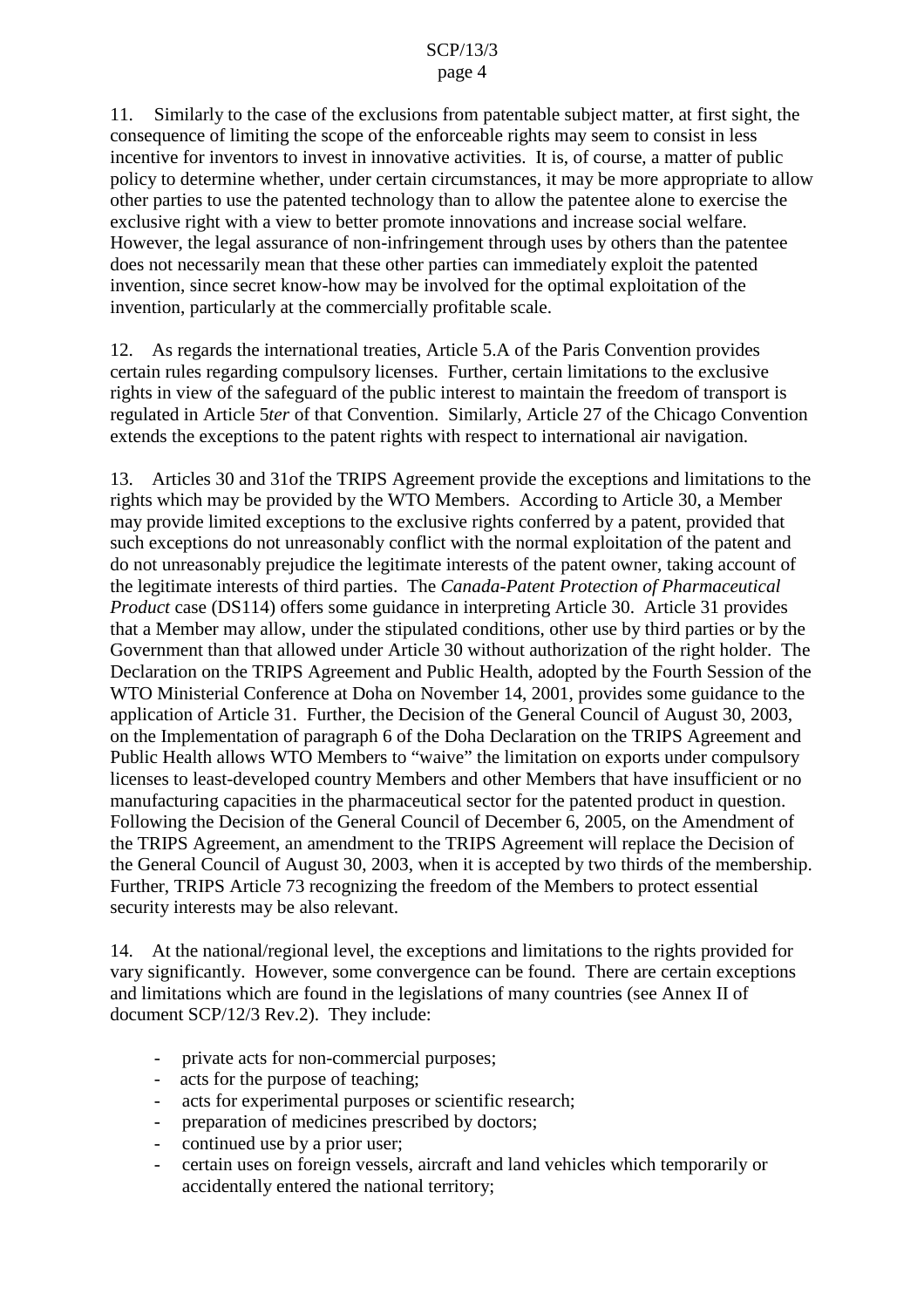# SCP/13/3

### page 5

- acts for obtaining regulatory approval for pharmaceuticals;
- acts performed for a farmer's own use and for the development of new varieties.

15. Further, many national/regional laws provide for various situations under which compulsory licenses and government's use of patented inventions without the authorization of the patent owner may be allowed. The present document summarizes the scope of each of those exceptions under national/regional laws and outlines a number of issues being discussed in relation to each type of subject matter.

16. As regards the exhaustion of rights, some laws contain an explicit provision, while under some others, no provision is found in the legislation, and the case law determines under which circumstances the patent right is exhausted. The exhaustion of rights may not qualify specifically for being an exception or limitation to the rights in the narrow sense because, while exceptions and limitations impose limited "restrictions" to the enforcement of rights for certain kinds of uses of the patented invention, the exhaustion of rights addresses the specific question of the "non-existence" of the patent rights (or, in other words, of the scope of the rights) associated with the product which has been legitimately put on the market. On the other hand, the exhaustion of rights can be considered as forming part of the exceptions and limitations in the broad sense, as it also defines the permissive actions which can be taken by third parties without risking to infringe the rights. Article 6 of the TRIPS Agreement states that, for the purposes of dispute settlement under that Agreement, nothing in the TRIPS Agreement shall be used to address the issue of exhaustion of rights, subject to the provisions of Articles 3 and 4.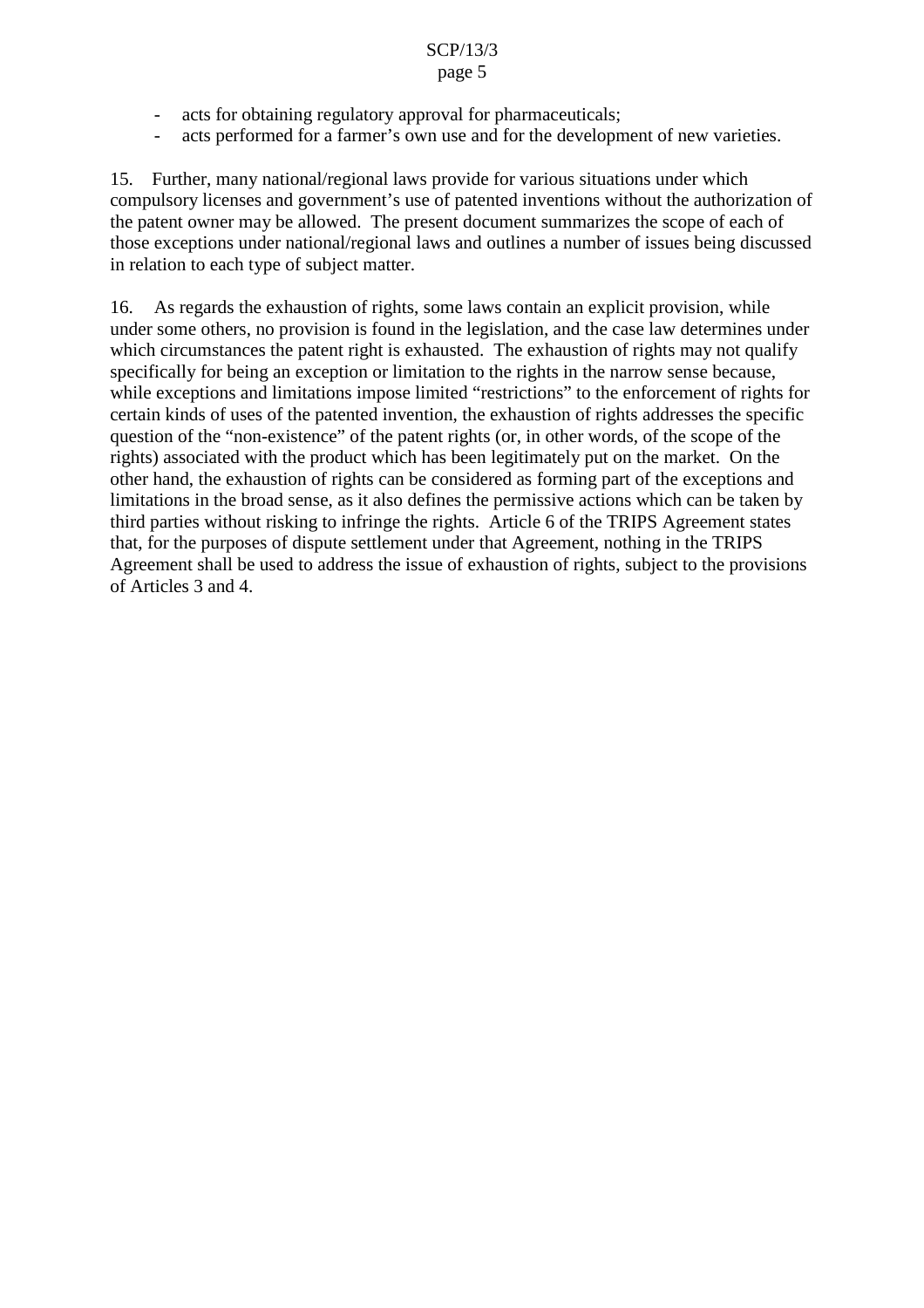## I. INTRODUCTION

17. At its twelfth session, held from June 23 to 27, 2008, in Geneva, the Standing Committee on the Law of Patents (SCP) asked the WIPO Secretariat to establish, for its next session, preliminary studies on four issues. These four issues are:

- Dissemination of patent information (*inter alia* the issue of a database on search and examination reports);
- Exceptions from patentable subject matter and limitations to the rights, *inter alia* research exemption and compulsory licenses;
- Patents and standards;
- Client-attorney privilege.

18. These four issues are not to be considered prioritized over other issues contained in the list which was established during the twelfth session of the SCP and was contained in the Annex to document SCP/12/4 Rev. (see paragraph 8(c) of document SCP/12/4 Rev.).

19. Accordingly, this document prepared by the Secretariat is a preliminary study on the issue of exclusions from patentable subject matter and exceptions and limitations to the rights <sup>1</sup> for the thirteenth session of the SCP, to be held from March 23 to 27, 2009.

20. The preliminary study addresses two distinct issues: exclusions from patentable subject matter and exceptions and limitations to patent rights. On each issue, the preliminary study contains (i) policy objectives and the role of exceptions and limitations, (ii) provisions under the international legal framework, and (iii) provisions contained in national/regional laws. As regards the provisions contained in national/regional laws, reference is made to Annex II of document SCP/12/3 Rev.2, which contains a summary of the exclusions from patentable subject matter and of the exceptions and limitations to the patent rights provided by the various national/regional laws.

21. At the twelfth session of the SCP, it was made clear that the *modus operandi* of the Committee, namely, to move forward along a number of tracks, including the preparation of preliminary studies, was agreed upon for the purpose of developing a work program for the SCP (see paragraph 123 of document SCP/12/5 Prov.). Against this background, the preliminary study aims to contextualize the current legal framework and to contain no conclusions.

# II. EXCLUSIONS FROM PATENTABLE SUBJECT MATTER

## (a) Exclusions from Patentable Subject Matter and Subject Matter Not Considered to be Inventions

22. As regards the exclusions from patentable subject matter, in view of the different approaches in the national/regional patent laws, the scope of this preliminary study may

<sup>&</sup>lt;sup>1</sup> The terms "exclusions from patentable subject matter" and "exceptions and limitations to the rights" are used in this document, as they are commonly used at the international level (see, for example, SCP/12/3 Rev.2 and Articles 27 and 30 of the TRIPS Agreement).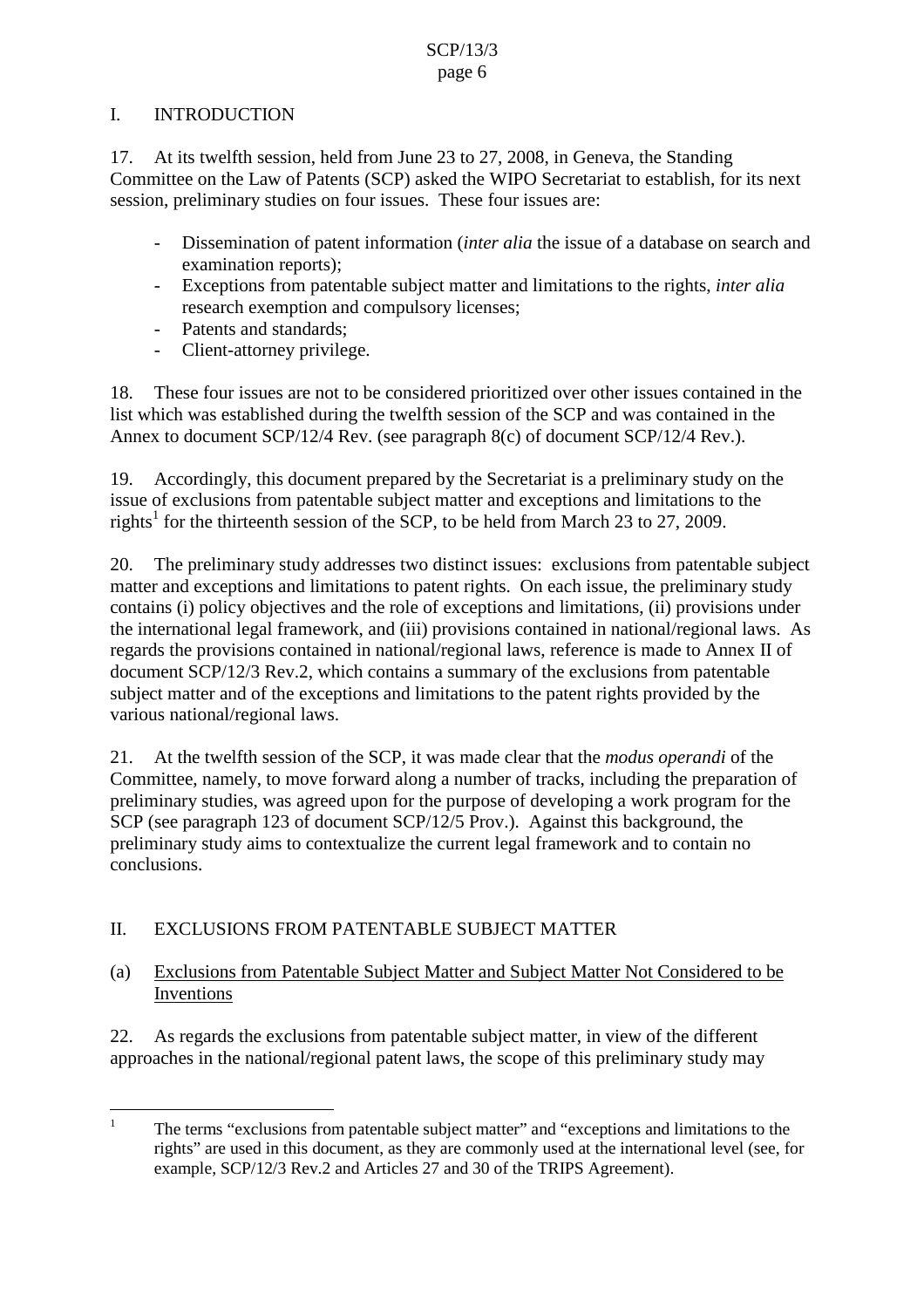# SCP/13/3

# page 7

require some further clarification. Generally speaking, there are two ways used in the national/regional laws in respect of this question.

23. The first method is to first define the term "invention", i.e., subject matter than can be covered by patent protection, and to then specify the categories of subject matter that cannot be patented. In some legal systems, the law provides positive and explicit guidance on the definition of the term "invention". For example, Article 2(1) of the Patent Law of Japan defines "invention" as a highly advanced creation of technical ideas by which a law of nature is utilized. In some other system, the law implicitly defines "invention" by providing a non-exhaustive list of subject matter that is not regarded as inventions. For example, the European Patent Convention does not provide an explicit definition of the term "invention", but its Article 52(2) lists the following types of subject matter which, in particular, shall not be regarded as patentable inventions:

- discoveries, scientific theories and mathematical methods;
- aesthetic creations:
- schemes, rules and methods for performing mental acts, playing games or doing business, and programs for computes;
- presentation of information.

24. Article 52(3) clarifies that the subject matter or activities listed above are excluded from patentability only to the extent to which a European patent application or European patent relates to such subject matter or activities as such.

25. Whichever way has been chosen to define the term "invention" in the national/regional law, the notion of "invention", i.e., patentable subject matter, is specified in the law, together with exceptions from such patentable subject matter.

26. The second technique is to list all types of subject matter which are not patentable. In other words, both (i) subject matter which is not considered to be an invention (for example, literary or artistic works, scientific theories and abstract ideas) and (ii) subject matter which is considered to be an invention, but is excluded from patentability (for example, an invention the exploitation of which is against morality) is referred to in the applicable law as "non-patentable subject matter" without distinguishing (i) and (ii) above.<sup>2</sup>

27. Since the mandate given to the International Bureau by the SCP was to prepare a preliminary study on the exclusions from patentable subject matter, in principle, this preliminary study focuses on subject matter which can be generally categorized as patentable subject matter (or inventions) but which is excluded from patent protection.

28. It should also be noted that a provision in the applicable patent law providing exclusions from patentable subject matter alone does not offer the entire picture of what can, or cannot, be patented and whether or not the granted patents are enforceable. For example, even if there is no explicit provision excluding certain inventions from patentability, a patent may not be granted for such an invention because it may be considered lacking novelty, inventive step

<sup>&</sup>lt;sup>2</sup> Under some national laws, in addition to the subject matter referred to in (i) and (ii), certain types of subject matter that may not be novel or involve inventive step (for example, juxtaposition of known inventions, or aggregation or duplication of known properties of known components) are also included in the list of non-patentable subject matter.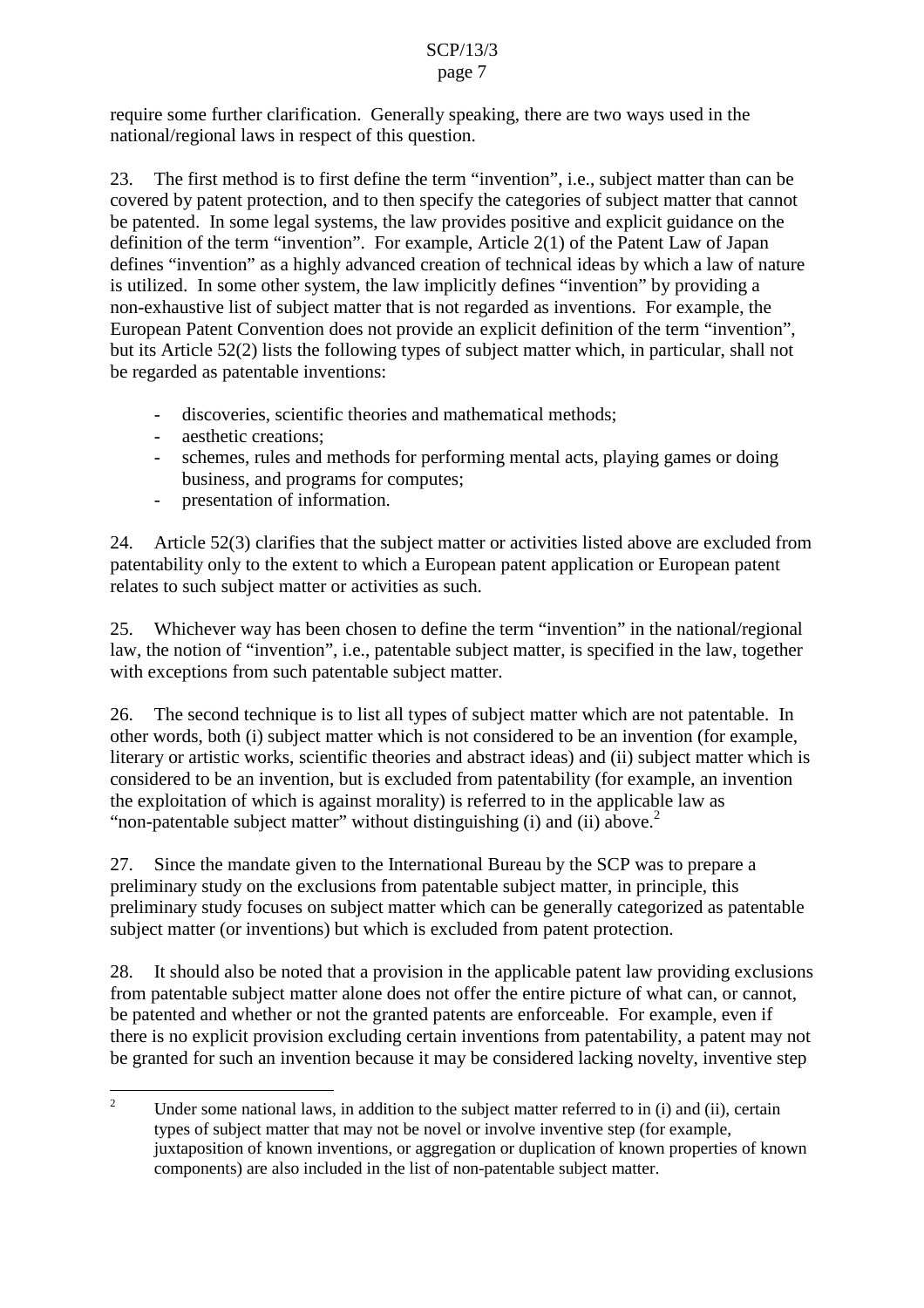or industrial application. Further, even if a patent is granted, the patentee may not be able in practice to enforce the patent, since the national law may provide that certain acts by third parties are not considered to be infringing.

## (b) Policy Objectives of Exclusions

29. The patent system intends to promote innovation and to improve the social benefits resulting from that innovation. In order to meet that goal, patent laws do not allow the grant of patents for all new creations of our mind, but impose various requirements to obtain a patent. Firstly, a patent is granted for "inventions", but not to, for example, works in the field of literature and music, which are covered by copyright protection. As described earlier, although the definition of the term "invention" is different from one country to the other, many national laws consider that, in particular, discoveries, abstract ideas and non-technical creations are not "inventions" within the meaning of patent law. Secondly, among those inventions, only those that meet the three patentability criteria, i.e., novelty, inventive-step (non-obviousness) and industrial applicability (utility) are entitled to patent protection so that only the inventions that contribute to technical progresses are rewarded.

30. Even those inventions that contribute to technical progress, however, do not always support the ultimate goal of the patent system, namely to enhance the public welfare. In such circumstances, from a public policy point of view, they may be excluded from patentable subject matter even if they represent a significant scientific or technological advancement.

31. Generally speaking, the choice of exclusions from patentable subject matter is carefully determined taking into account two aspects which are closely related: one aspect is whether a given invention should be excluded from protection with a view to discourage innovation. The second aspect relates to the question of whether a given invention should be excluded with the view to a risk of excluding access to the patented technology by third parties. The two aspects are closely related because, on the one hand, there will be no question of access to innovation, if innovation does not exist in the first place. Secondly, if the access to the patented technology is unreasonably hampered, innovation may not be encouraged in an efficient and effective manner.

32. While the improvement of social welfare and enhancement of industrial and economic development are common public policy objectives shared by all countries, the concrete ways to reach those goals and to shape the legal framework to achieve them vary from one country to the other. Public policy considerations are influenced by differences at the level of the socio-economic conditions and the countries' priorities. Moreover, historical, cultural and religious considerations are often important factors influencing ethical and moral considerations. As a consequence, public policy considerations are never static, but change over time, reflecting the needs and realities of countries.

33. By definition, the patent system evolves with the technical advancements that ceaselessly bring new technical creations into our lives. The patent system, therefore, constantly faces the question as to whether and how it can adapt itself to new technologies. Certain questions are a matter of interpretation of existing laws, for example, whether a new technological creation falls under the definition of "invention" under the applicable patent law. However, one of the fundamental questions is, from a public policy perspective, and with a view to improving public welfare, whether such new subject matter should be covered by patent protection or not. Or should it be addressed through another protection mechanism? Is a new legal mechanism necessary? Should patent law be adapted and revised to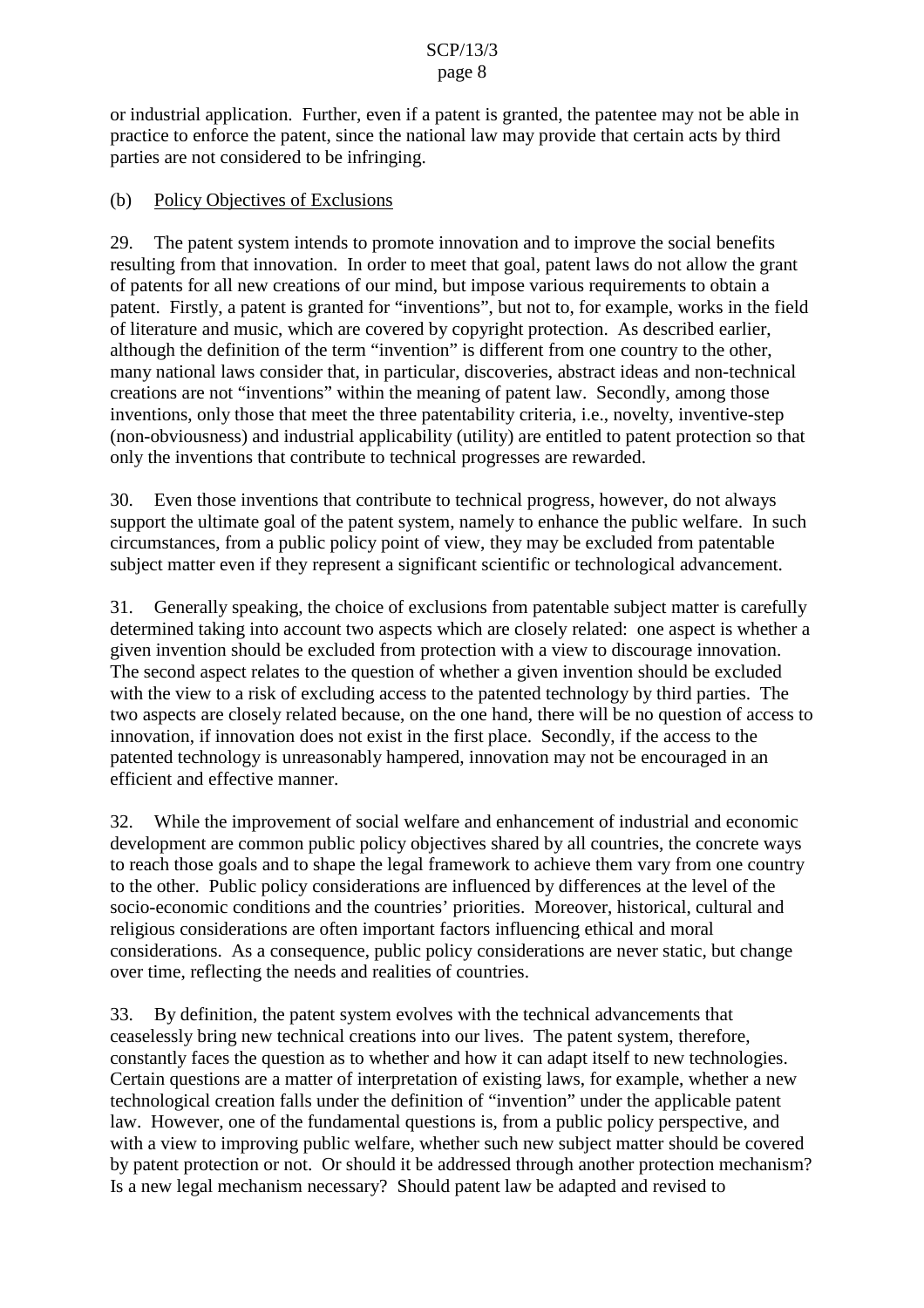accommodate the new technology? It is, of course, inherent to the question that there is no one single straight-forward answer to the question.

# (c) Role of Exclusions

34. A common view in respect of the patent system is that it is intended to promote innovation by encouraging investment in innovative activities with the prospect of economic returns through the grant of a limited exclusive right. According to such a model, the consequence of excluding certain types of subject matter from obtaining patent protection could be that there may be less incentive for inventors to invest in excluded subject matter.<sup>3</sup>

35. Since the right conferred by a patent is a negative exclusive right, that is, a right to prevent others from using the patented invention without the patent holder's consent, as opposed to a positive right utilization, the patent system can neither stop inventors from inventing in respect of subject matter excluded from patent protection, nor prohibit the commercial exploitation and use of such inventions. Indeed, where no patent exists, everybody can make and sell inventions which fall under the exceptions from patentable subject matter, without being required to obtain any consent from anyone. Another possible scenario is that, if no patent protection is possible, inventors may be encouraged to keep their inventions secret.

36. While the patent system intends to enhance public benefits by promoting innovation, there are other branches of the law that control commercial activities of goods and services on ethical, health, safety and environmental grounds, such as regulatory mechanisms concerning the marketing of pharmaceuticals, or safety standards for electronic apparatus, cars and planes. Accordingly, one argument put forward is that the patent system shall focus on the generation and promotion of innovations, and shall provide only minimal exceptions from patentability. According to that position, questions regarding the control of commercial activities due to, for example, ethical, health and environmental concerns should be left to other bodies of law. It is further argued that the patent office is not the appropriate body to raise and respond to ethical questions, and should rather concentrate on technical aspects of inventions, i.e., the contribution to the existing science and technology.

37. Others, however, argue that the patent system does not exist in the vacuum, and that the patent rights granted by (or on behalf of) the State, even if they are negative exclusive rights, are regarded as incentives for technological innovation, coupled with the expectation of future economic returns from the investment made. Therefore, the argument is that the State (the patent office) should not be tolerant in respect of inventions that obviously harm public interests, and should not grant exclusive rights, in the first place, to inventions that do not deserve any economic returns.

# (d) Existing International Rules

38. Since patents are territorial rights, patents granted and enforced in each country (or region) are regulated by the national (or regional) patent law. Consequently, what shall be entitled to patent protection and what not is largely viewed from a national public policy

<sup>3</sup> It should be noted that the patent system is just one incentive mechanisms to spur innovation. There are also other mechanisms such as, for example, subsidies and tax incentives.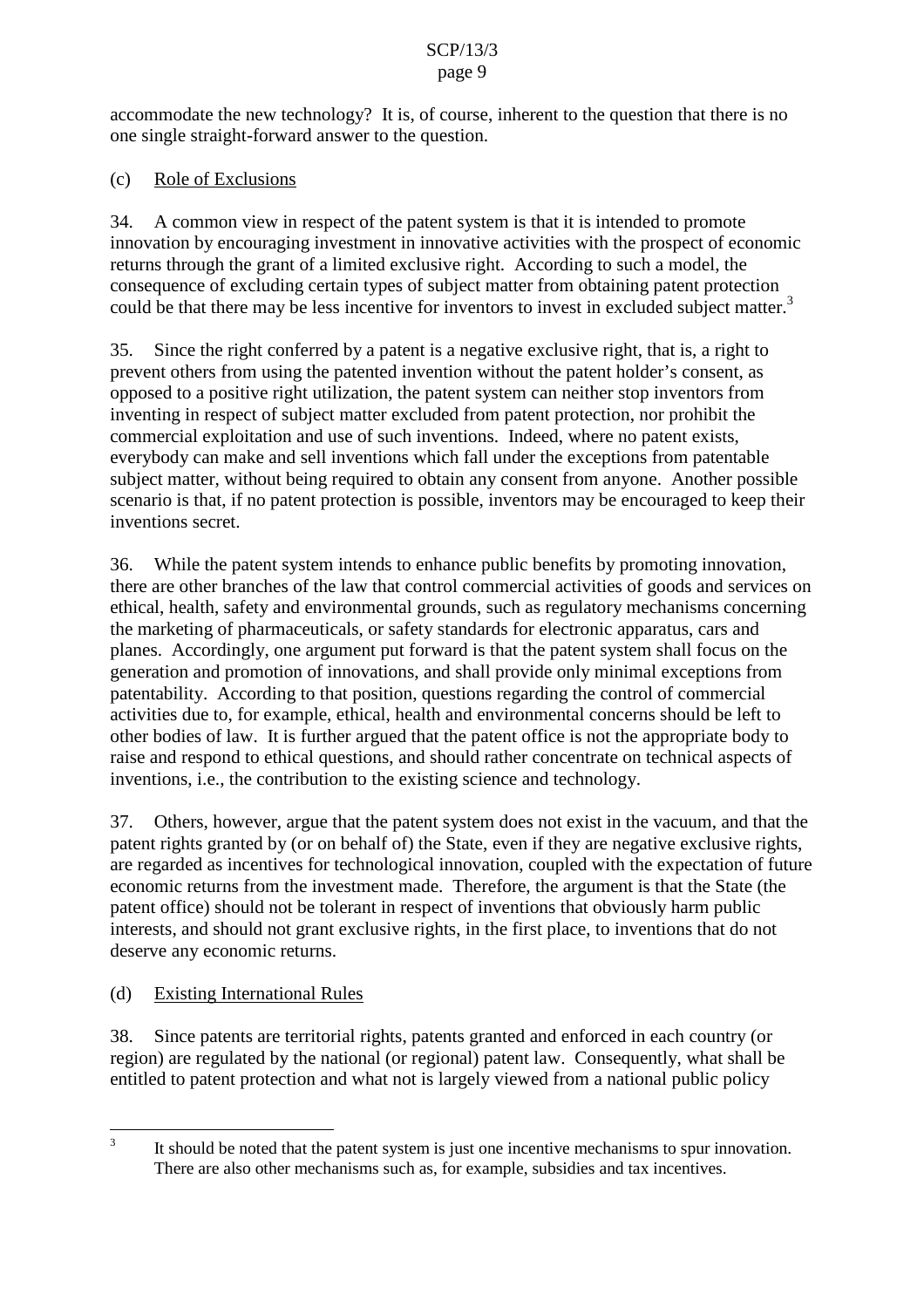perspective, taking into account the economic, social and cultural circumstances of the country at a certain point in time.

39. At the international level, some treaties address, either directly or indirectly, issues relating to exclusions from patentable subject matter. In general, the international rules increase legal certainty and transparency at the international level. Whether it is a minimum or a maximum standard, or whether it contains mandatory or optional rules, an international treaty provides guidance to the readers as to the national legal framework of the Member States to which the treaty is applicable.

(i) Paris Convention for the Protection of Industrial Property (Paris Convention)

40. The Paris Convention does not address issues regarding the exclusions from patentable subject matter. However, in connection with subject matter coverage and exclusions, Article 4*quater* of the Paris Convention provides that the Contracting States shall not refuse the grant of a patent or invalidate a patent on the ground that the sale of the patented product or of a product obtained by means of the patented process is subject to restrictions or limitations resulting from the domestic law.

41. It may happen that an invention leads to the manufacture of a product that does not conform to security, safety or quality requirements under the applicable laws. In other cases, the manufacture or sale of inventions may be restricted, because the State has granted an exclusive concession to a specific organization (for example, a State-owned organization). One commentary suggests that it would be, however, unfair to refuse or invalidate patents concerning those inventions, since in the first category of cases, the laws prescribing security, safety or quality requirements may be modified over time, and in the second case, a contractual or compulsory license could be obtained from the patentee. 4

42. Article 4*quater* covers the cases where the sale of a product is subject to restrictions and limitations resulting from the national law, and the cases where the sale of a product is prohibited are left open. While refusal or invalidation of a patent may be possible under the applicable law if the invention concerned is contrary to *ordre public* or morality, this may not be accepted merely because the exploitation of the invention is prohibited or restricted by law or regulation. 5

(ii) Patent Cooperation Treaty (PCT)

43. The PCT does not regulate substantive conditions of patentability, including the question as to what shall be patentable subject matter in the national phase or what should be the exceptions from such patentable subject matter. However, in the context of international search and international preliminary examination under the PCT, an International Searching Authority or an International Preliminary Examining Authority may decide not to search, nor to carry out an international preliminary examination in respect of certain categories of subject matter. No International Searching Authority is required to search an international application, and no International Preliminary Examining Authority is required to carry out an

<sup>&</sup>lt;sup>4</sup> G.H.C. Bodenhausen, "Guide to the Application of the Paris Convention for the Protection of Industrial Property", WIPO Publication No.611.<br>Id.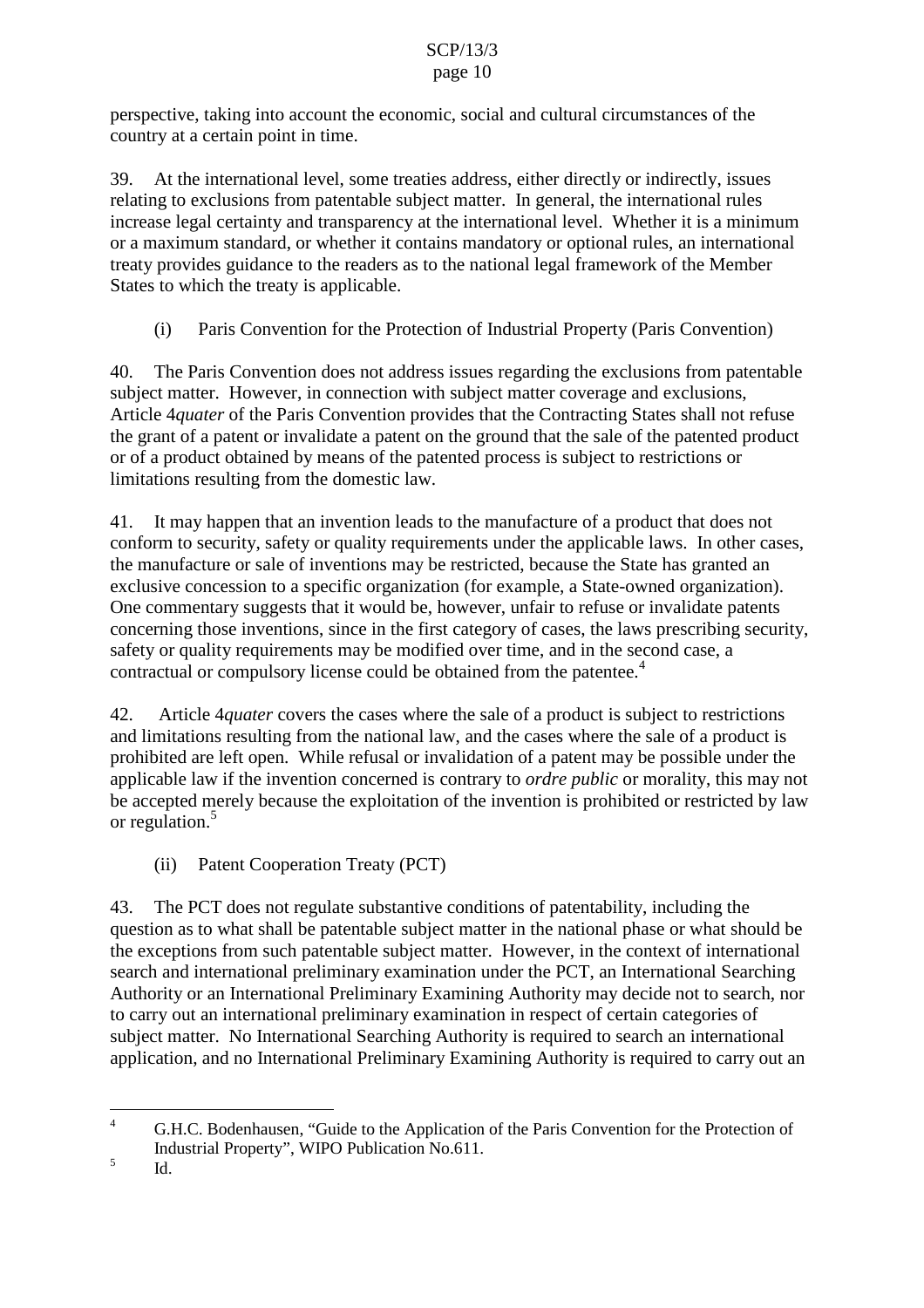# international preliminary examination in respect of an international application, if, and to the extent to which, its subject matter constitutes any of the following:

- scientific and mathematical theories;
- plant or animal varieties or essentially biological processes for the production of plants and animals, other than microbiological processes and the products of such processes;
- schemes, rules or methods of doing business, performing purely mental acts or playing games;
- methods for the treatment of the human or animal body by surgery or therapy, as well as diagnostic methods;
- the mere presentation of information;
- computer programs to the extent that the International Searching Authority (or International Preliminary Examining Authority) is not equipped to search prior art (or to carry out an international preliminary examination) concerning such programs.<sup>6</sup>

44. While the aim of the International Searching and Preliminary Examining Authorities should be to issue international search reports and international preliminary reports on patentability that are as comprehensive as possible, in view of the different laws applied by the International Authorities regarding patentable subject matter, not all International Authorities are equally well equipped to handle all types of subject matter. Consequently, the PCT allows the International Authorities not to carry out any international search or international preliminary examination with respect to certain categories of subject matter.

(iii) Agreement on Trade-Related Aspects of Intellectual Property Rights (TRIPS Agreement)

45. Article 27.2 and 3 of the TRIPS Agreement provides that WTO Members may exclude certain inventions from patentability. Those inventions are:

- inventions the prevention within their territory of the commercial exploitation of which is necessary to protect order public or morality, including to protect human, animal or plant life or health or to avoid serious prejudice to the environment, provided that such exclusion is not made merely because the exploitation is prohibited by their law (TRIPS Agreement, Article 27.2);
- diagnostic, therapeutic and surgical methods for the treatment of human or animals (TRIPS Agreement, Article 27.3(a));
- plants and animals other than micro-organisms, and essentially biological processes for the production of plants or animals other than non-biological and microbiological processes. However, Members shall provide for the protection of plant varieties either by patents or by an effective *sui generis* system or by any combination thereof (TRIPS Agreement, Article 27.3(b)).

<sup>6</sup> Rules 39 and 67 of the Regulations under the PCT.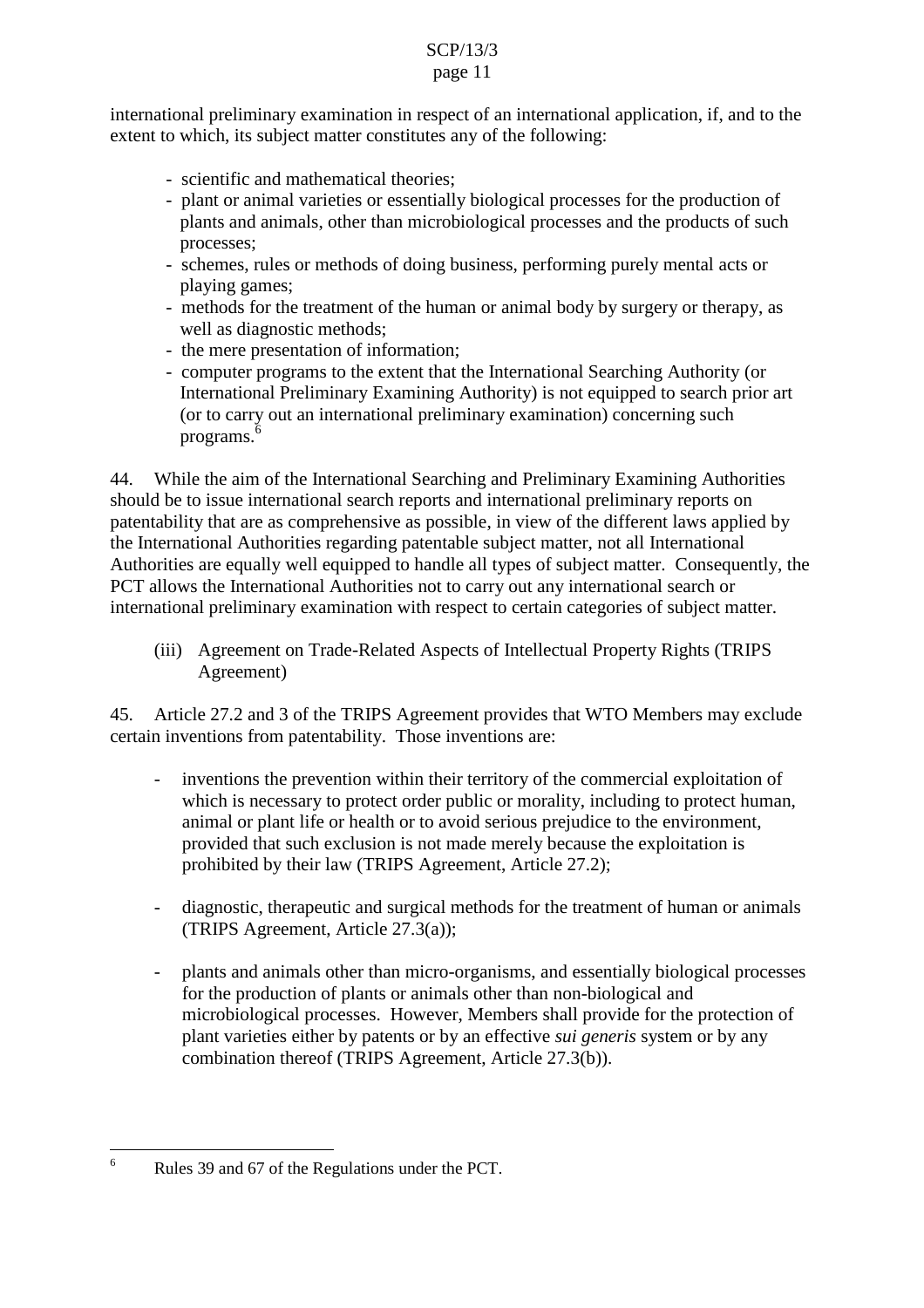46. As provided in Article 27.3(b) of the TRIPS Agreement, this provision has been under review at the Council for TRIPS since December 1998. The Doha Ministerial Declaration of November 2001<sup>7</sup> addressed the review of Article 27.3(b) together with the review of the implementation of the TRIPS Agreement under Article 71.1 and with the invitation for negotiations on outstanding implementing issues. The Doha Ministerial Declaration mandated the Council for TRIPS to examine, *inter alia*, the relationship between the TRIPS Agreement and the Convention on Biological Diversity, the protection of traditional knowledge and folklore, and other relevant new developments raised by members pursuant to Article 71.1. In undertaking this work, the TRIPS Council shall be guided by the objectives and principles set out in Articles 7 and 8 of the TRIPS Agreement and shall take fully into account the development dimension.

47. In addition, the TRIPS Agreement, in Article 73, recognizes the freedom of WTO Members to take certain actions which they consider necessary for the protection of essential security interests. Further, in accordance with Article 2.1 of the TRIPS Agreement, the WTO Members shall comply with Article 4*quater* of the Paris Convention concerning patentability of inventions in case of restriction of sale by a national law.

# (e) National and Regional Laws

48. As a consequence of the different public policy considerations regarding patentable subject matter, the national and regional laws vary. However, at least at the legislation level, some convergence can be found. There are certain categories of subject matter that are excluded from patentable subject matter in many countries.<sup>8</sup> They include:

- *ordre public* and morality;
- diagnostic, therapeutic and surgical methods for the treatment of humans and animals;
- plant varieties and animal varieties;
- plants and animals other than micro-organisms;
- essentially biological processes for the production of plants or animals;
- inventions affecting national security.

The exact scope of those exclusions at the national and regional levels, however, requires careful analysis. The respective jurisprudence diverges, and the requirements in respect of related issues, such as the definition of "invention" under the applicable patent law affects the way those exclusions are interpreted under the different laws.

(i) *Ordre public* and morality

49. A number of countries exclude from patentability inventions the commercial exploitation of which would encourage offensive and immoral behavior and harm the social order. As stated above, although excluding those inventions from patentability does not directly result in the prohibition of their manufacture and use, many countries exclude those inventions from patentability so that their exploitation, if against the general public interest, would not be encouraged by the patent system. It appears that some national laws use the

<sup>7</sup> http://www.wto.org/english/thewto\_e/minist\_e/min01\_e/mindecl\_e.htm.<br>8 See Annex II of document SCP/12/3 Rev.2.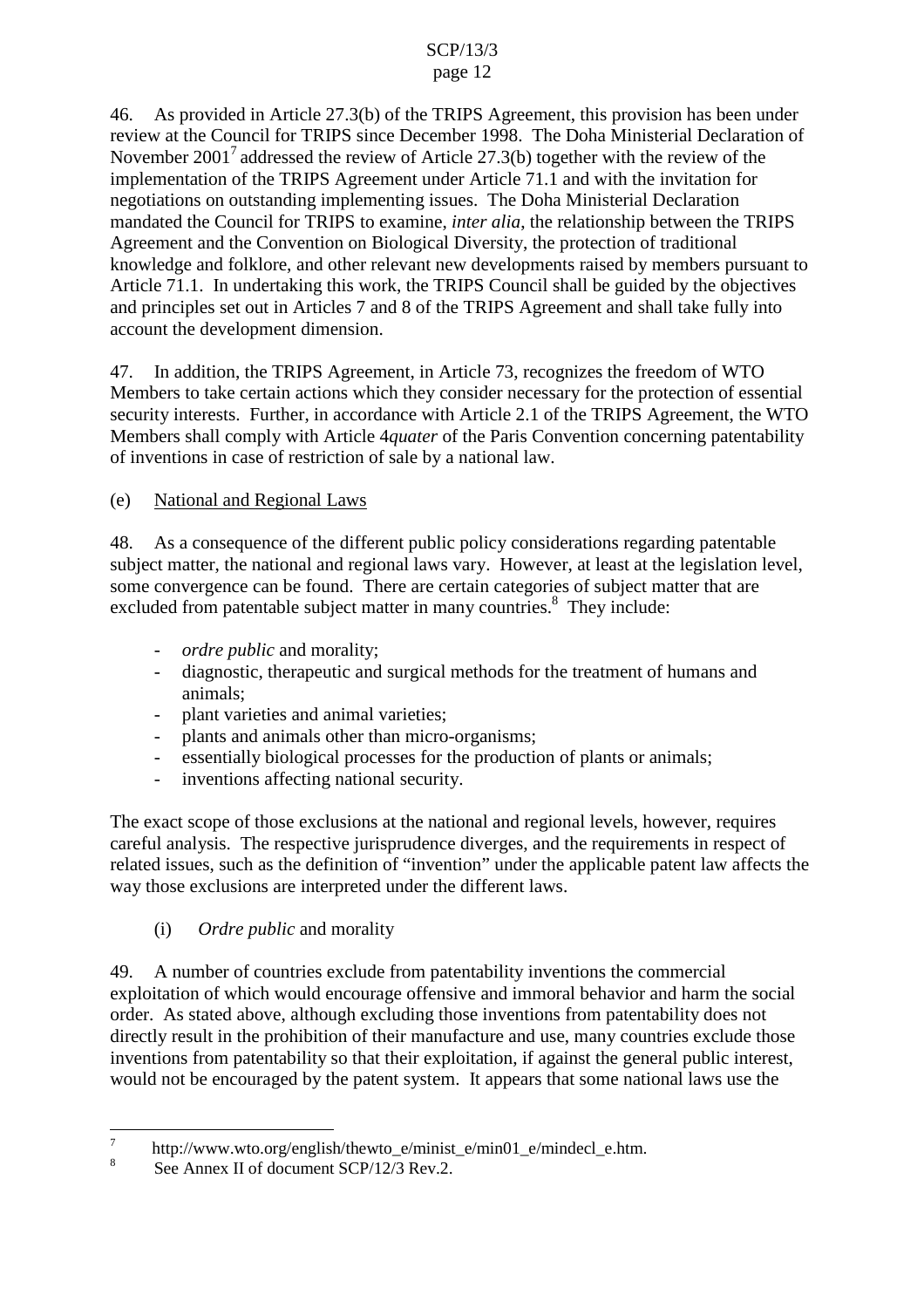term "*ordre public*" and some other laws use the term "public order". In this paper, both terms are considered to have the same meaning.

50. Some national laws expressly provide that inventions that cause a serious prejudice to the health or life of humans or animals, or are harmful to the preservation of plants or the protection of the environment, be excluded from patentability. In a broader sense, such inventions may be also considered to contravene public order and morality under jurisdictions that do not provide a specific provision.

51. Technological developments sometimes raise new concerns about public order and morality. Applications of biotechnological innovations in the areas of, for example, health and agriculture have provided new perspectives and created hope for new solutions. On the other hand, the advancement of genetic technologies has spurred ethical considerations in various areas, for example, manipulations of the genetic identity, use of human embryos and human cloning. Consequently, the "bioethics" discipline may influence the interpretation of the *ordre public* and morality clause in certain countries. In some countries, the law explicitly provides that the human body at any stage of development is excluded from patentable subject matter, and that processes for cloning humans, modifying the germ line genetic identity of humans, uses of human embryos for industrial or commercial purposes and processes for modifying the genetic identity of animals which are likely to cause them suffering without any substantial medical benefit, and animals resulting from that process, are not patentable because the commercial exploitation of those inventions is against *ordre public* and morality. While some or all of those inventions are presumably considered unethical in most countries, some other countries would apply the general provision concerning *ordre public* and morality to accommodate such specific concerns.

52. What constitutes a contravention against public order and morality depends on the time and the place. In certain cases, the question of public order and morality will be answered differently even by individuals in the same country, depending on age, background, personal convictions etc. Thus, the term "public order or morality" is interpreted on a case-by-case basis, reflecting the fundamental values of society in a given context.

(ii) Diagnostic, therapeutic and surgical methods for the treatment of humans or animals

53. Many countries exclude inventions concerning diagnostic, surgical or therapeutic methods for the treatment of humans or animals from patentability. This exclusion is based on humanitarian and public health considerations: new techniques in the area of diagnostic, therapeutic and surgical methods should be disseminated as widely as possible among the medical and veterinary practitioners without them having to fear a possible infringement of patents. Thus, a doctor may apply the method of treatment that he believes the best suited for a patient, and the patient can benefit from the evolution of those methods. Some laws expressly clarify that this exclusion does not apply to any apparatus or product (such as medical devices, medical products and medicinal substances) that may be used for the purpose of diagnosis, surgery or therapy.

54. It should be noted that, in some countries, inventions concerning diagnostic, surgical or therapeutic methods for the treatment of humans or animals are not patentable because they are not regarded as inventions that meet the requirement of industrial applicability.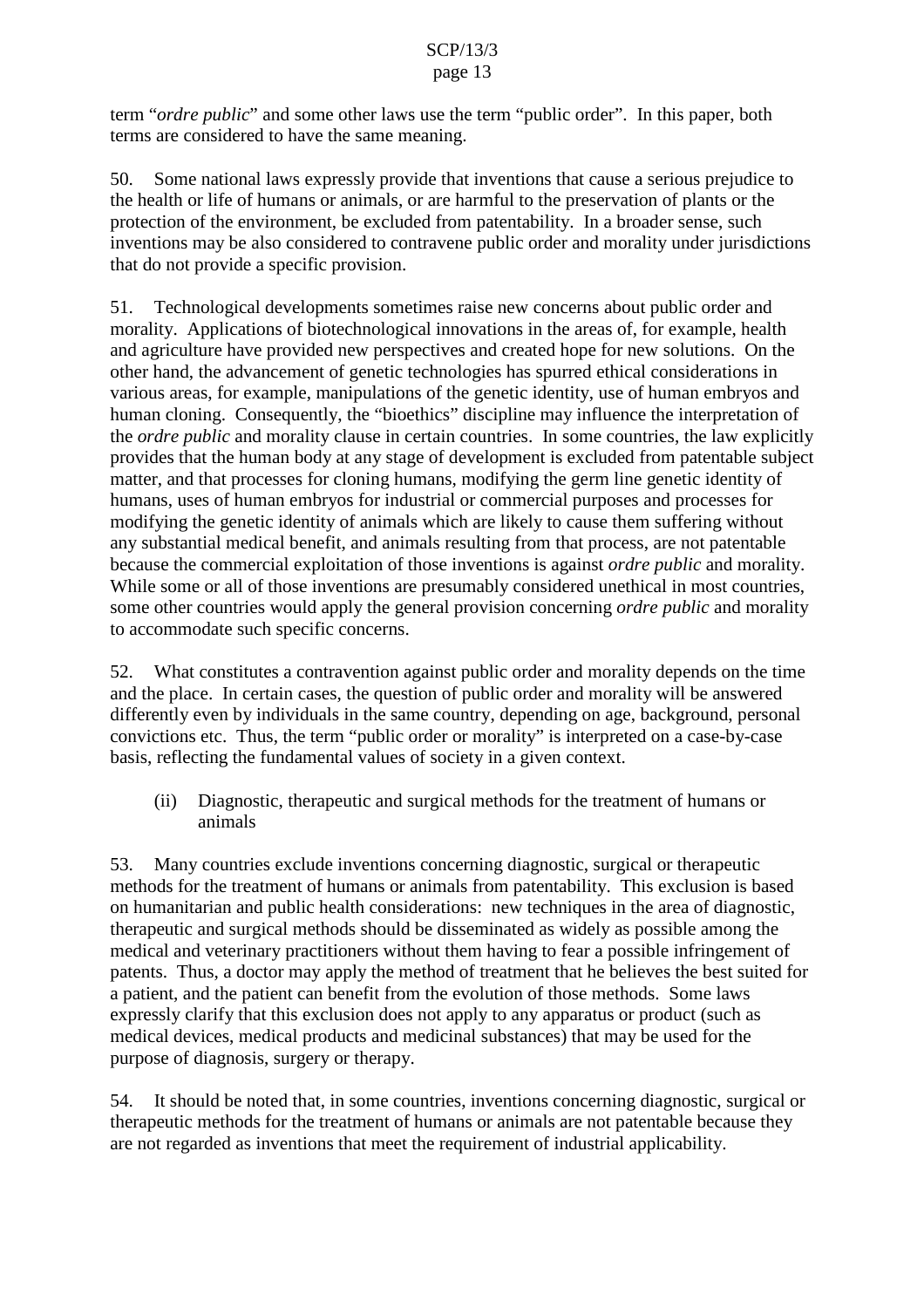55. The term "diagnostic methods" allows for some room for interpretation. According to one jurisprudence, the diagnosis consist of (i) examining the patient and collecting data; (ii) comparison of the data with standard value; (iii) finding of any significant deviation from the standard; and (iv) attribution of the deviation to a particular clinical picture. In order to fall under the exclusion from patentable subject matter, the claim must include method steps relating to all of those phases.  $\frac{3}{9}$  However, in another jurisdiction, (i) methods of measuring the conditions of the human body for medical purposes to detect diseases or to examine the health conditions or (ii) preparatory methods for diagnosis (for example, a method for arranging electrodes for taking an electro-cardiogram) are considered to be diagnostic methods that fall under the exclusion. 10

56. Some laws state that inventions concerning diagnostic, surgical or therapeutic methods for the treatment of humans or animals are excluded from patentability when such methods are practiced on the human or animal body. The EPO's Board of Appeal held that, except for the last phase of the diagnosis which is a mental decision process performed by the medical practitioner, all the phases that constitute the diagnosis must be performed on the human or animal body.<sup>11</sup>

57. In the United States of America, while medical or surgical processes are patentable subject matter, no remedy is available if such patents are infringed by a medical practitioner performing a medical activity.

(iii) Inventions Relating to Plants and Animals

58. Since the TRIPS Agreement provides a certain flexibility, the exclusions from patentable subject matter concerning inventions relating to plants and animals vary significantly among the different laws. In some countries, no provision exists that excludes this category of inventions from patentability. Other countries exclude some or all of the inventions relating to plants and animals, such as plant and animal varieties, plants and animals in general (other than microorganisms) and essentially biological processes for the production of plants or animals (other than non-biological or microbiological processes), but not all of those inventions are always excluded in all countries. In 2001, WIPO prepared an extensive questionnaire regarding practices related to the protection of biotechnological inventions under the patent and plant variety protection systems by WIPO Member States, containing many questions concerning exclusions of biotechnological inventions from patentability. Information received from the Member States in connection with that questionnaire can be found in document WIPO/GRTKF/IC/1/6.

#### *Plant and animal varieties*

59. As regards plant varieties, many countries have been protecting them under a *sui* generis system that intends to promote the breeding of new plant varieties.<sup>12</sup> As a consequence, a number of those countries exclude plant varieties from patent protection. The

<sup>&</sup>lt;sup>9</sup> EPO Enlarged Board of Appeal, G 1/04, OJ 5/2006.<br><sup>10</sup> JPO Examination Guidelines, Section II, Chapter 1, 2.1.<br><sup>11</sup> EPO Enlarged Board of Appeal, G 1/04, OJ 5/2006

<sup>&</sup>lt;sup>11</sup> EPO Enlarged Board of Appeal, G 1/04, OJ 5/2006.<br><sup>12</sup> In accordance with Article 27.3(b) of the TRIPS Agreement, Members of the WTO shall provide for the protection of plant varieties either by patents or by an effective *sui generis* system.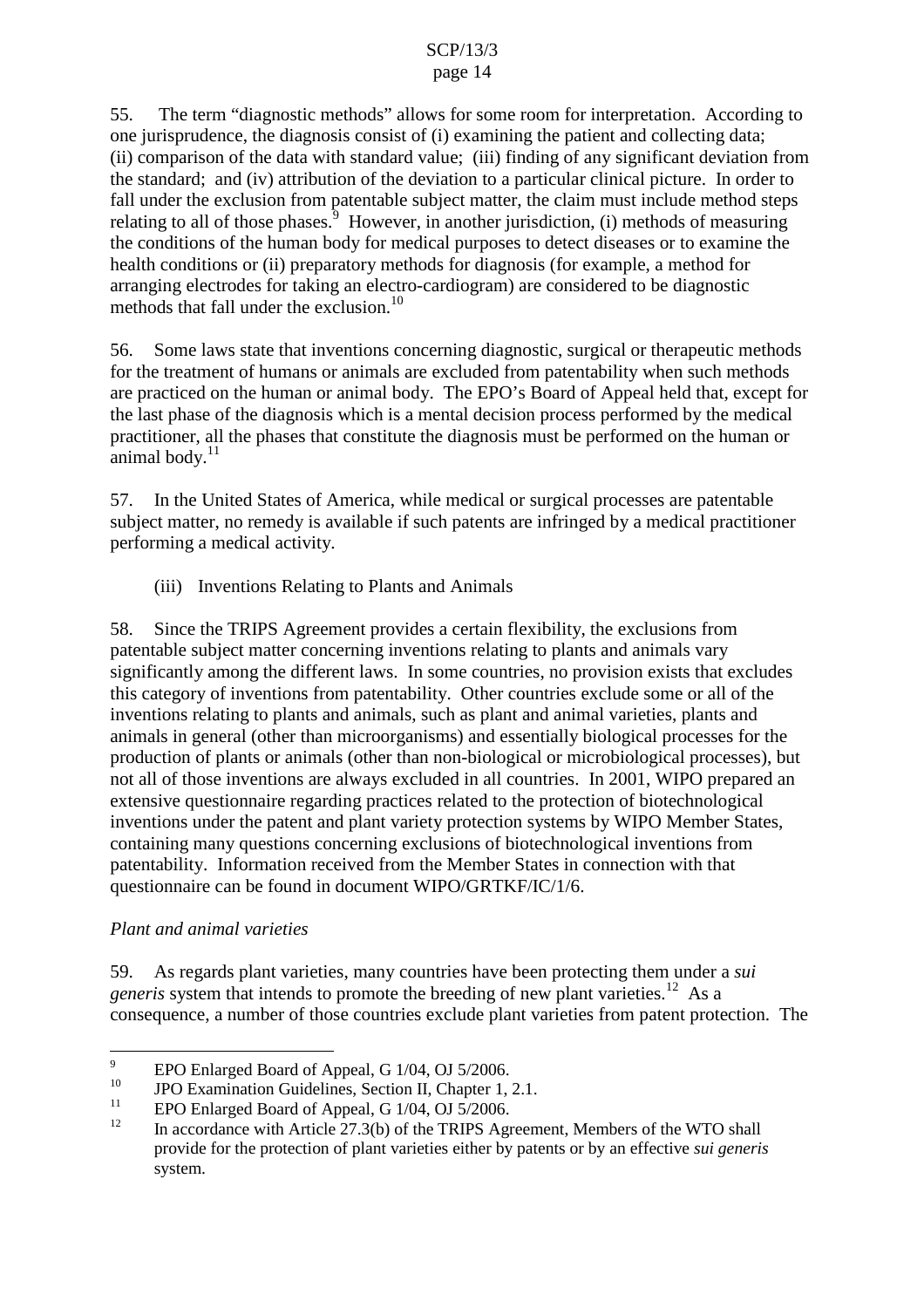## reason for such exclusion is (and surely was at the time the *sui generis* system was established) that plant varieties are adequately and sufficiently protected by the *sui generis* system, which provides specific criteria, rights and limitations that are different from the patent system. It is generally considered that such a *sui generis* system provides a proper incentive for breeders to develop new varieties, taking into account the interests of third parties. On the other hand, there are a number of countries that protect plant varieties under both the patent system and the *sui generis* system. They consider that, as long as the new plant variety complies with the requirements of patent law, which has increasingly been the case with the advent of genetic engineering techniques, there is no reason not to preclude breeders from the possibility of protecting their new plant varieties through the patent system.

60. The development of biotechnology, in particular, genetic engineering, has made it possible to engineer and subsequently create a new plant variety instead of using traditional techniques, such as crossing and selections. While the well-known crossing or selection techniques may not qualify for patent protection, new plant varieties created using genetic engineering may increase the likelihood of new plant varieties being in compliance with novelty and inventive step requirements (and, in some systems, technical character). It is thus argued that, in such cases, the options for reward offered by the patent system should be available to the breeders as well.

61. As regards animal varieties, while no *sui generis* protection mechanism has been established, some countries exclude them from patentable subject matter. Traditionally, animal breeding is conducted through the selection of desired characteristics, and the techniques used are either known or protected through trade secrets. However, the development of transgenetic and cloning technologies may have an impact on the "engineering" of animal breeding. As regards inventions relating to breeding technologies, patent protection may be sought, for example, on a method of genotyping animals to enhance the creation of animals with selected characteristics, including gene marker tools for such selection, a process of producing such animals using the above method or the animal *per se*. While not many examples of patents granted on breeds or on animals intended for food production have been found, it was reported that animal patenting was an emerging controversial issue in the livestock sector.<sup>13</sup> At the same time, some hold the view that patenting in this area facilitates scientific development by providing incentives for R&D and investments. 14

62. Some countries exclude plant and animal varieties, but not the plants and animals *per se*. In those countries, there is a need to distinguish unpatentable "plant and animal varieties" on the one hand and patentable "plants and animals" on the other. In Europe, the distinction was determined in such a way that if the technical feasibility of the plant invention is not confined to a particular plant variety, it is not excluded from patentable subject matter. <sup>15</sup> A plant grouping which is characterized by a particular gene (and not its whole genome) is not

<sup>13</sup> The State of the World's Animal Genetic Resources for Food and Agriculture, p.287-289 Commission on Genetic Resources for Food and Agriculture, FAO, 2007.<br>
14 Id. Directive 98/44/EC of the European Parliament and of the Council on the legal protection of

biotechnological inventions, Article 4.2; Implementing Regulations to the Convention on the Granting of European Patents, Rule 27.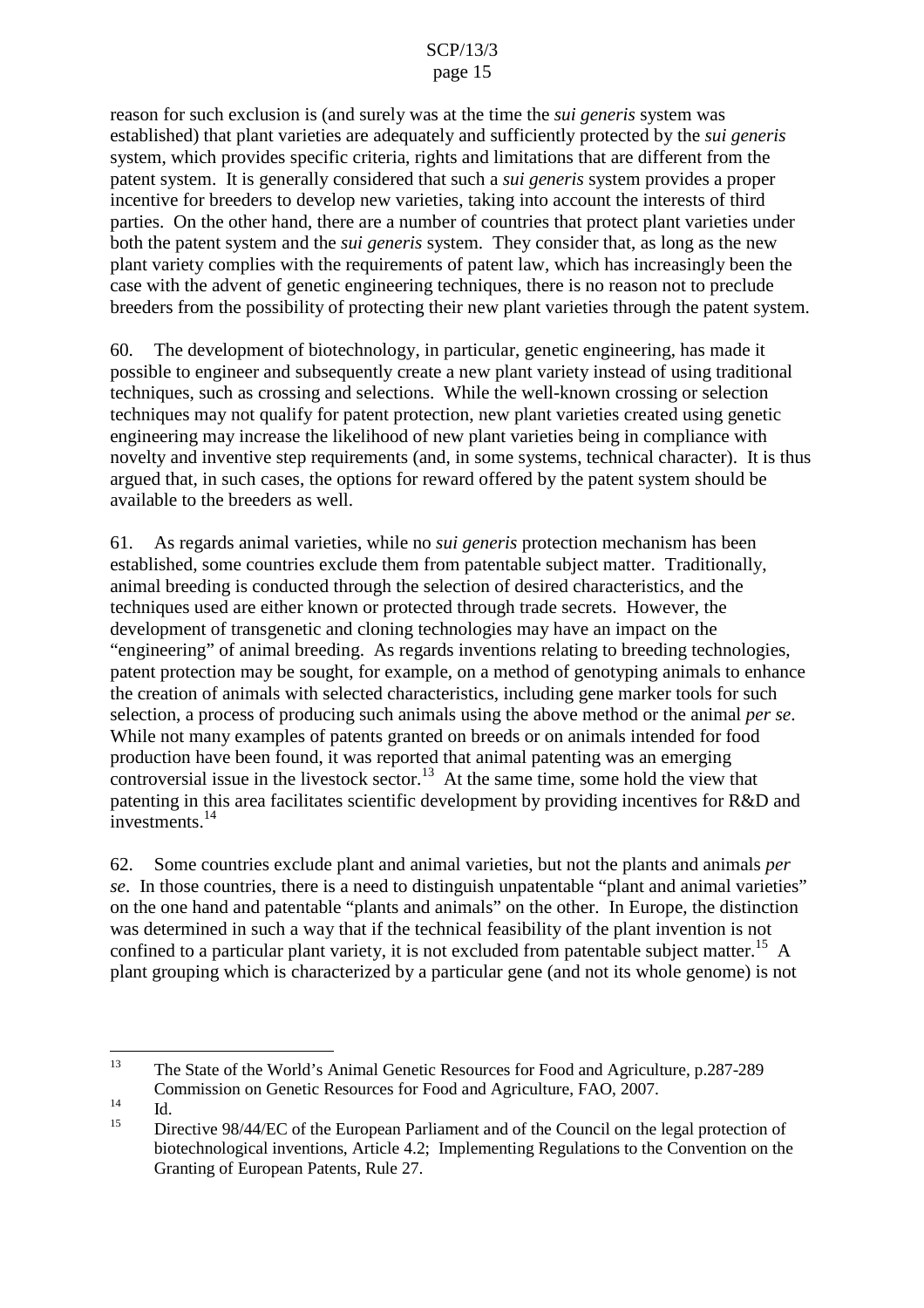covered by plant variety protection, and is therefore eligible for a patent even if it comprises new varieties of plants.<sup>16</sup>

# *Plants and animals other than micro-organisms*

63. Some countries exclude not only plant and animal varieties, but also plants and animals (other than microorganisms) as a whole from patentable subject matter. The wording of the provisions under national laws in this respect, however, reflects various considerations and shows a different scope of the exclusion. For example, the relevant provisions in some of the national laws include the following terminology: "plants and animals except microorganisms"; "plants and animals in whole or any part thereof other than microorganisms, but including seeds, varieties and species"; "living materials and substances already existing in nature"; "biological and genetic material occurring in nature or derived therefrom by reproduction"; "natural biological materials"; "living beings, in whole or in part, other than transgenic microorganisms"; "natural living beings, in whole or in part, and biological material, including the genome or germ plasm of any natural living being, when found in nature or isolated therefrom".

64. While a full analysis of the interpretation of those various national provisions would go beyond the scope of this preliminary study, it should be noted that the exact scope of the exclusions relating to plants and animal under a given national law may require thorough understanding of other provisions of the relevant national law. For example, even if there is no explicit provision excluding plants and animals or biological material that exists in nature from patentability, patents may not be granted to such plants and animals or biological material because they may be considered to be discoveries or to lack novelty. In other cases, such living organisms may be considered non-patentable on ethical or moral grounds.

65. Similarly, with respect to parts of plants and animals, such as cells, cell lines, genes and genomes, in some countries, they are explicitly excluded from patentable subject matter, while in some other countries, they are considered as a particular type of chemical substance, if isolated and purified from their natural environment. In the latter case, whether such an invention would obtain patent protection or not depends on other conditions of patentability, such as novelty, inventive step (non-obviousness), industrial applicability (utility) and the disclosure requirement. This shows that the precise scope of protection of plant and animal related inventions is determined by the different patentability criteria, and that the mere exclusions from patentability does not provide the full picture as regards patent protection for such inventions.

66. Some further believe that the patenting of life forms should be unconditionally prohibited because it is unethical in itself. Some others consider that such patenting is harmful in respect of public health, restrictions on research materials, limitations on competition as in the case of gene use restriction technologies (GURTs), human rights, agricultural security, bio-piracy, traditional knowledge and farmers' rights. <sup>17</sup> However, some others consider that there is no need to categorically exclude inventions from patentability in order to prevent their exploitation, since the exploitation of those inventions can be regulated through national laws

<sup>&</sup>lt;sup>16</sup> Directive 98/44/EC of the European Parliament and of the Council on the legal protection of biotechnological inventions, Recital 31.<br><sup>17</sup> WTO document IP/C/W/369.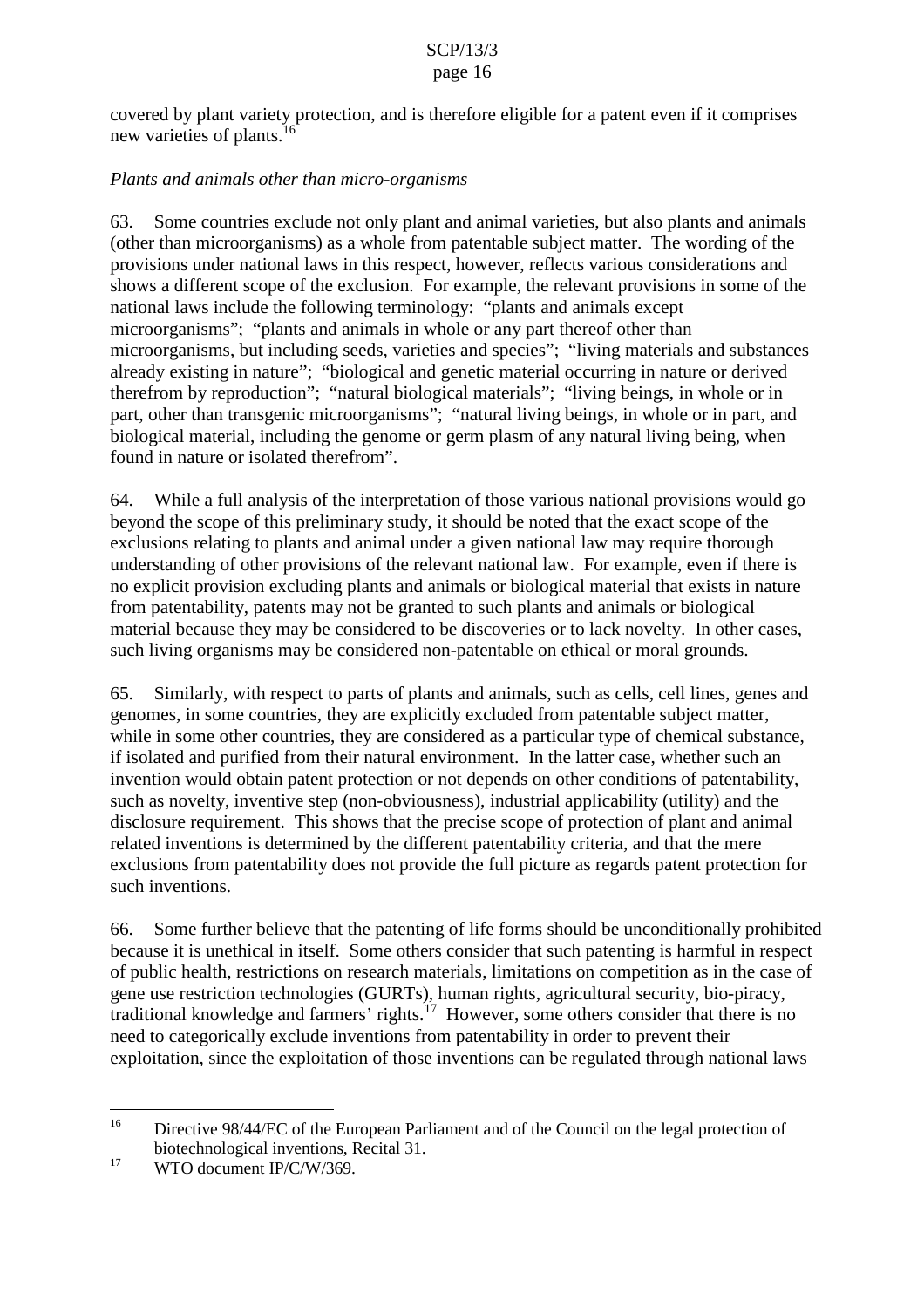other than the patent law, for example, laws on the protection of the environment, public health or animal welfare. 18

67. With respect to patents on genetic material, concerns have been expressed with respect to the compliance with the Convention on Biological Diversity (CBD). It is argued that patenting genetic material limits access to such genetic material and can conflict with the sovereign rights of countries over their genetic resources.<sup>19</sup> In the Council for TRIPS, concerns have been expressed about the granting of patents covering genetic material in its natural state or genetic material that has been merely isolated from nature and not otherwise modified in connection with the criteria for patentability.<sup>20</sup> It was said that the granting of overly broad patents could impede access to and use of genetic resources in a way which gave rise to questions of compatibility with the CBD, and restricted research by third parties.<sup>21</sup> However, there are also other views according to which the granting of patents on inventions which use genetic resources does not stand in the way of fulfilling the provisions of the CBD relating to the sovereign rights of countries over access to genetic resources in their territories and prior informed consent as a condition of such access. It is said that holding a patent on isolated or modified genetic materials does not amount to ownership of the genetic material itself, nor does it provide property rights with regard to the source from which the original material is obtained, since a patent on an isolated, identified and modified gene provides the patentee only with the right to prevent others from producing, marketing and using the modified gene without his consent.<sup>22</sup>

68. With respect to the use, development, conservation and management of animal genetic resources, it is generally recognized that an improved coherence among various policy objectives, such as economic development, environmental protection, animal health, food safety, consumer protection, intellectual property rights, innovation incentives, genetic resources conservation, and access to and equitable sharing of benefits arising from the use of animal genetic resources, is needed, taking into account the distinctive features of animal genetic resources that need distinctive solutions.<sup>23</sup>

69. As regards the implications of patent protection in respect of life forms for transfer and dissemination of technology, some hold the view that such patent protection could raise the cost of technology in this area by virtue of the exclusive rights given to right holders to prevent others from using the protected technology. On the other hand, there is another view that patent protection builds confidence among investors and stimulates investments in this field, and that technology in the hands of the private sector can be transferred most effectively through market mechanisms, such as licensing, supported by adequate intellectual property protection.

<sup>&</sup>lt;sup>18</sup> Id.<br><sup>19</sup> WTO document IP/C/W/368/Rev.1<br><sup>20</sup>

<sup>20</sup> Id.<br>
21 Id.<br>
22 Id.<br>
23 Global Action Plan for Animal Genetic Resources, adopted by the International Technical Conference on Animal Genetic Resources for Food and Agriculture, FAO, September 3 to 7, 2007 [*http://www.fao.org/docrep/010/a1404e/a1404e00.htm*].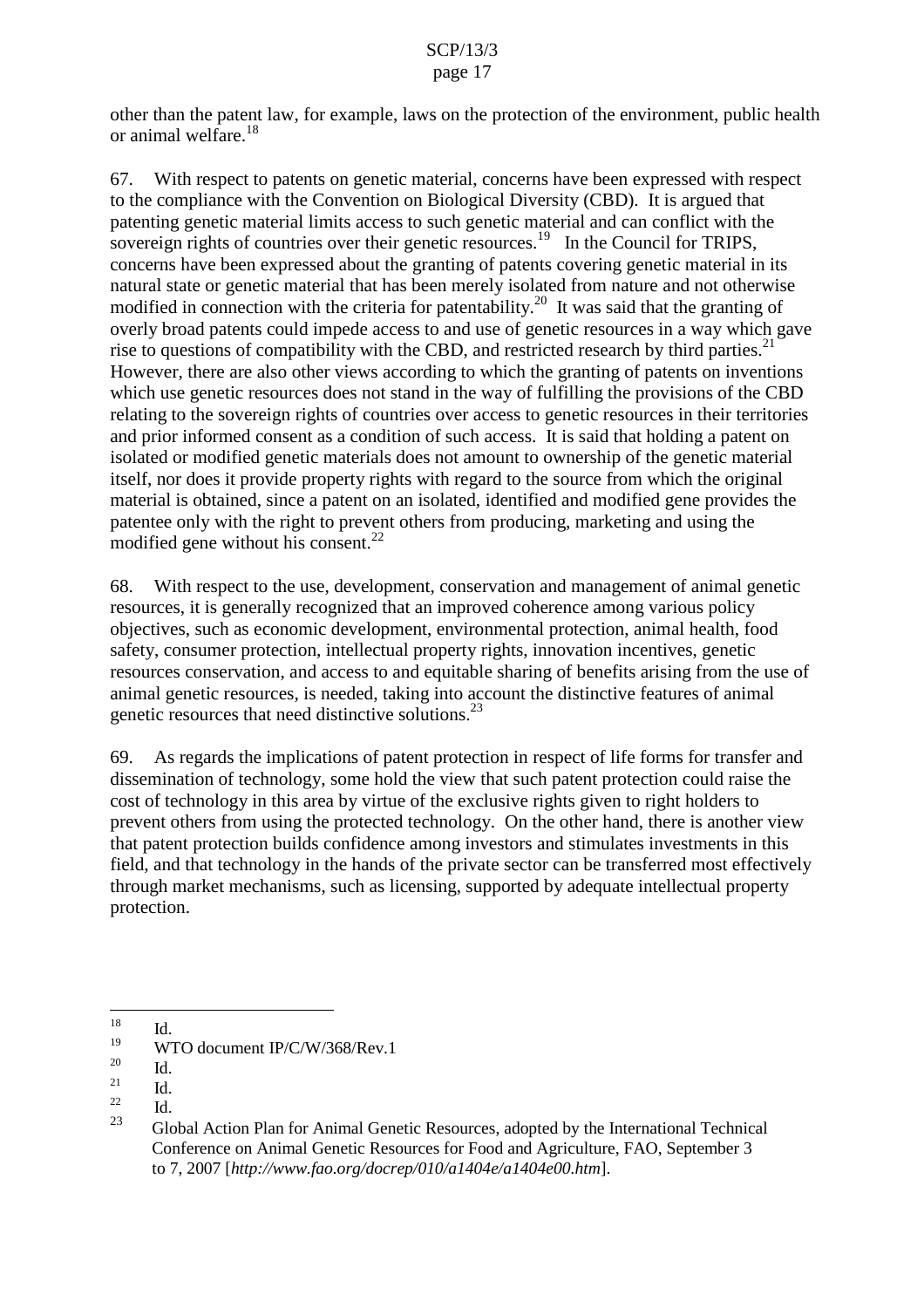## *Essentially biological processes for the production of plants or animals other than microbiological processes*

70. Some countries exclude from patentability essentially biological processes for the production of plants and animals other than microbiological processes. While the exact scope of the expressions "essentially biological processes" and "microbiological processes" should be referred to the applicable national law, in general, it is understood that the provision excludes naturally-occurring biological processes from patentable subject matter, while providing the possibility of patenting, for example, gene manipulation processes. The European Patent Convention (EPC), in its Rule 26(5), defines an essential biological process as a process that consists entirely of natural phenomena, such as crossing or selection. However, a case is pending before the EPO's Enlarged Board of Appeal in relation to the interpretation of the term "essentially biological process"  $(G2/07)$ .<sup>24</sup> The questions referred to are:

"1. Does a non-microbiological process for the production of plants consisting of steps of crossing and selecting plants fall under the exclusion of Article 53(b) EPC only if these steps reflect and correspond to phenomena which could occur in nature without human intervention?

"2. If question 1 is answered in the negative, does a non-microbiological process for the production of plants consisting of steps of crossing and selecting plants escape the exclusion of Article 53(b) EPC merely because it contains, as part of any of the steps of crossing and selection, an additional feature of a technical nature?

"3. If question 2 is answered in the negative, what are the relevant criteria for distinguishing non-microbiological plant production processes excluded from patent protection under Article 53(b) EPC from non-excluded ones? In particular, is it relevant where the essence of the claimed invention lies and/or whether the additional feature of a technical nature contributes something to the claimed invention beyond a trivial level?"

(iv) Inventions affecting national security

71. In some countries inventions affecting national security or, more specifically, inventions concerning nuclear processes and products are excluded from patentable subject matter.

# III. EXCEPTIONS AND LIMITATIONS TO PATENT RIGHTS

# (a) Policy Objectives of Exceptions and Limitations

72. In principle, patents confer exclusive rights during a limited period to prevent others from making, using, offering for sale, selling or importing a patented invention without the patentee's consent. The grant of such rights is considered to be an incentive for investment in innovative activities and production of knowledge. To correct the potential inefficiencies of the market power created by such exclusive rights, a number of mechanisms are provided in

<sup>24</sup> *http://www.epo.org/patents/appeals/eba-decisions/referrals/pending.html*.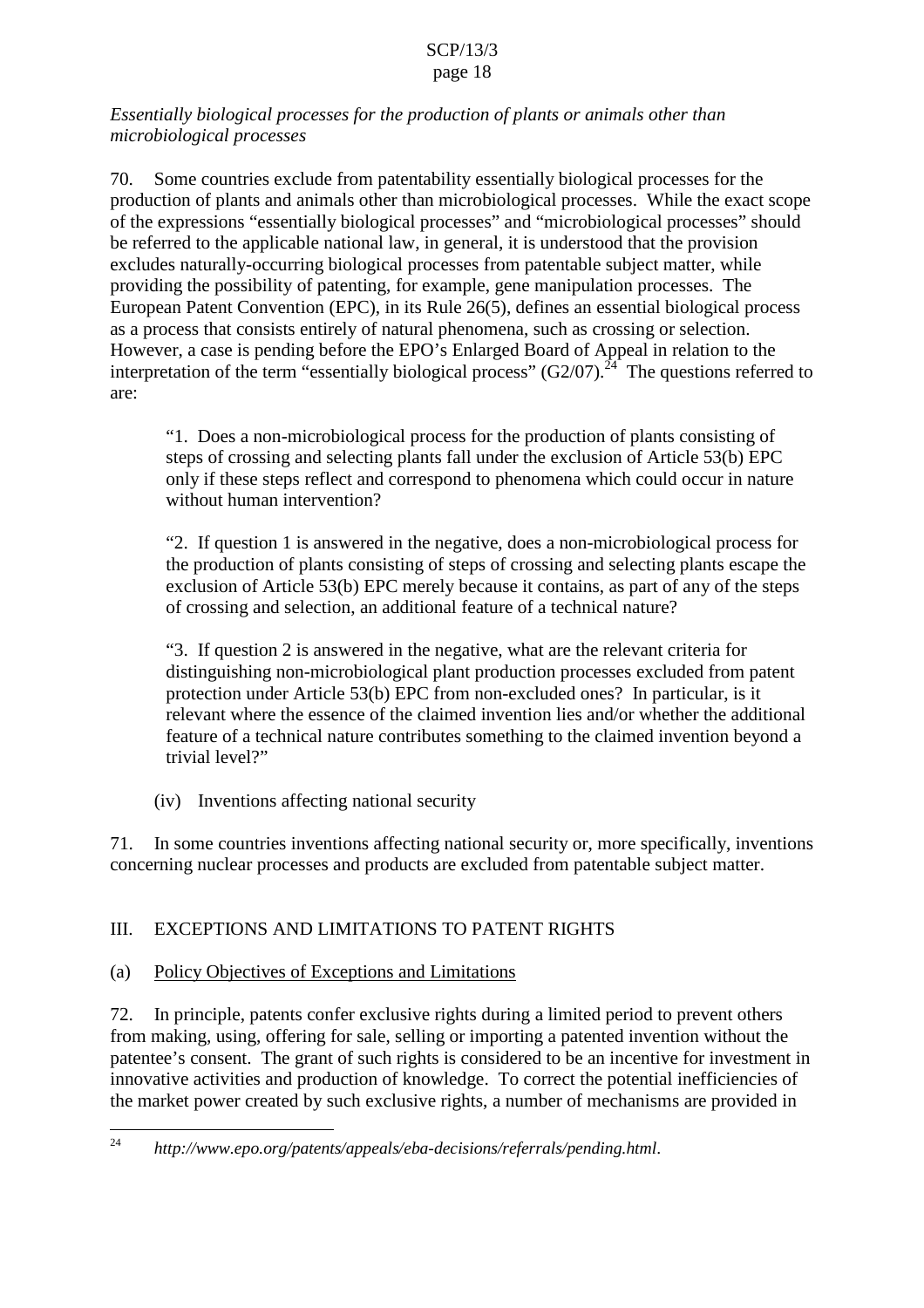## the patent system. For example, not all new creations may obtain a patent: to be patentable, an invention has to form part of patentable subject matter, must be new and involve an inventive step (be non-obvious) and must be capable of industrial application (be useful). Further, the invention shall be described in a manner sufficiently clear and complete for the invention to be carried out by a person skilled in the art and, in certain jurisdictions, be described by indicating the best mode for carrying out the invention. Such information about patented inventions (in many countries, information about inventions described in patent applications as well) is publicly available through the publication of patents (and, in many cases, patent applications). The patent rights need to be carefully balanced with the interests of other parties, including competitors and the general public.

73. Many States believe that granting full exclusive rights in all circumstances does not meet the ultimate goal of promoting innovation and enhancing public welfare in all circumstances. Therefore, the scope of the enforceable exclusive rights is carefully designed under national patent laws in order to strike the right balance between the legitimate interests of the right holders and the legitimate interests of third parties.

74. Generally speaking, there are two types of exceptions and limitations that allow States to fine-tune the different interests among the stakeholders: first, provisions that exclude, or allow for the exclusion of, certain types of uses of patented inventions from being addressed in infringement proceedings are found in national laws as well as in international treaties. Patentees cannot enforce their rights against certain acts done by third parties, although they would normally be considered as infringement. In other words, third parties are free to perform those limited acts without having to expect infringement procedures against them. The underlying consideration is that the public interest justifies, under certain circumstances, denying the enforcement of the exclusive rights granted to patentees.

75. The second type of exceptions and limitations relate to situations where patentees cannot stop third parties from using the patented invention, but are entitled to remuneration against such use. In other words, although the possibility of obtaining injunctive relief may be significantly limited, a right to remuneration is maintained. Compulsory licenses (or non-voluntary licenses) are one type of mechanisms used to put this type of limitations in place.

# (b) Role of Exceptions and Limitations

76. In an analogous manner to the exclusions from patentable subject matter, at first sight, the consequence of limiting the scope of the enforceable rights may lead to reducing the incentives for inventors to invest in innovative activities. It is a public policy choice whether, under certain circumstances, it is considered more adequate to allow anybody to use the patented technology, or to allow the patentee to exercise the exclusive rights with a view to better promote innovation and increase social welfare. However, the legal assurance of non-infringement through uses by others than the patentee does not necessarily mean that these others can immediately exploit the patented invention. While the patent system requires the disclosure of patented inventions in a manner clear and complete so that a person skilled in the art can carry out the claimed invention, often, a significant amount of know-how is involved in order to achieve an optimal exploitation of the invention.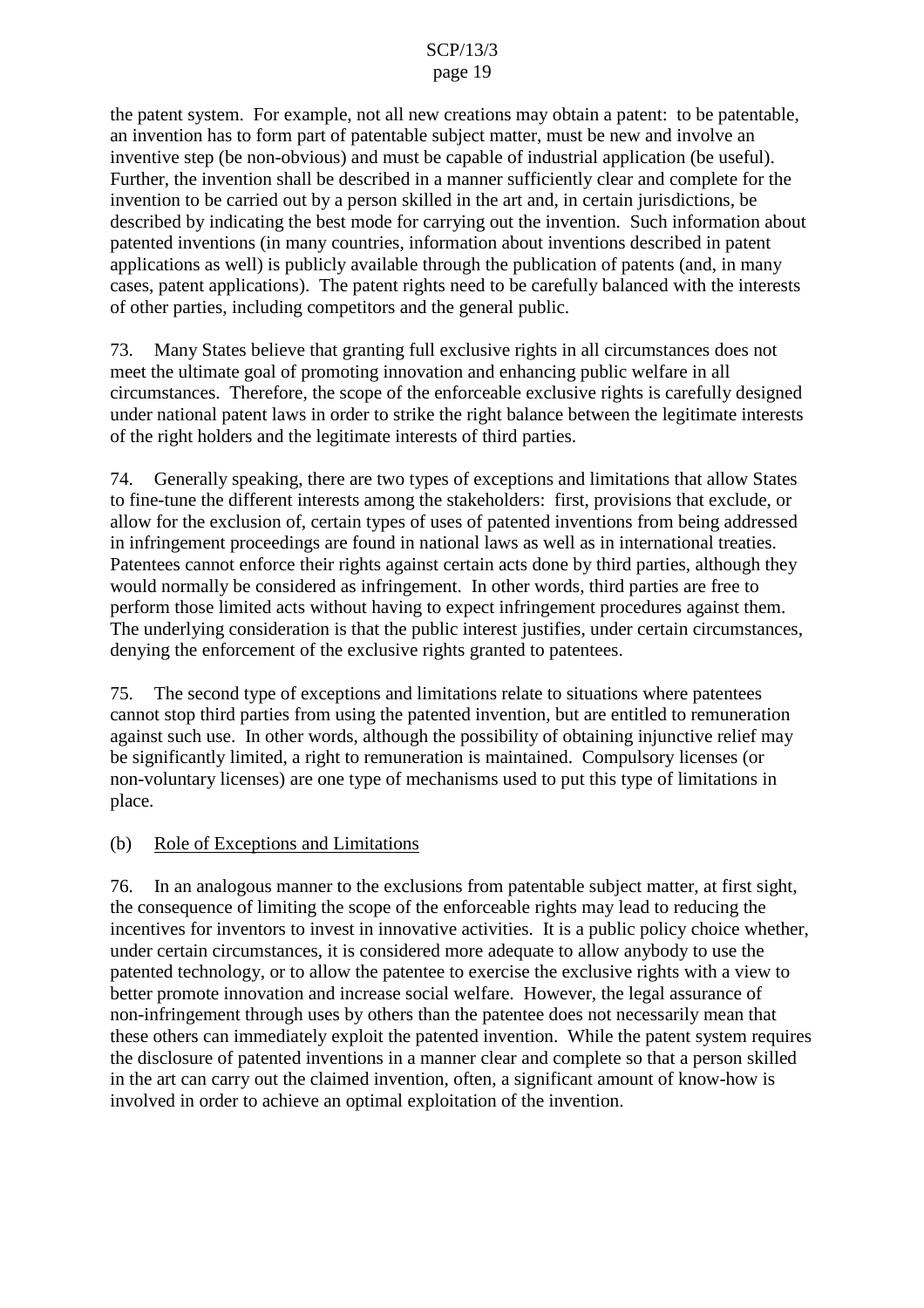# (c) Existing International Rules

77. Again, exceptions and limitations to the exclusive rights are regulated in national (and sometimes regional) laws applying a national/regional public policy perspective, ,and taking into account the legitimate rights of the patentees and of third parties. At the international level, some international treaties address issues relating to exceptions and limitations to the rights.

# (i) Paris Convention

78. Article 5.A of the Paris Convention provides certain rules concerning compulsory licenses in respect of patents and utility models. Article 5.A(2) recognizes the right of each member States to take legislative measures providing for the grant of compulsory licenses to prevent abuses which might result from the exercise of the exclusive rights conferred by the patent, for example, failure to work. Member States are free to define the expressions "abuses which might result from the exercise of the exclusive rights conferred by the patent" or "failure to work".<sup>25</sup> Other examples of such abuses may be the refusal of granting a license on reasonable terms and conditions, or the failure to supply the national market with sufficient quantities of the patented product or demanding excessive prices for such product.<sup>26</sup>

79. Article 5.A(4) provides the procedure applicable to obtain compulsory licenses. As regards compulsory licenses on the grounds of failure to work or insufficient working, such licenses shall not be granted before the expiration of a period of four years from the filing date or three years from the date of the grant of the patent, whichever period expires last. Such period takes into account the time necessary for a patentee to organize the exploitation of the invention, either by himself or by a licensee. The competent authority of the country concerned shall refuse the compulsory license, if the patentee justifies his inactivity with legitimate reasons. The compulsory license shall be non-exclusive and shall not be transferable, even in the form of the grant of sub-licenses, except with that part of the enterprise or goodwill which exploits the license. This requirement is intended to prevent the grantee of the compulsory license from obtaining a stronger position than it was warranted by the purpose of the compulsory license, namely, to provide a sufficient working of the patented invention. 27

80. It should be noted that Article 5.A does not deal with compulsory licenses other than those whose purpose it is to prevent abuses of a patentee. Member States are free to provide analogous or different measures under the applicable law.

81. Article 5*ter* of the Paris Convention also provides certain limitations on the exclusive rights in the public interest, namely to maintain the freedom of transport. Its effect is, in principle, that if ships, aircrafts or land vehicles temporarily visit foreign countries, their owners are not required to obtain licenses on patents in force in these countries in order to avoid infringing such patents in each country.<sup>28</sup> The provision requires Member States not to consider the following as infringements of the rights of a patentee:

<sup>25</sup> Actes de la conférence réunie à Londres, 1934, p.174.<br>
26 Actes de la conférence réunie à La Haye, 1925, p.434.<br>
27 G.H.C. Bodenhausen, "Guide to the Application of the Paris Convention for the Protection of Industrial Property", WIPO Publication No.611.<br>Id.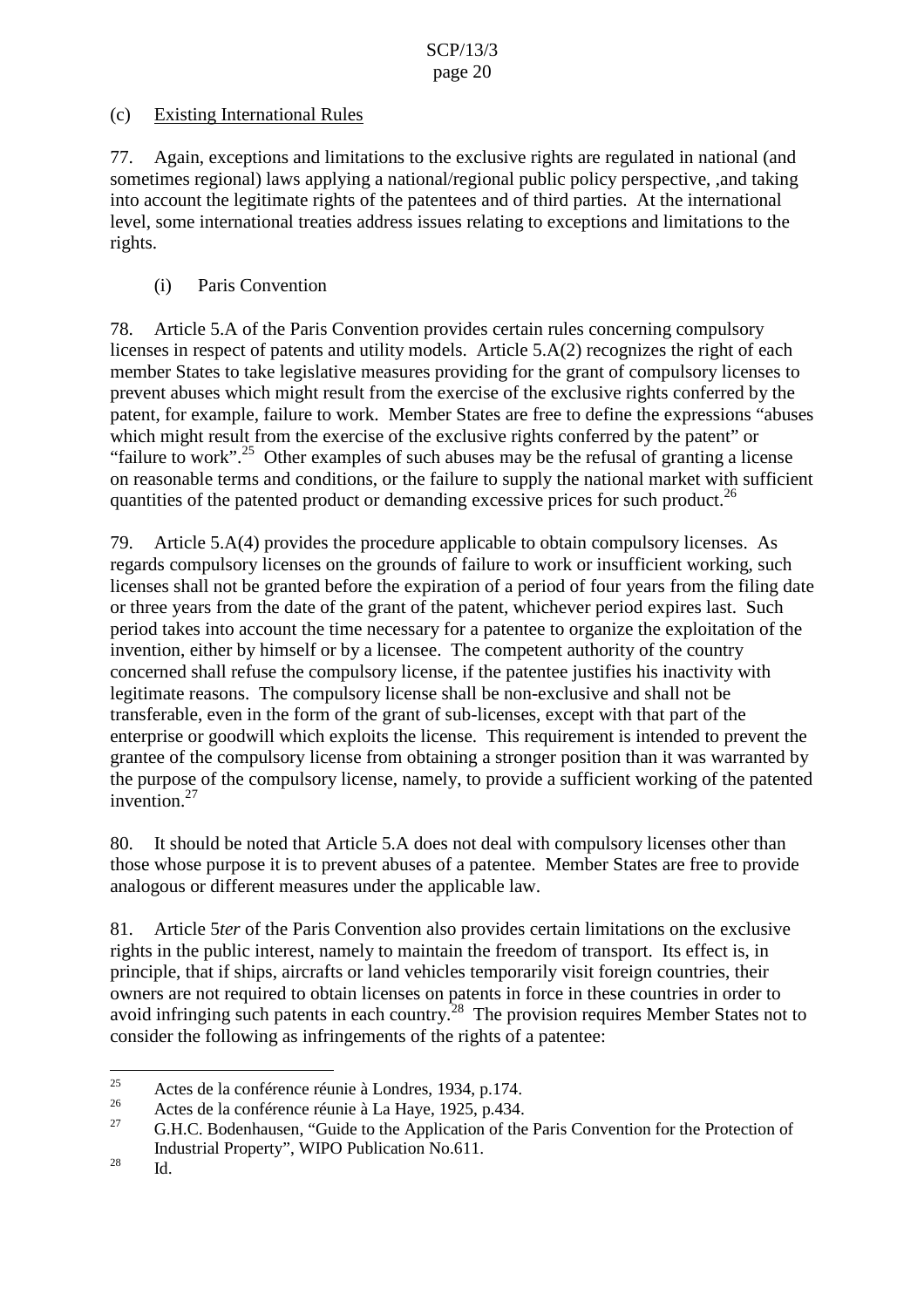- the use on board vessels of other countries of the Union of devices forming the subject of his patent in the body of the vessel, in the machinery, tackle, gear and other accessories, when such vessels temporarily or accidentally enter the waters of the said country, provided that such devices are used there exclusively for the needs of the vessel;
- the use of devices forming the subject of the patent in the construction or operation of aircraft or land vehicles of other countries of the Union, or of accessories of such aircraft or land vehicles, when those aircraft or land vehicles temporarily or accidentally enter the said country.
- (ii) Convention on International Civil Aviation (Chicago Convention)

82. The Convention on International Civil Aviation (Chicago Convention) was conclude in 1944 with the objectives of developing the international civil aviation in a safe and orderly manner and of establishing international air transport services on the basis of equality of opportunity, and sound and economical operation. 190 States are party to this Convention.

83. Article 27 of the Chicago Convention extends the exceptions to the patent rights with respect to international air navigation so that the authorized entry of an aircraft in the territory shall not entail any seizure of the aircraft on the grounds of a patent infringement. The provision provides that, while engaged in international air navigation, any authorized entry of an aircraft of a contracting State into the territory of another contracting State or authorized transit across the territory of such State with or without landings shall not entail any seizure or detention of the aircraft or any claim against the owner or operator thereof or any other interference therewith by or on behalf of such State or any person therein, on the ground that the construction, mechanism, parts, accessories or operation of the aircraft is an infringement of any patent, design, or model duly granted or registered in the State whose territory is entered by the aircraft. Further, a similar exception to the patent rights applies to the storage of spare parts and spare equipment for the aircraft and the right to use and install the same in the repair of an aircraft of a contracting State in the territory of any other contracting State, provided that any patented part or equipment so stored shall not be sold or distributed internally in or exported commercially from the contracting State entered by the aircraft.

(iii) TRIPS Agreement

84. While Article 28 of the TRIPS Agreement provides the exclusive rights conferred by a patent to its owner, Articles 30 and 31 provide certain exceptions and limitations to the exclusive rights that WTO Members may provide in their national laws. Since Articles 30 and 31 are permissive ("may") provisions, Members are permitted, but not obliged, to provide those exceptions and limitations.

85. Article 30 allows Members to provide limited exceptions to the exclusive rights conferred by a patent, provided that such exceptions do not unreasonably conflict with a normal exploitation of the patent and do not unreasonably prejudice the legitimate interests of the patent owner, taking account of the legitimate interests of third parties. In a similar manner as it is the case with the three-step-test under Article 9(2) of the Berne Convention for the Protection of Literary and Artistic Works (Berne Convention), Article 30 establishes three conditions, namely, (i) that the exceptions to the exclusive rights must be "limited"; (ii) that the exceptions do not unreasonably conflict with a normal exploitation of the patent; and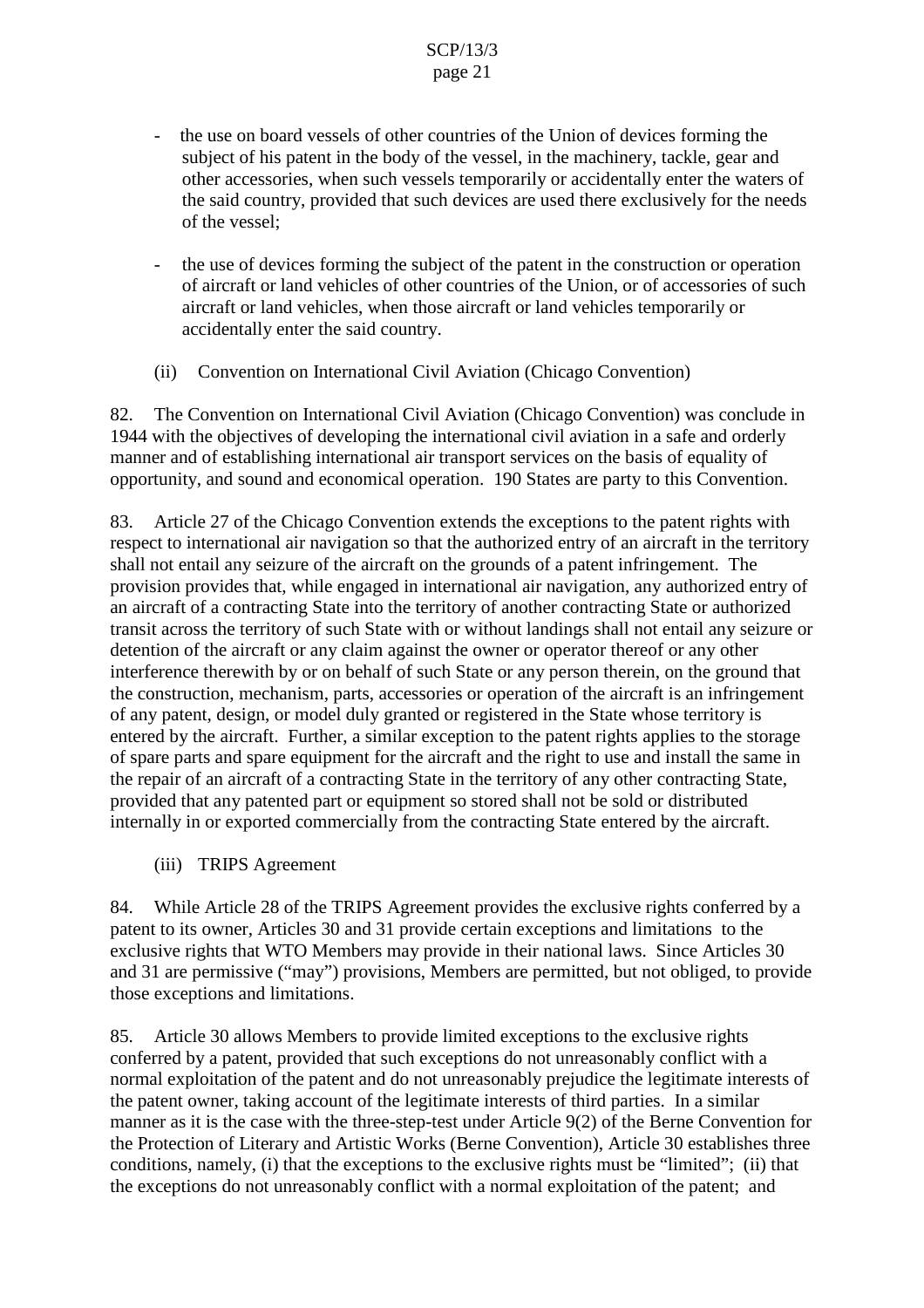(iii) that the exceptions do not unreasonably prejudice the legitimate interests of the patent owner, taking account of the legitimate interests of third parties. In conjunction with the *Canada-Patent Protection of Pharmaceutical Product* case (DS114), <sup>29</sup> the Dispute Settlement Panel provided some guidance with respect to the above three conditions in Article 30.

86. First, the Panel found that the three conditions apply cumulatively, and "the exact scope of Article 30's authority will depend on the specific meaning given to its limiting conditions". When examining the words of those conditions, "both the goals and the limitations stated in Articles 7 and 8.1 must obviously be borne in mind, as well as other provisions of the TRIPS Agreement which indicate its objective and purposes".

87. Second, the Panel held that the "limited" character of an exception should be "measured by the extent to which the exclusive rights of the patent owner have been curtailed".

88. With respect to the expression "normal exploitation of the patent", the Panel considered that it referred to the "commercial activity by which patent owners employ their exclusive patent rights to extract economic value from their patent". The term "normal" was interpreted by the Panel as the combination of "an empirical conclusion about what is common within a relevant community" and "a normative standard of entitlement". Further, the Panel's decision stated that, while the specific forms of patent exploitation by the patent owner are not static, "protection of all normal exploitation practices is a key element reflected in all patent laws". In the specific circumstances of the case, the Panel concluded that the "additional period of *de facto* market exclusivity created by using patent rights to preclude submissions for regulatory authorization should not be considered "normal". It was not a "natural or normal consequences of enforcing patents rights", but rather an "unintended consequences of the conjunction of the patent laws with product regulatory laws" that resulted in such additional period of *de facto* market exclusivity.

89. As regards the third criteria, the Panel concluded that the term "legitimate interest" must be "defined in the way that it is often used in legal discourse – as a normative claim calling for protection of interests that are 'justifiable' in the sense that they are supported by relevant public policies or other social norms". In the specific circumstances of the case, the Panel considered that the "interest claimed on behalf of patent owners whose effective period of market exclusivity had been reduced by delays in marketing approval was neither so compelling nor so widely recognized that it could be regarded as a 'legitimate interest' within the meaning of Article 30".

90. Article 31 of the TRIPS Agreement provides that a Member may allow, under the stipulated conditions, other use than that allowed under Article 30 without authorization of the rights holder. Those other uses are typically compulsory licenses and government use without the authorization of the right holder. The conditions laid down in Article 31 are:

<sup>&</sup>lt;sup>29</sup> The dispute concerned the regulatory review provision and the stock piling provision under the Patent Act of Canada, which allowed generic pharmaceutical manufacturers to override the patent rights in certain situations. As regards compliance with Article 30, the Panel found that, while the stock piling provision did violate Article 30 because it was not a "limited" exception to the rights, the regulatory review provision was justified under Article 30 by meeting all criteria in that Article. [*http://www.wto.org/english/tratop\_e/dispu\_e/cases\_e/ds114\_e.htm*].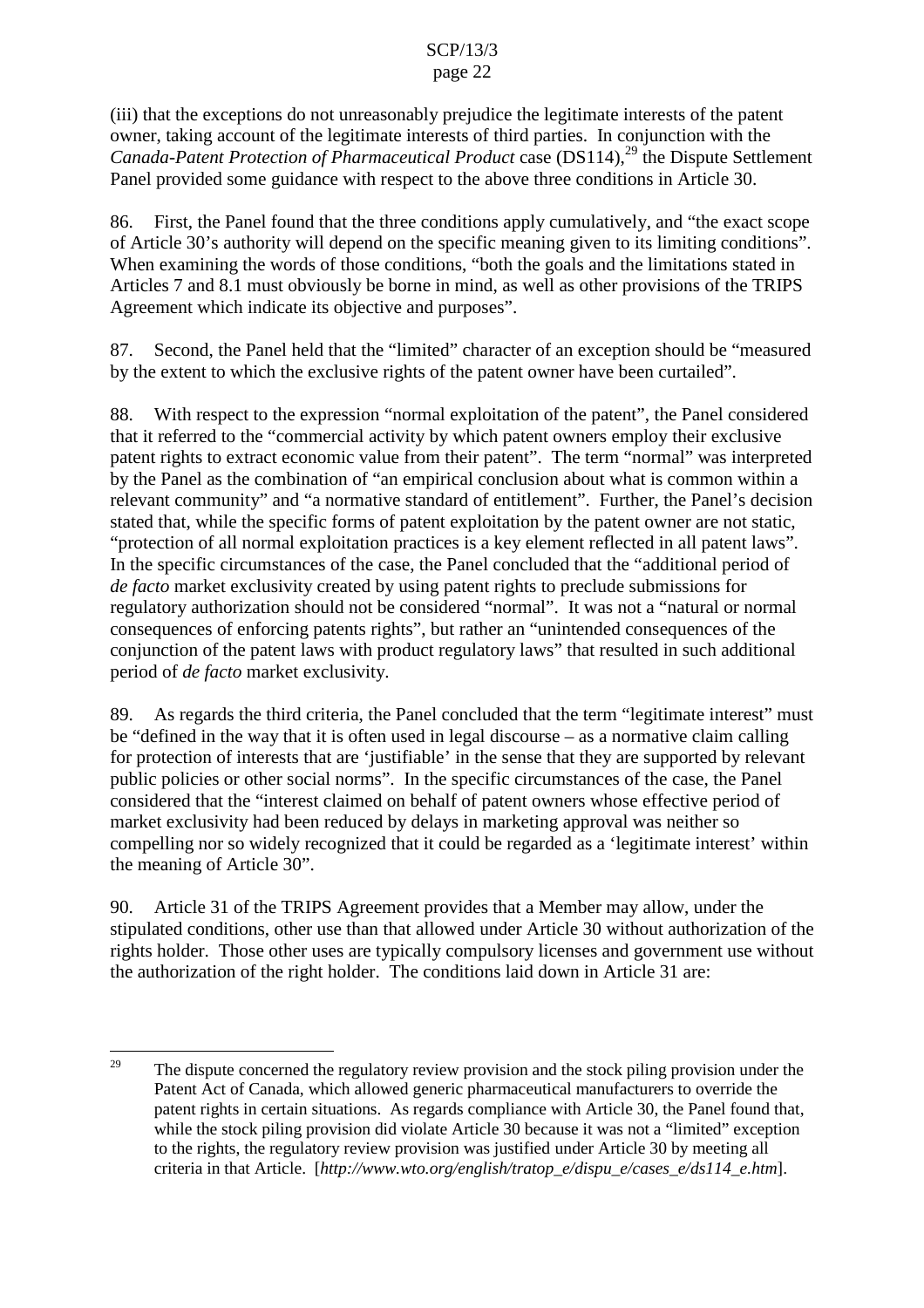(a) authorization of such use shall be considered on its individual merits;

(b) such use may only be permitted if, prior to such use, the proposed user has made efforts to obtain authorization from the right holder on reasonable commercial terms and conditions and that such efforts have not been successful within a reasonable period of time. This requirement may be waived by a Member in the case of a national emergency or other circumstance of extreme urgency or in cases of public non-commercial use. In situations of national emergency or other circumstances of extreme urgency, the right holder shall, nevertheless, be notified as soon as reasonably practicable. In the case of public non-commercial use, where the government or contractor, without making a patent search, knows or has demonstrable grounds to know that a valid patent is or will be used by or for the government, the right holder shall be informed promptly;

(c) the scope and duration of such use shall be limited to the purpose for which it was authorized, and in the case of semi-conductor technology shall only be for public non-commercial use or to remedy a practice determined after judicial or administrative process to be anti-competitive;

(d) such use shall be non-exclusive;

(e) such use shall be non-assignable, except with that part of the enterprise or goodwill which enjoys such use;

(f) such use shall be authorized predominantly for the supply of the domestic market of the Member authorizing such use;

(g) for such use shall be liable, subject to adequate protection of the legitimate interests of the persons so authorized, to be terminated if and when the circumstances which led to it cease to exist and are unlikely to recur. The competent authority shall have the authority to review, upon motivated request, the continued existence of these circumstances;

(h) right holder shall be paid adequate remuneration in the circumstances of each case, taking into account the economic value of the authorization;

(i) legal validity of any decision relating to the authorization of such use shall be subject to judicial review or other independent review by a distinct higher authority in that Member;

(j) decision relating to the remuneration provided in respect of such use shall be subject to judicial review or other independent review by a distinct higher authority in that Member;

(k) are not obliged to apply the conditions set forth in subparagraphs (b) and (f) where such use is permitted to remedy a practice determined after judicial or administrative process to be anti-competitive. The need to correct anti-competitive practices may be taken into account in determining the amount of remuneration in such cases. Competent authorities shall have the authority to refuse termination of authorization if and when the conditions which led to such authorization are likely to recur;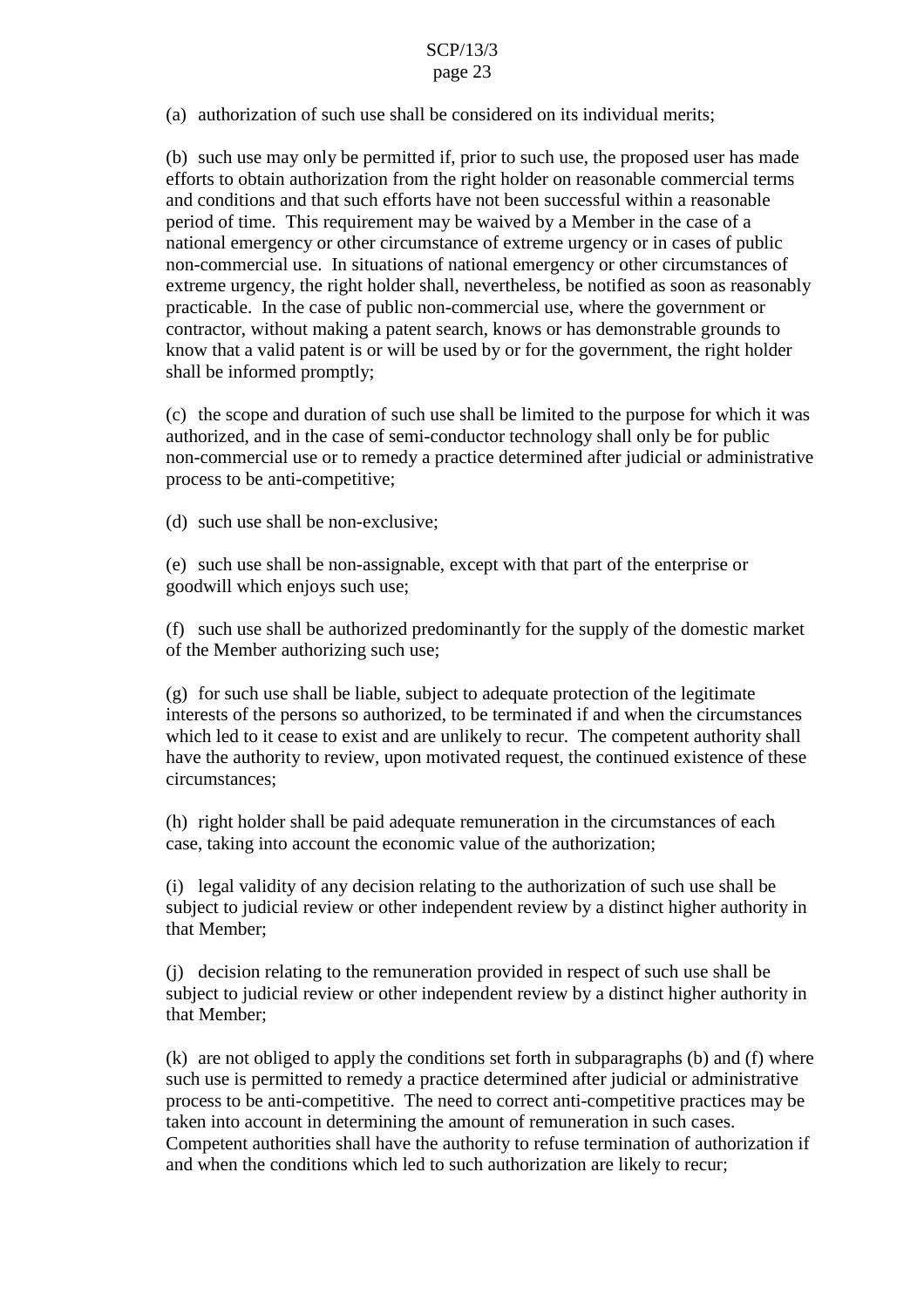(l) where such use is authorized to permit the exploitation of a patent ("the second patent") which cannot be exploited without infringing another patent ("the first patent"), the following additional conditions shall apply:

(i) invention claimed in the second patent shall involve an important technical advance of considerable economic significance in relation to the invention claimed in the first patent;

(ii) owner of the first patent shall be entitled to a cross-license on reasonable terms to use the invention claimed in the second patent; and

(iii) use authorized in respect of the first patent shall be non-assignable except with the assignment of the second patent.

91. With respect to the grant of compulsory licenses and what constitutes a "national emergency or other circumstances of extreme urgency", the Declaration on the TRIPS Agreement and Public Health,<sup>30</sup> adopted by the Fourth Session of the WTO Ministerial Conference at Doha on November 14, 2001, provides some guidance for the interpretation and application of Article 31. The Declaration states that, in paragraph 4, the Members agree that the TRIPS Agreement does not and should not prevent Members from taking measures to protect public health. Accordingly, while reiterating the commitment to the TRIPS Agreement, the Members affirmed that the Agreement can and should be interpreted and implemented in a manner supportive of WTO Members' right to protect public health and, in particular, to promote access to medicines for all. In this connection, the Members reaffirmed the right of WTO Members to use, to the full, the provisions in the TRIPS Agreement, which provide flexibilities for this purpose. Paragraph 5 of the Declaration states that, in the light of paragraph 4 above, while maintaining the commitments under the TRIPS Agreement, Members recognize that these flexibilities include: (a) in applying the customary rules of interpretation of public international law, each provision of the TRIPS Agreement shall be read in the light of the object and purpose of the Agreement as expressed, in particular, in its objectives and principles; (b) each Member has the right to grant compulsory licenses and the freedom to determine the grounds upon which such licenses are granted; and (c) each Member has the right to determine what constitutes a national emergency or other circumstances of extreme urgency, it being understood that public health crises, including those relating to HIV/AIDS, tuberculosis, malaria and other epidemics, can represent a national emergency or other circumstances of extreme urgency.

92. Furthermore, in order to solve the problem of Members with insufficient or no manufacturing capacities in the pharmaceutical sector facing difficulties in making effective use of compulsory licensing, following up on paragraph 6 of the Declaration, WTO Members decided, in 2003, on a "waiver" that removed limitations on exports under compulsory licenses to least-developed country Members and other Members that have insufficient or no manufacturing capacities in the pharmaceutical sector for the patented product in question.<sup>31</sup> Following the Decision of the General Council of December 6, 2005, on the Amendment of

the Doha Declaration on the TRIPS Agreement and Public Health [*http://www.wto.org/english/tratop\_e/trips\_e/implem\_para6\_e.htm*].

<sup>&</sup>lt;sup>30</sup> *http://www.wto.org/english/thewto\_3/minist\_e/min01\_e/mindecl\_trips\_e.htm.*<br><sup>31</sup> Decision of the General Council of August 30, 2003, on the Implementation of paragraph 6 of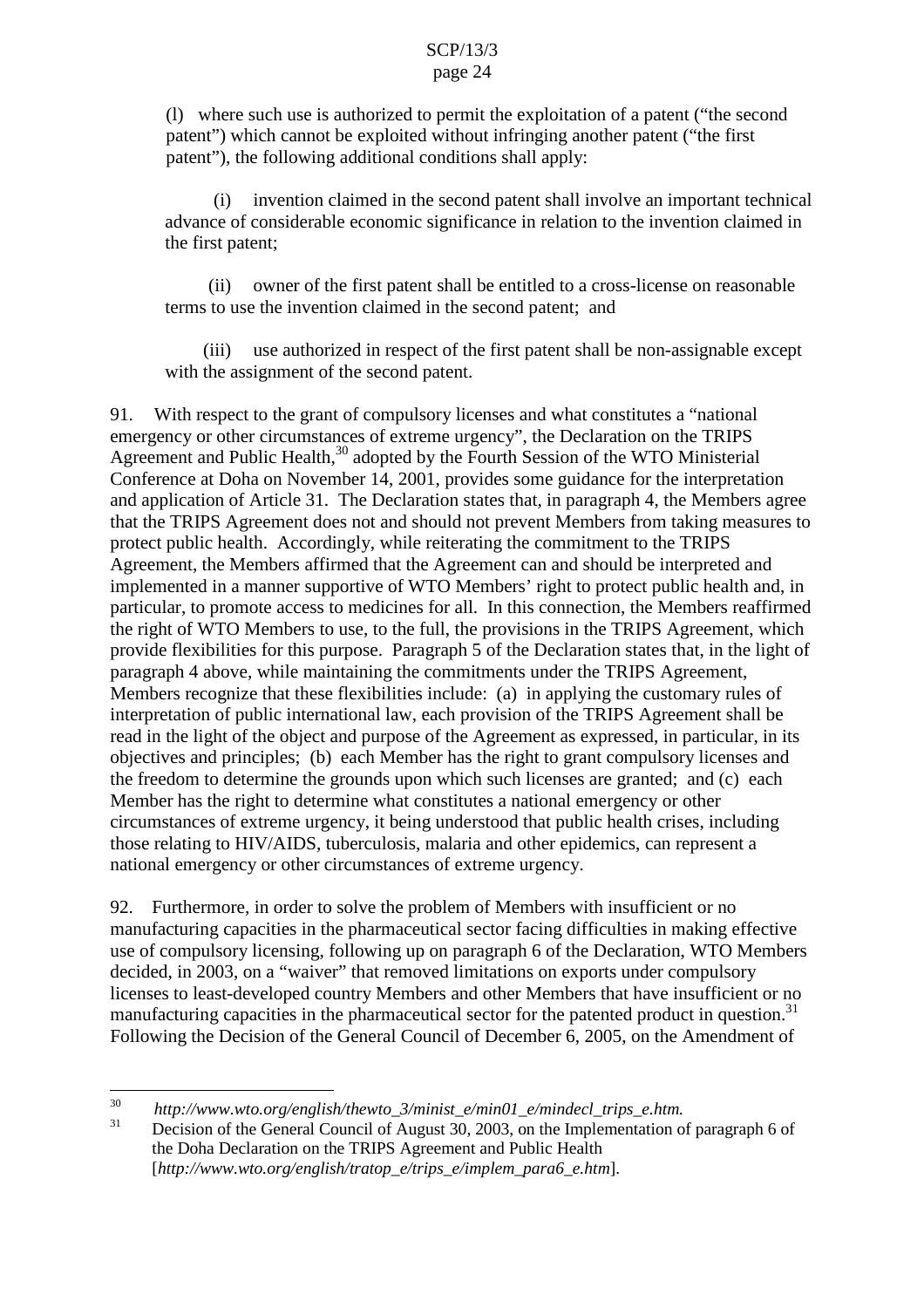the TRIPS Agreement,<sup>32</sup> an amendment to the TRIPS Agreement will replace the Decision of the General Council of August 30, 2003 once it is accepted by two thirds of the WTO membership.

93. As regards exhaustion of rights, Article 6 of the TRIPS Agreement states that, for the purposes of dispute settlement under that Agreement, subject to the provisions of Articles 3 and 4, nothing in the TRIPS Agreement shall be used to address the issue of exhaustion of intellectual property rights. The Doha Ministerial Declaration on the TRIPS Agreement and Public Health clarified that the effect of the provisions in the TRIPS Agreement that are relevant to the exhaustion of intellectual property rights was to leave each Member free to establish its own regime for such exhaustion without challenge, subject to the most-favored-nation treatment and national treatment provisions contained in Articles 3 and 4.

94. In addition, the TRIPS Agreement, in Article 73, recognizes the freedom of Members to take certain actions which they consider necessary for the protection of essential security interests. Further, in accordance with Article 2.1 of the TRIPS Agreement, the WTO Members shall comply with Articles 5.A and 5*ter* of the Paris Convention concerning limitations to the patent rights.

# (d) National and Regional Laws

95. It could be said that the exclusive rights conferred by a patent and the exceptions and limitations to such rights are two sides of the same coin seeking to balance the legitimate interests of the patent owner and the legitimate interests of third parties with a view to promote innovation, disseminate technical knowledge and encourage transfer of technology. Since the socio-economic conditions in a country and its priorities do influence the public policy considerations that underpin the adjustment of the different interests at stake, it may not come as a surprise that the different laws contain a variety of provisions addressing exceptions and limitations. Nevertheless, some convergence can be found in the different laws and, for example, the legislation of many countries provide that a patentee cannot enforce his rights in respect of the following acts performed by third parties:<sup>33</sup>

- private acts for non-commercial purposes;
- acts for the purpose of teaching;
- acts for experimental purposes or scientific research;
- preparation of medicines prescribed by doctors;
- continued use by a prior user;
- certain uses on foreign vessels, aircrafts and land vehicles which temporarily or accidentally entered the national territory;
- acts for obtaining regulatory approval for pharmaceuticals;
- acts performed for a farmer's own use and for the development of new varieties.

96. Further, a significant number of national/regional laws provide for various situations under which compulsory licenses and government use of the patented invention without the authorization of the patent owner may be allowed.

<sup>&</sup>lt;sup>32</sup> Decision of the General Council of December 6, 2005, on the Amendment of the TRIPS Agreement [*http://www.wto.org/english/tratop\_e/trips\_e/wtl641\_e.htm*].

 $33$  See Annex II of document SCP/12/3 Rev.2.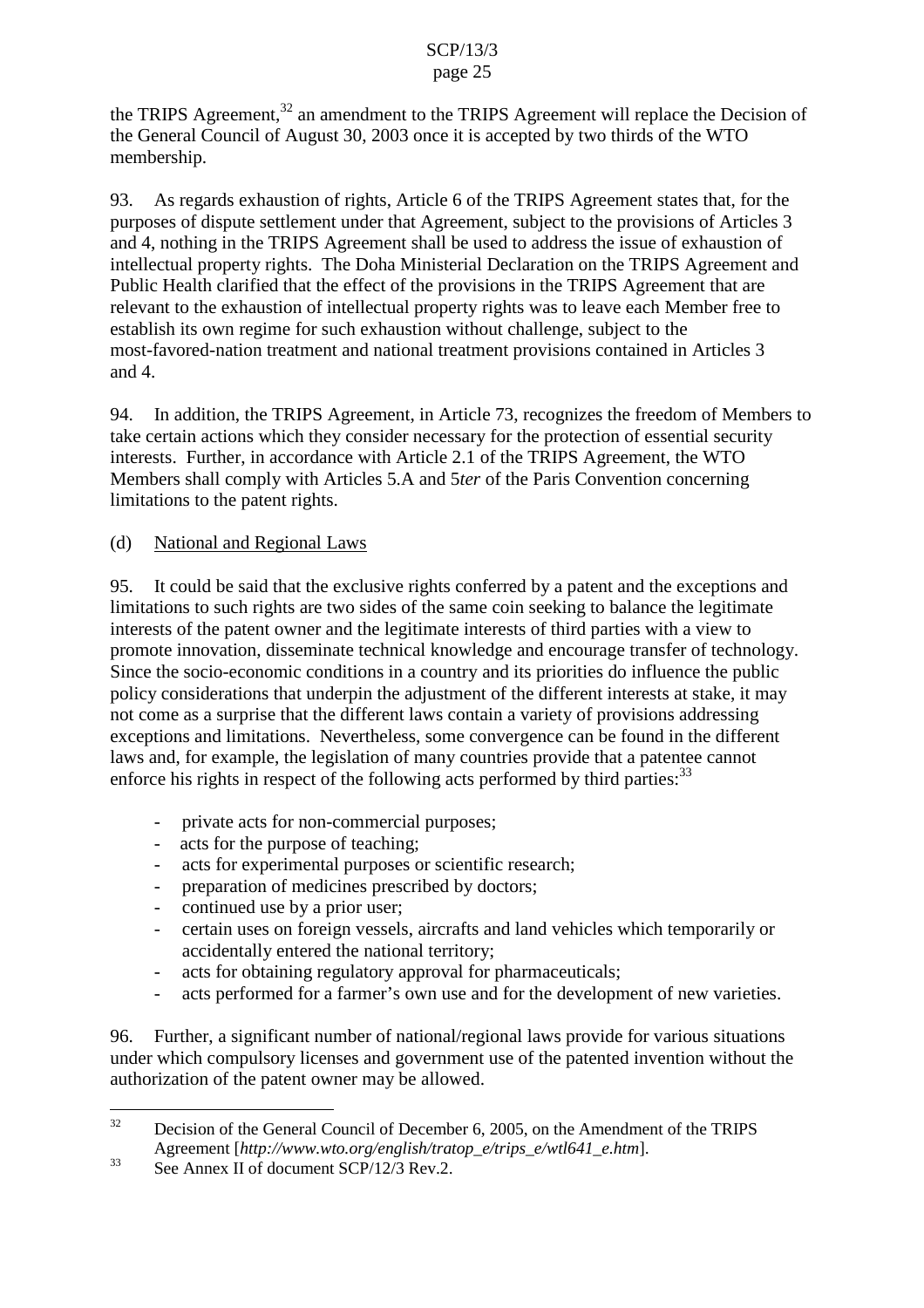97. As regards the exhaustion of rights, some laws contain an explicit provision, while under some others, no provision is found in the legislation, and the case law determines under which circumstances the patent right is exhausted. The exhaustion of rights may not qualify specifically for being an exception or limitation to the rights in the narrow sense because, while exceptions and limitations impose limited "restrictions" to the enforcement of rights for certain kinds of uses of the patented invention, the exhaustion of rights addresses the specific question of the "non-existence" of the patent rights (or, in other words, of the scope of the rights) associated with the product which has been legitimately put on the market. On the other hand, the exhaustion of rights can be considered as forming part of the exceptions and limitations in the broad sense, as it also defines the permissive actions which can be taken by third parties without risking to infringe the rights.

98. Other exceptions and limitations although less frequently, are found in national laws. They include:

- limited exceptions to the rights conferred by a patent, which shall not unjustifiably prejudice the exploitation of the patent or do unjustified harm to the legitimate interests of the owner thereof, due account being taken of the legitimate interests of third parties;
- use or sale of products obtained from a legitimate source, but made and sold without the authorization of the patent owner;
- non-repeated use of biological material, other than plants, to obtain viable new material;
- biological material obtained by reproduction, multiplication or propagation of the material put on the market by the patent owner for that purpose, other than for multiplication or propagation purposes;
- use of an essential element of the invention by a person who was unaware that it was for carrying out the invention;
- acts performed by any person who proves that he was unaware that the patent existed;
- products existing in the country before the filing date (priority date);
- use of patented medical or surgical procedures by a medical practitioner performing a medical activity.

99. The following paragraphs describe further details on some of the exceptions and limitations frequently found in national/regional laws:

(i) Private acts, non-commercial use and acts for teaching

100. It is common not to extend the exclusive patent rights to third parties' activities that are performed in the private sphere or for non-commercial purposes only. In some countries, the right conferred by a patent is limited to prevent the use of the patented invention by authorized third parties for commercial or industrial activities. In some other countries, the right conferred by a patent encompasses all kinds of activities by unauthorized third parties, but an explicit exception is provided so that the patent right does not extend to personal or non-commercial activities.

101. Similarly, some countries exclude acts for teaching from the ambit of the patent right so that teachers can use patented inventions for education purposes without having to fear infringing the patent.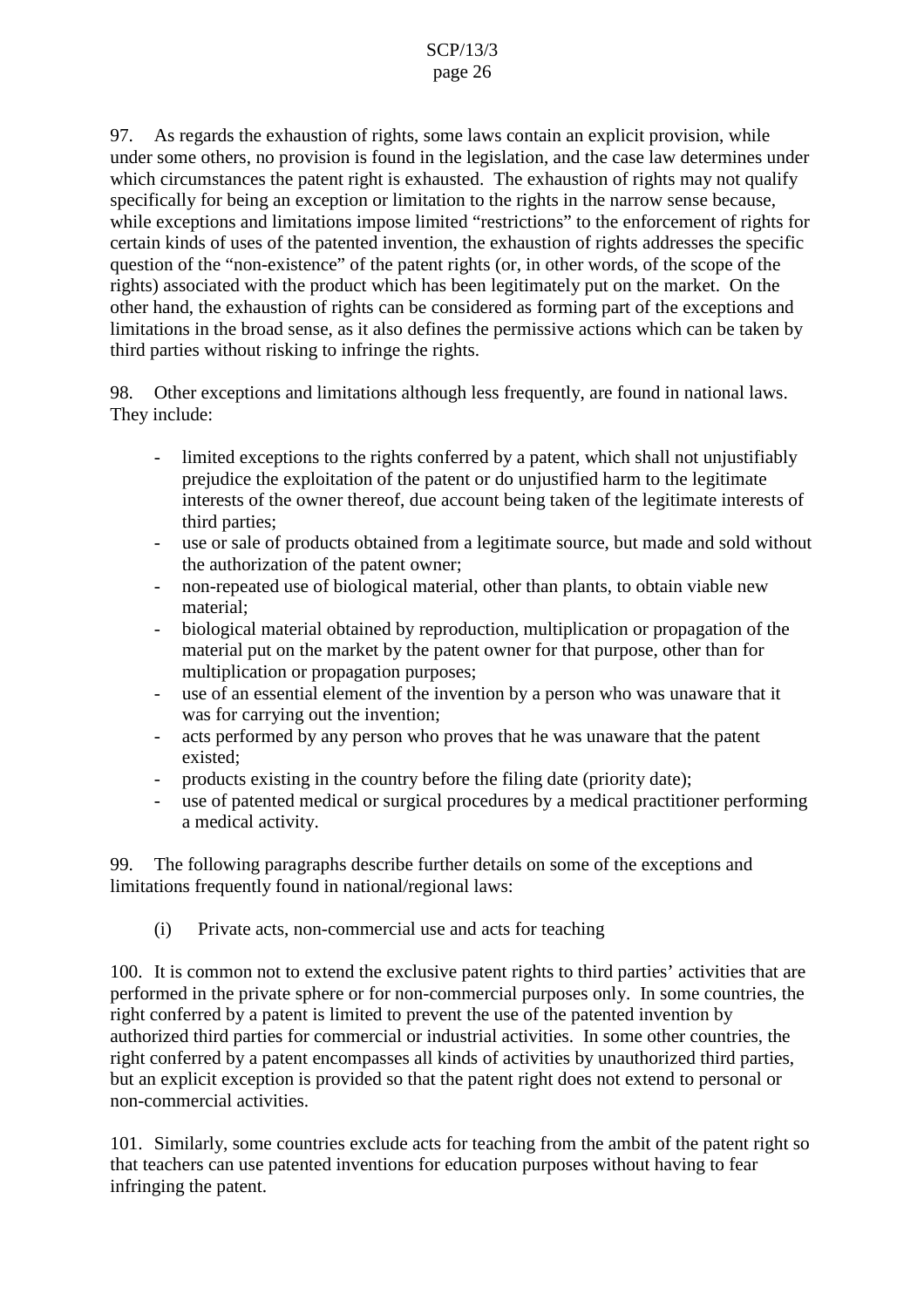(ii) Experimental use and scientific research

102. A number of countries provide a so-called research exemption either in their law or through case law in the common law countries. In general, the research exemption enables researchers to examine the stated effects of patented inventions and improve such patented inventions without having to fear infringing the patent. Such a contribution to a positive environment for research activities is expected to add to the development of technologies, which is precisely one of the objectives of the patent system. Proponents of the research exemption argue that, since much research is cumulative in nature, negotiating and concluding multiple patent licenses before any actual research takes place could involve significant transaction costs. Further, it is alleged that, since it cannot be known at the outset which research line will be successful, the greater the possibility of using the reservoir of existing knowledge is, the greater the possibility is to achieve a breakthrough.<sup>34</sup>

103. In the *Canada-Patent Protection of Pharmaceutical Product* case (DS114), <sup>35</sup> the WTO Dispute Settlement Panel referred to the research exemption in conjunction with its ruling on Article 30 of the TRIPS Agreement:

"We may take as an illustration one of the most widely adopted Article 30-type exceptions in national patent laws - the exception under which use of the patented product for scientific experimentation, during the term of the patent and without consent, is not an infringement. It is often argued that this exception is based on the notion that a key public policy purpose underlying patent laws is to facilitate the dissemination and advancement of technical knowledge and that allowing the patent owner to prevent experimental use during the term of the patent would frustrate part of the purpose of the requirement that the nature of the invention be disclosed to the public. To the contrary, the argument concludes, under the policy of the patent laws, both society and the scientist have a "legitimate interest" in using the patent disclosure to support the advance of science and technology. While the Panel draws no conclusion about the correctness of any such national exceptions in terms of Article 30 of the TRIPS Agreement, it does adopt the general meaning of the term "legitimate interests" contained in legal analysis of this type."

104. In certain cases, a patentee may have better opportunities to license his patented invention if third parties can examine the effect of the patented invention before commercialization or can work on improvements of the patented invention the commercial exploitation of which would require the consent of the patentee.

105. Although the general policy objectives of the experimental use/research exemption under national laws are more or less in line with the description above, the text of those provisions is not always exactly the same, and, in addition, the interpretation of those texts may vary from one country to the other. In particular, formulations such as "acts *for the purposes of* experimental use or scientific research" or "acts done for experimental purposes *relating to* the subject matter of the invention" (*emphasis* added) gives some room for interpretation of the exact scope of the provision. Consequently, the scope of the exemption may be different in various jurisdictions.

<sup>34</sup> "Research use of patented knowledge: <sup>a</sup> review", STI working paper 2006/2, OECD. <sup>35</sup> *http://www.wto.org/english/tratop\_e/dispu\_e/cases\_e/ds114\_e.htm.*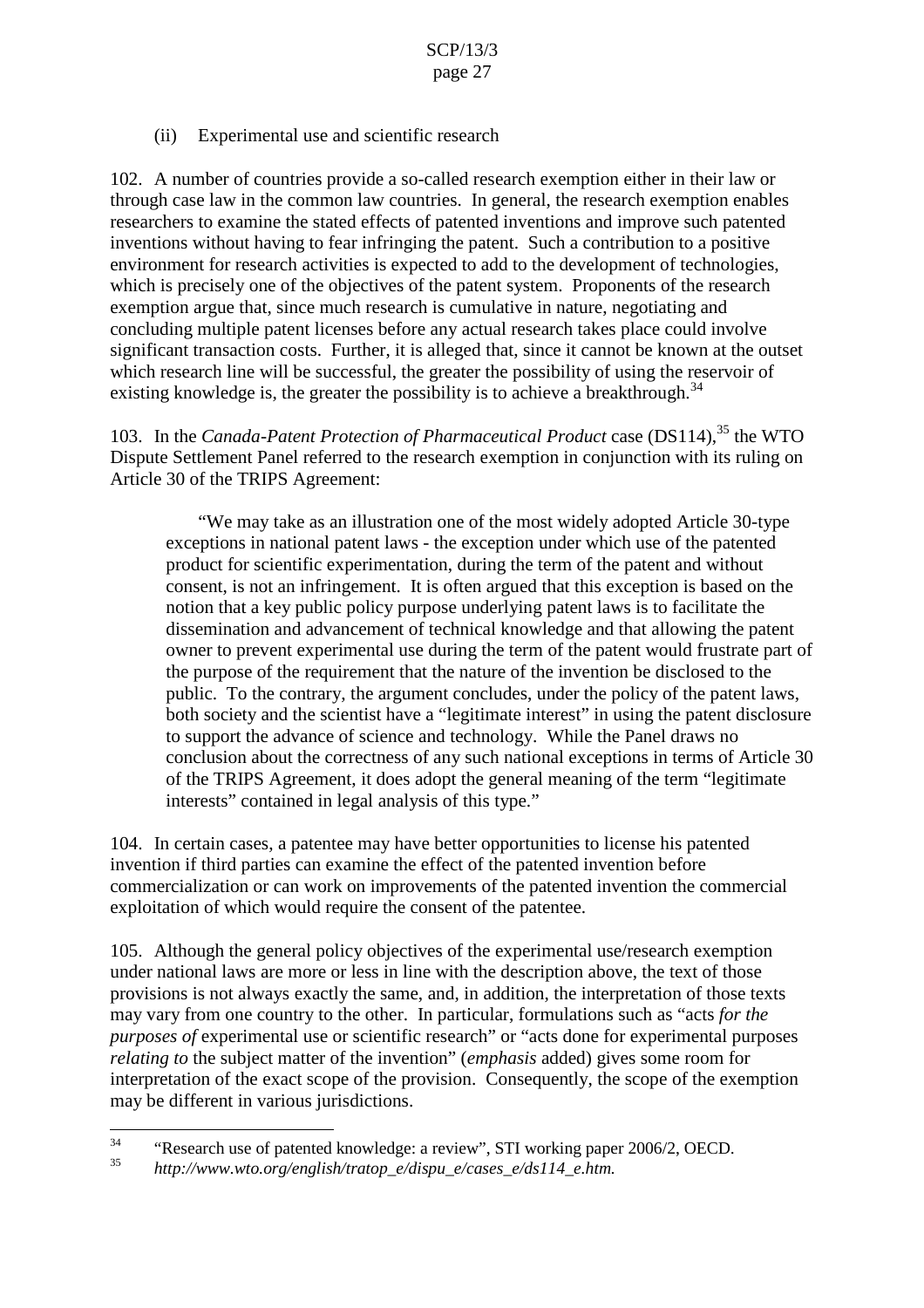106. In some countries, the text of the experimental use exemption explicitly states that the exemption is applicable when the experiment was made without commercial or gainful intent. In some other countries, the provision explicitly states that the experimental use exemption is applicable also for acts anticipating a future commercial exploitation. In some other countries, the statutory law is silent on this point, and the courts had to decide on the scope of the exemption.

107. Another issue is the scope of the term "experiment". Experiments may be conducted for a wide range of different purposes, for example, checking how the patented invention works, determining the validity of the patented claims, investigating unknown effects or new uses of the patented invention or exploring possibilities of further development. The next paragraphs give some examples of the term "experiment" is interpreted.

108. In the United Kingdom, only experiments which generate genuinely new information are covered by the exemption, for example, trials carried out in order to discover something unknown or to test a hypothesis, or even in order to find out whether something which is known to work under specific conditions will work under different conditions as well. The exemption does not extend to experiments which are designed to verify existing knowledge (for example, to demonstrate to a third party that a product works as claimed), and consequently, clinical trials to obtain regulatory approval are not acts done for experimental purposes.<sup>36</sup> In the countries that provide such an interpretation, a separate provision may have to be enacted in order to exclude acts for obtaining regulatory approval from patent infringement (see item (vi) below).

109. In Germany, two cases, *Clinical Trial*  $I^{37}$  and *Clinical Trial*  $II^{38}$  clarified the situation in respect of the experimental use exemption in that country. In *Clinical Trial I*, the Court concluded that the scope of the experimental use defense include "checking of the utilisability of the subject-matter of the patented invention and checking possibilities of further development". It does not matter "whether the experiments are used only to check the statements made in the patent or else to obtain further research results, and whether they are employed for wider purposes, such as commercial interests." The experimental use may be conducted in order to "discover the effects of a substance or possible new uses hitherto unknown." The Supreme Court stated that, in principle, the experimental use exemption excludes all experimental acts as long as they serve to gain information, and thus the acts to support an application to a regulatory authority can be covered by the experimental use defense. In *Clinical Trial II*, the Court took a similar view by stating that an activity "oriented towards clearing up uncertainties with regard to the object of the patented invention or bringing out new discoveries about said object" qualifies as experimental use under the exception, provided that these activities with research purposes relate to the object of the patented invention, and that clinical trials conducted for the same indication as that of the patented invention can be covered under the experimental use exemption. The Court also provided examples of activities not considered as an "experiments" under the exception, which include: research having no relation whatsoever to the technological theory; clarification of commercial facts; experiments undertaken at a scale that cannot be justified

<sup>&</sup>lt;sup>36</sup> "The Patent Research Exception: a Consultation", UK Intellectual Property Office; Monsanto v Stauffer and Micro-Chemicals Ltd v Smith Kline and French Inter-America Ltd.<br>
37 R.P.C.623 [1997].<br>
38 R.P.C.423 [1998].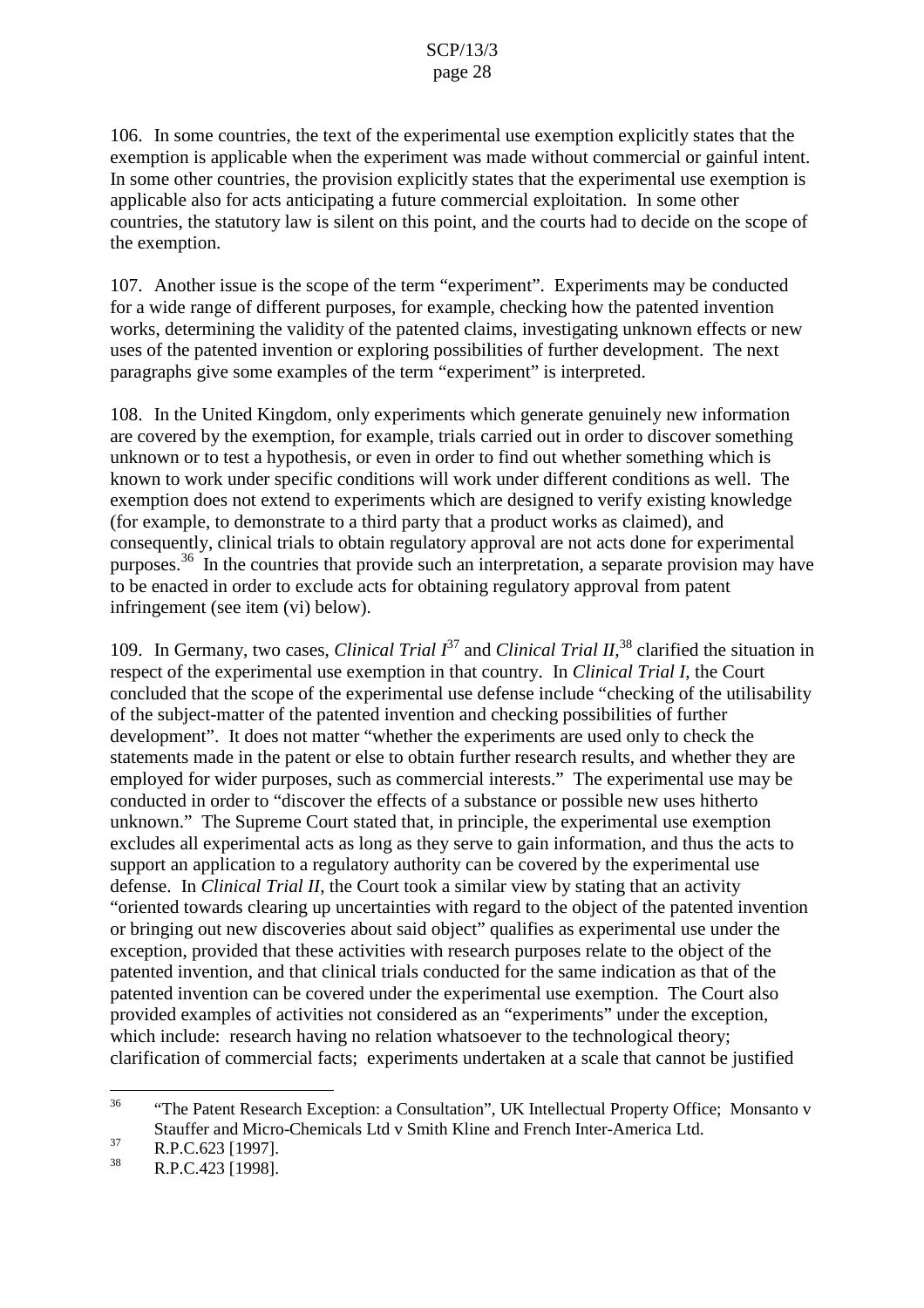by research purposes; and research not for the purpose of technological progress, but rather for competition purposes.

110. Looking at the issue from a slightly different angle, questions have been raised as to the role of the patented invention in connection with the experiment. It appears that, in general, the research exemption applies to research *on* or *into* a patented invention, for example, working *on* the patented invention in order to explore unknown effects or further develop the invention. However, there are also cases where research is conducted *with* or *using* the patented invention. For instance, a patented invention may be used on another invention for research purposes in order to, for example, explore more about such other invention.

111. The question as to whether the experimental use exemption covers this latter case was somehow addressed through the concerns raised in the context of research involving the use of genetic information where patents have been granted on DNA sequences.<sup>39</sup> It was observed that, in the area of genetic research, in particular, patents granted on up-stream research results such as PCRs and ESTs (so-called "research tools") could impede the down-stream innovation, since the use of the research tools could be crucial for the development of down stream innovation (such as pharmaceutical applications) and as, in many cases, there was no way to invent around the patented research tools. In this case, the down stream researchers are not conducting research *on* the research tool patents, but rather conducting research *with* the research tool patents. From a policy perspective, first, an appropriate balance should be found between the incentives for innovators to further develop innovative research tools and the interests of other researchers to use those research tools, and second, a balance between the legitimate rights of up-stream researchers (including the exclusive patent rights holders) and access to the results of up-stream research with a view to promote the follow-on research. It seems that many countries do not apply the research exemption to research made *with* the patented invention, although Belgium recently amended its Patent Act to extend the coverage of the exemption to "acts accomplished for scientific purposes *on* and/or *with* the subject matter of the patented invention".<sup>40</sup>

112. In the context of pharmaceutical and biomedical research, another question has been raised, namely to what extent clinical tests can be regarded as experimental, since treatment activities and the continuing search for further genetic knowledge often enough go hand in hand. $^{41}$ 

113. In the United States of America, there is no statutory research exemption provision, but a "truly narrow"<sup>42</sup> exception exists with respect to experimental activities developed by case law. In 1813, the Supreme Court stated that it could never have been the intention of the legislature to punish a man who constructed such a machine merely for philosophical experiments or for the purpose of ascertaining the sufficiency of the machine to produce its described effects. <sup>43</sup> In another case in 1813, the Supreme Court distinguished between the making with an intent to use for profit and for the mere purpose of philosophical experiment

<sup>&</sup>lt;sup>39</sup><br>Nuffield Council on Bioethics, "The ethics of Patenting DNA", July 2002.<br>Article 28.1(b) of the Belgian Patent Act of 1984, as amended by the Law of April 28, 2005.<br>Patenting and the Research Exemption [*http://www.i* 

*and-the-Research-Exemptio\_0000003268\_00.xml.html*].

<sup>&</sup>lt;sup>42</sup> Roche Prods., Inc v. Bolar Pharm. Co., 773 F.2d 858, 863 (Fed. Cir.1984).<br><sup>43</sup> Whittemore v. Cutter, 29 Fed Cas. 1120 (C.C.D. Mass. 1813).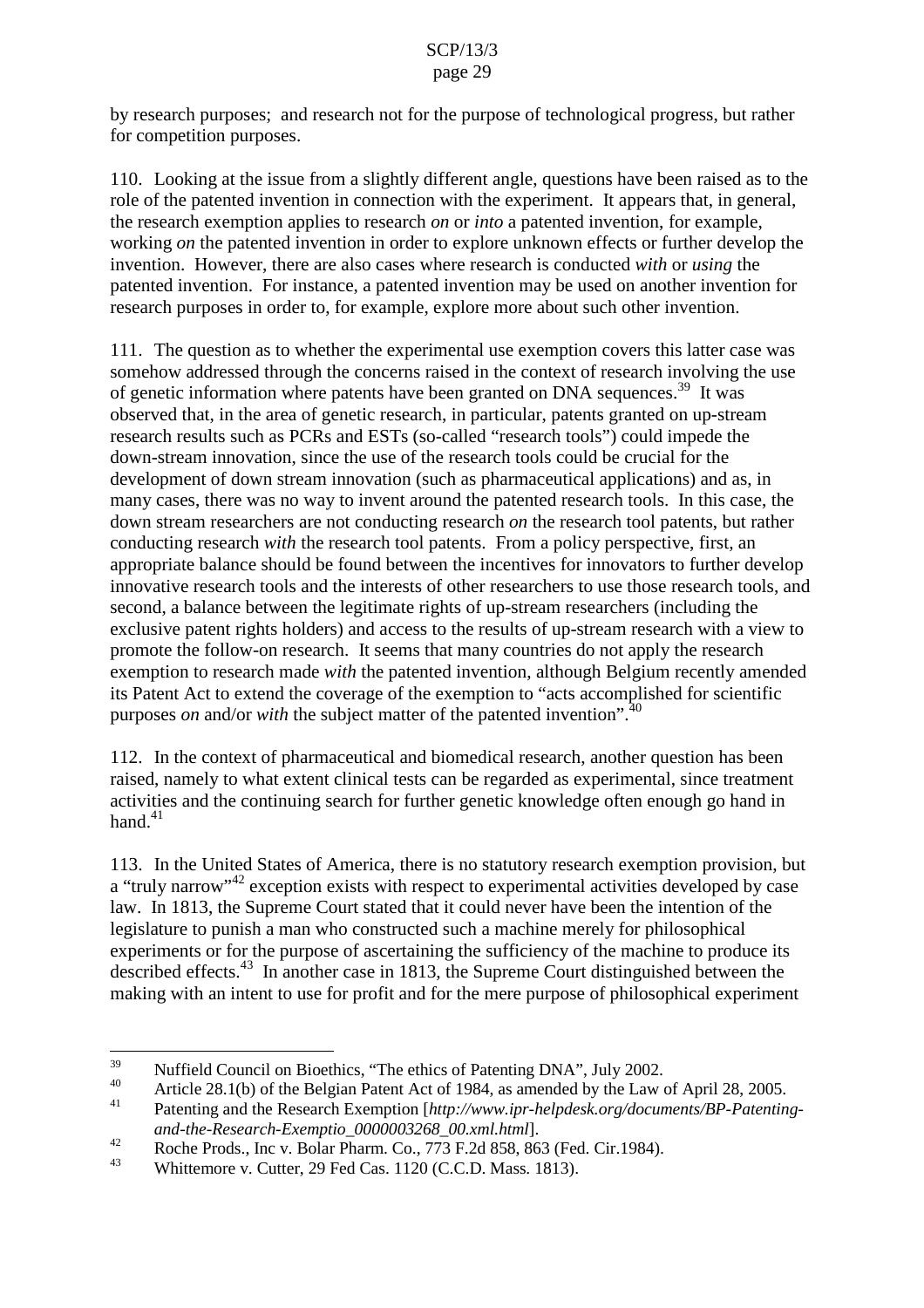or to ascertain the verity and exactness of the specification.<sup>44</sup> Consequently, acts with an intent to use the invention for profit or for commercial purposes are considered not to be covered by the case law exception. In Madey v. Duke, the issue was whether research activities in non-State universities fall under the exception.<sup>45</sup> The Court concluded that, as long as the act was in furtherance of the alleged infringer's legitimate business and was not solely for amusement, to satisfy idle curiosity, or for strictly philosophical inquiry, the act did not qualify for the very narrow and strictly limited experimental use defense.<sup>46</sup> The Court did not apply the experimental use exception to the Duke University's activities, since those research activities unmistakably furthered the institution's legitimate business objectives, including educating and enlightening students and the faculty participating in these projects.

114. A Conference was organized by the OECD in 2006 on the effect of national policies relating to exemptions for research use of patented invention.<sup>47</sup> The summary report concluded that

- at present, there was no empirical evidence of a widespread problem in accessing patented invention for research, and concerns were confined mostly to specific fields of research (such as life science) and countries (such as the United States of America);
- nevertheless, concerns over research use could expand to other areas of research (such as nanotechnology) and to other countries considering the ongoing trend towards more multidisciplinary research;
- a balanced patent system should facilitate inventions that build on earlier findings, but the line may be difficult to draw, especially for patented research tools;
- alternative mechanisms to facilitate access to inventions for research purposes were also available; and
- further studies were needed to better understand emerging issues relating to research access to patented inventions and identify good practices for promoting it across different sectors and countries.
- (iii) Preparation of prescribed medicines

115. In a number of countries, the preparation of medicines for an individual in accordance with a prescription given by a doctor or a dentist and such medicines prepared are regarded as not infringing patent rights. Such an exception is aiming at preventing patents being an obstacle for patients to access medicines which were prescribed by a medical practitioner. In some countries, the provision explicitly provides that the exception is limited to extemporaneous preparations in a pharmacy, while in some other countries, issues such as who may prepare a prescribed medicine or where such medicine shall be prepared are not addressed in the law.

<sup>44</sup> Sawin v. Guild, 21 F. Cas. 554 (C.C.D. Mass. 1813).<br> $\frac{45}{15}$  State universities and its employees acting in their official capacity have immunity from patent infringement on the ground of the Eleventh Amendment. See a presentation by Prof. Sean O'Conner at the "WIPO Colloquia on Selected Patent Issues: Research Exemption"

<sup>[</sup>*http://www.wipo.int/meetings/en/2006/patent\_colloquia/10/*]. <sup>46</sup> Madey v. Duke University, <sup>307</sup> F.3d. <sup>1351</sup> (Fed. Cir. 2002). <sup>47</sup> OECD Conference on Research Use of Patented Inventions, Madrid, May 18-19, <sup>2006</sup> [*http://www.oecd.org/document/39/0,3343,en\_2649\_34797\_36807591\_1\_1\_1\_1,00.html*].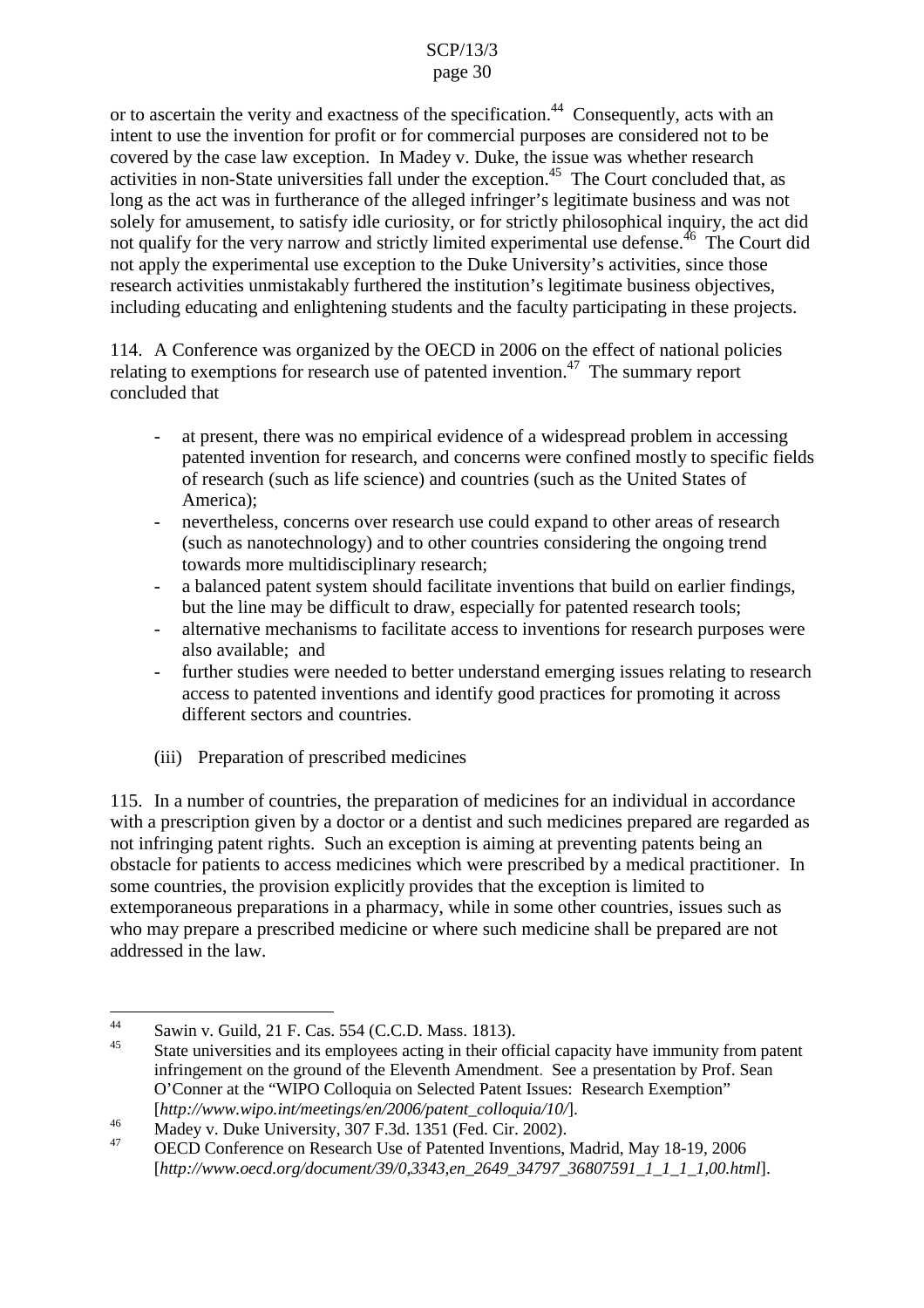### page 31

# (iv) Continued prior use

116. Many countries allow a third party to continue using a patented invention if he had used the invention for the purpose of his business in good faith before the filing date (or the priority date) or had made effective or serious preparations for that purpose. There are cases where a patent may be granted even if the patented invention had been used by a third party before the patent application was filed. For example, if the third party was using the invention in his business prior to the filing date (priority date) in secret, such use would not be regarded as prior art, and consequently, a patent would be issued. In another case, even if the prior user was using the invention in his business publicly, a patent examiner might overlook the existence of the prior art, and a patent may be issued. In this case, theoretically, it is possible to revoke the patent, but in practice, the prior user may have financial constraints or other reasons that makes it difficult to invalidate the patent. In both cases, the patentee (who is the later inventor but the first filer of the patent) can enforce his patent only by allowing the prior user to continue his business using the patented invention. If the prior user has to renounce the continued use of his invention simply because he did not file a patent application, this may be too harsh, as he may have made important investment to use the invention.

117. In many countries, continued prior use complying with the conditions laid down in the applicable law is excluded from infringement actions. In other countries, such as Japan and the Republic of Korea, for instance, the law provides prior users the possibility to continue the use of the patented invention for the purpose of his business through the grant of a statutory non-exclusive license.

118. In order to balance the legitimate interests of the patentee and of the prior user, provisions in the national laws contain a number of conditions under which the prior use exception can be applied. The first question is: who are the prior users entitled to benefit from the exception? In many national laws, the prior user must be using the invention for the purpose of his business, or be making serious preparations to use the invention for that purpose, in good faith. A German court held that a person who has obtained an invention from the true inventor for a single and defined purpose has no right to benefit from the exception, since it is provided by law in a spirit of equity.<sup>48</sup> The Japanese Law explicitly states that the prior user must be a person who has made the invention by himself without knowledge of the contents of the invention claimed in a patent application, or a person who, without knowledge of the contents of the invention claimed in a patent application, has learned the invention from another person who had made the invention. Therefore, it appears that the Japanese law takes into account how the prior user obtained the knowledge of the invention concerned when considering the entitlement of the prior user to the exception.

119. A second question relates to the issue of how to define the term "use" covered by the exception? The Patent Act of the United Kingdom, for example, clarifies that the prior use exception applies to acts which would constitute an infringement of the patent if it could be enforced. The extent of the use required on the filing date (or priority date) has been considered by a number of national courts. For example, a third party used a particular process one single time only for the manufacture of a small quantity of the product and no follow-up to that experience had occurred. The third party was not entitled to the prior use

<sup>48</sup> German Reichsgericht, December 15, 1928 (Prop. Ind., 1931, p.146), quoted in Ladas "Patents, Trademarks and Related Rights: National and International Protection".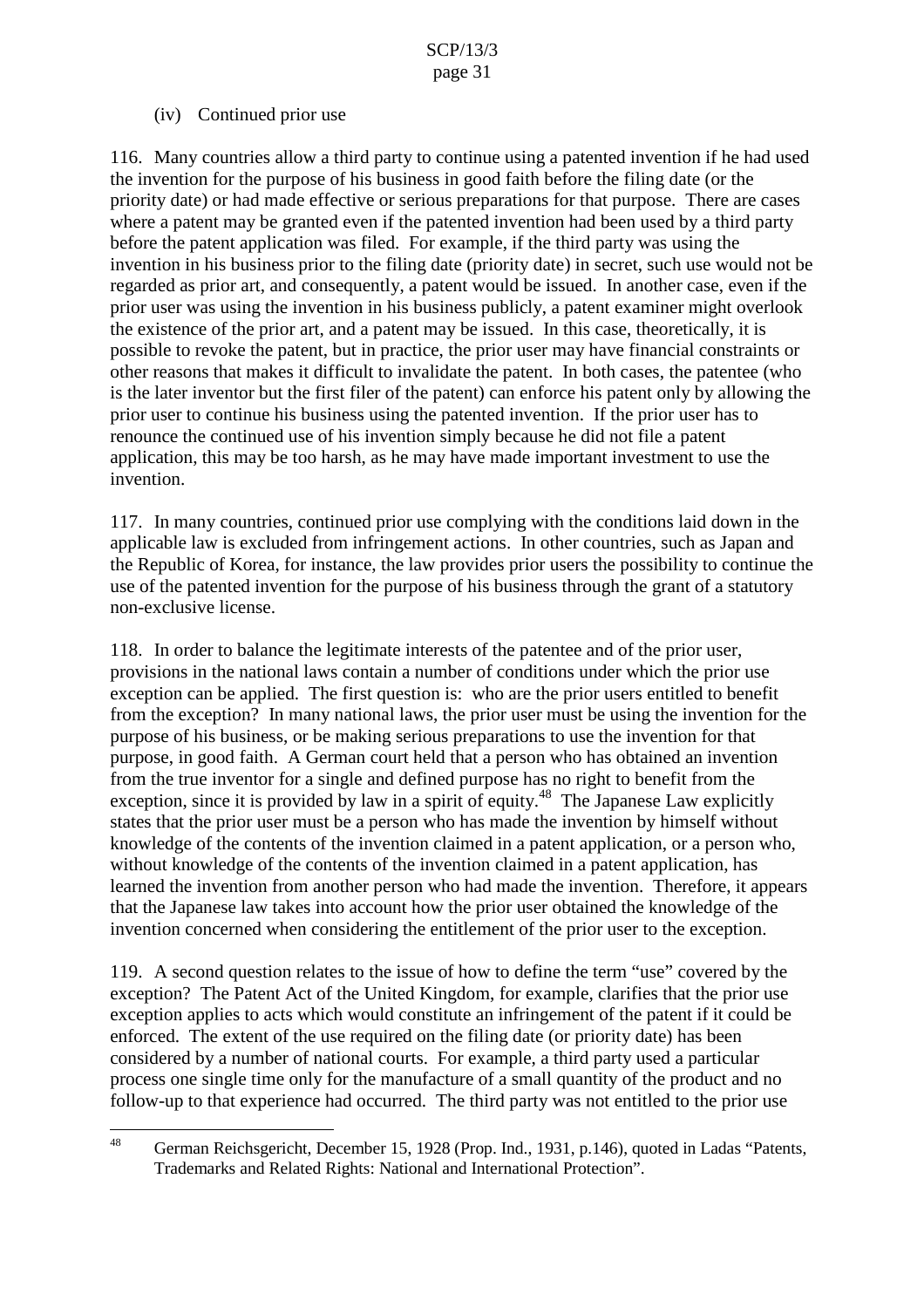# exception.<sup>49</sup> The fact that one had placed an order for the product, exhibited it at an international exhibition, and shown specimens to clients, gives no entitlement to enjoy the prior use exception.<sup>50</sup> In another case, it was held that the prior user was required to have acknowledged, at the time of beginning the utilization, that he was achieving a specific technical effect through a specific technical means. <sup>51</sup> It was also held that the prior use exception was not recognized because of the abandonment of the manufacture of the product,<sup>52</sup> but that prolonged non-utilization alone did not cause the loss of the prior user defense.<sup>53</sup>

120. In the context of the "use" of the invention, it should be noted that the French Industrial Property Code states that "any person who, within the territory in which this Book applies, at the filing date or priority date of a patent was, in good faith, in possession of the invention which is the subject matter of the patent shall enjoy a personal right to work that invention despite the existence of the patent." On the face of it, the provision does not require "using" or "making serious preparations for such use" of the invention, but the "possession" of the invention to enjoy the exception. The choice of the word "possession" rather than the word "use" seems to be derived from balancing the interests of the patentee and the interest of prior inventor(s) who chose not to file patent applications, but rather to keep the invention secret. The underlying consideration seems to be that the grant of a patent to a later inventor shall not take away all the rights of the earlier inventors who already possessed the invention secretly at the filing date (priority date). It is explained that the exception is: to preserve the acquired rights of third parties, more specifically, it protects the use of the invention before the filing date; to protect the earlier inventor(s); and to limit the patent rights where the prior exploitation owed nothing to the patentee.<sup>54</sup> As regards the interpretation of the term "possession", the full knowledge of the patented technology is required.<sup>55</sup>

121. Third, the scope of the prior user exception is limited to the "continued" use of the invention concerned for the purposes of the prior user's business or his enterprise. Therefore, it is generally understood that the scope of the exception covers only acts which were conducted, or which were under preparation to be conducted, by the prior user at the filing date (or priority date). The Japanese Patent Law explicitly provides that the prior users' exception is applicable only to the extent to which the invention is used and for the purpose of such use.

122. Fourth, some national laws explicitly state that the entitlement to continue using the invention is a private entitlement accorded to the prior user. For example, the law of the United Kingdom and France provide that the prior user right may only be transferred together with the business, the enterprise or the part of the enterprise to which it belongs.

<sup>&</sup>lt;sup>49</sup> Supreme Court of Austria, June 1, 1932 (pro. Ind., 1034, p.220), quoted in Ladas "Patents,

Trademarks and Related Rights: National and International Protection".<br>
Supreme Court of Denmark, March 26, 1923 (prop. Ind., 1937, p.114), quoted in Ladas<br>
"Patents, Trademarks and Related Rights: National and Internation

<sup>&</sup>lt;sup>51</sup> German Supreme Court, April 30, 1964 (GRUR, 1964, p.446), quoted in Ladas "Patents,

Trademarks and Related Rights: National and International Protection".<br>
52 Commercial Court of Vienna, Prop. Ind. (1938), p.234.<br>
53 German Supreme Court, January 7, 1965 (GRUR, 1965, p.411), quoted in Ladas "Patents,

Trademarks and Related Rights: National and International Protection". <sup>54</sup> Marc Savatier "L'exploitation des brevets d'invention et l'intérêt général d'ordre économique".

<sup>55</sup> Jean Foyer et Michel Vivant "Le droit des brevets"; Johanna Schmidt-Szalewski et Jean-Luc Pierre "Droit de la propriété industrielle".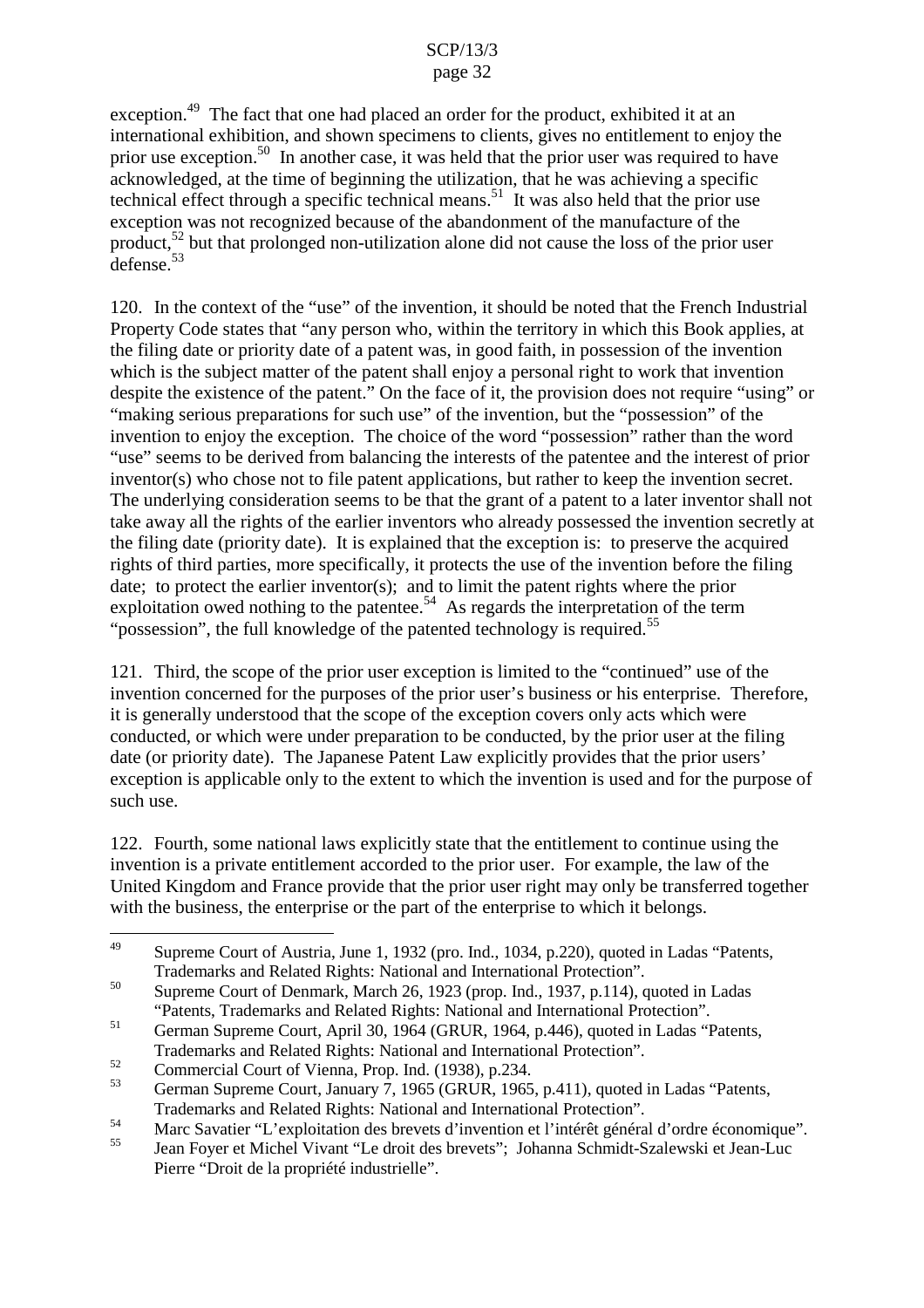123. In the United States of America, the defense to infringement by earlier inventors is limited to the use of patents regarding methods of doing or conducting business. In order to enjoy this exception, the prior user must, in good faith, have reduced the subject matter to practice at least one year before the filing date (or priority date) and commercially used it before that date. Other conditions are similar to the prior use exceptions in other countries. A prior use may not assert the defense if the subject matter on which the defense is based was derived from the patentee or persons in privity with the patentee. The defense extends only to the specific subject matter claimed in the patent with respect to which the prior user can assert the defense, except that the defense shall also extend to variations in the quantity or volume of use of the claimed subject matter. A prior user who has abandoned the commercial use of the subject matter may not rely on activities performed before the date of such abandonment in establishing a defense with respect to actions taken after such abandonment. The defense granted to the prior user is of a personal nature, and therefore, it shall not be licensed or assigned or transferred to another person except as an ancillary and subordinate part of a good faith assignment or transfer for other reasons of the entire enterprise or line of business to which the defense relates.

124. In Japan, where the validity of an invalidated patent was restored through a court procedure or where a decision by the appeal board to refuse a patent application was overturned by a court, a similar safeguard for good faith prior users is provided so that a party who has been using the patented invention for the purpose of his business, or has made serious preparations to use the invention for that purpose, in good faith after the invalidation or refusal of a patent, but before the restoration or grant of the patent, can continue to use the patented invention, but only to the extent to which the invention was used and limited to the purpose of such use.

(v) Certain uses on foreign vessels, aircraft and land vehicles which temporarily or accidentally enter national territory

125. According to the Paris Convention, its Member States shall not consider the use of devices of board vessels for the needs of the vessel, and of devices and accessories of aircrafts and land vehicles, which temporality or accidentally enter the water and territory of the country, as infringement of patent rights. Further, according to the Chicago Convention, the authorized entry of aircrafts on the territory for the purpose of international air navigation shall not entail to the seizure of the aircraft, and the patent rights shall not extend to the storage of spare parts and spare equipment for the aircraft nor to the right to use and install the same in the repair of an aircraft of a contracting State in the territory of any other contracting State. Since a great majority of countries are parties to those Conventions, such exceptions appear often in national patent laws. Those exceptions are considered to be facilitating the operation of international transport.

126. In addition to the devices of vessels, aircrafts and land vehicles temporarily or accidentally entering the territory, some countries also provide similar exceptions for spacecrafts and satellites, since these may need to temporarily cross foreign territories for the purpose of being launched to space or upon return from space.

(vi) Acts for obtaining regulatory approval

127. Many countries provide an exception relating to the use of patented products (particularly pharmaceutical products) for the purpose of obtaining regulatory approval to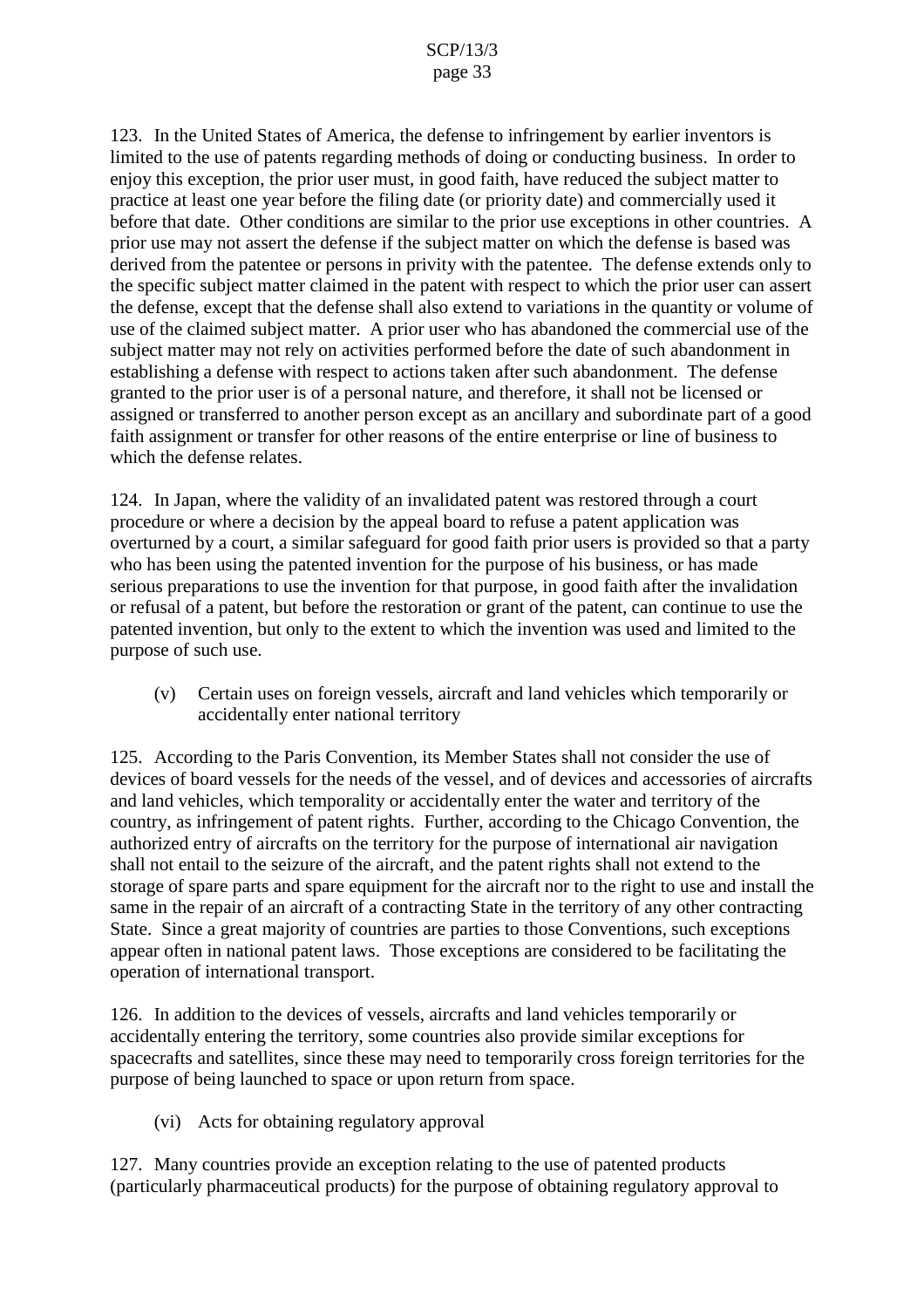place the product on the market. Such exception is often called "Bolar exception" because of the case *Roche Products v Bolar Pharmaceuticals <sup>56</sup>* decided by the US Court of Appeals for the Federal Circuit (CAFC) in 1984. The CAFC ruled that the research exemption in the United States of America did not cover Bolar's acts to carry out equivalent tests for the regulatory approval of the generic medicine before the expiration of the relevant patent owned by Roche. The US legislators considered that it was not appropriate to prevent generic pharmaceutical manufactures from starting to prepare and obtain regulatory approval for the generics, since it would delay the entrance of generic medicines on the market for a substantial period, extending the effective protection period beyond the patent term. Consequently, an explicit exception was introduced in the patent law, stating that acts solely for uses reasonably related to the development and submission of information under a Federal law which regulates the manufacture, use or sale of drugs or veterinary biological products, other than those products primarily manufactured using certain genetic manipulation techniques, were not infringement acts.

128. As states above, in some countries, the experimental use exemption is construed broadly to encompass acts by third parties to obtain regulatory approval. In some countries, case law confirmed such an interpretation,<sup>57</sup> and in some other countries,<sup>58</sup> the experimental use provisions explicitly state that they include acts for obtaining regulatory approval.

129. The scope of the Bolar-type exceptions, however, varies among national laws. First, in some countries, the exception covers regulatory approval of any products, while in some other countries, the coverage of the exception is limited to pharmaceuticals or medicinal products. In the United States of America, the exception covers drugs and veterinary biological products, but not products manufactured using primarily certain genetic manipulation techniques. The US Supreme Court ruled that the Bolar exception was also applicable to all categories of FDA regulated products, such as medical devices, food additives and color additives. 59

130. Second, with respect to pharmaceuticals, all types of marketing authorizations are covered in some countries, while in some other countries, only certain types of marketing authorizations, for example, the abbreviated procedure (marketing approval of generics, referring to the data submitted in respect of the marketing authorization of the earlier medicine that has been already registered ) are covered by the exception.

131. Third, in some countries, the regulatory approval has to be requested in the country were the relevant acts occurred in order to enjoy the exception, while in some other countries, activities for regulatory approval in any country are covered by the exception.

132. Fourth, expressions such as "acts *for* regulatory approval", "acts *solely for uses reasonably related to* regulatory approval" or "acts *exclusively aiming at* regulatory approval" appearing in national laws offer some room for interpretation. In *Merck v. Integra*, <sup>60</sup> the US Supreme Court confirmed that the Bolar exception applied to all uses of patented inventions that are reasonably related to the development and submission of any information under the

<sup>&</sup>lt;sup>56</sup><br>Roche Products v. Bolar Pharmaceuticals, 733 F.2d. 858(Fed. Cir. 1984).<br>Japan Supreme Court Decision, Case No. 1998 (ju) 153 (April 16, 1999).<br>For example, Spain and Italy.<br>Eli Lilly & Co. v. Medtronic, Inc., 496 U.S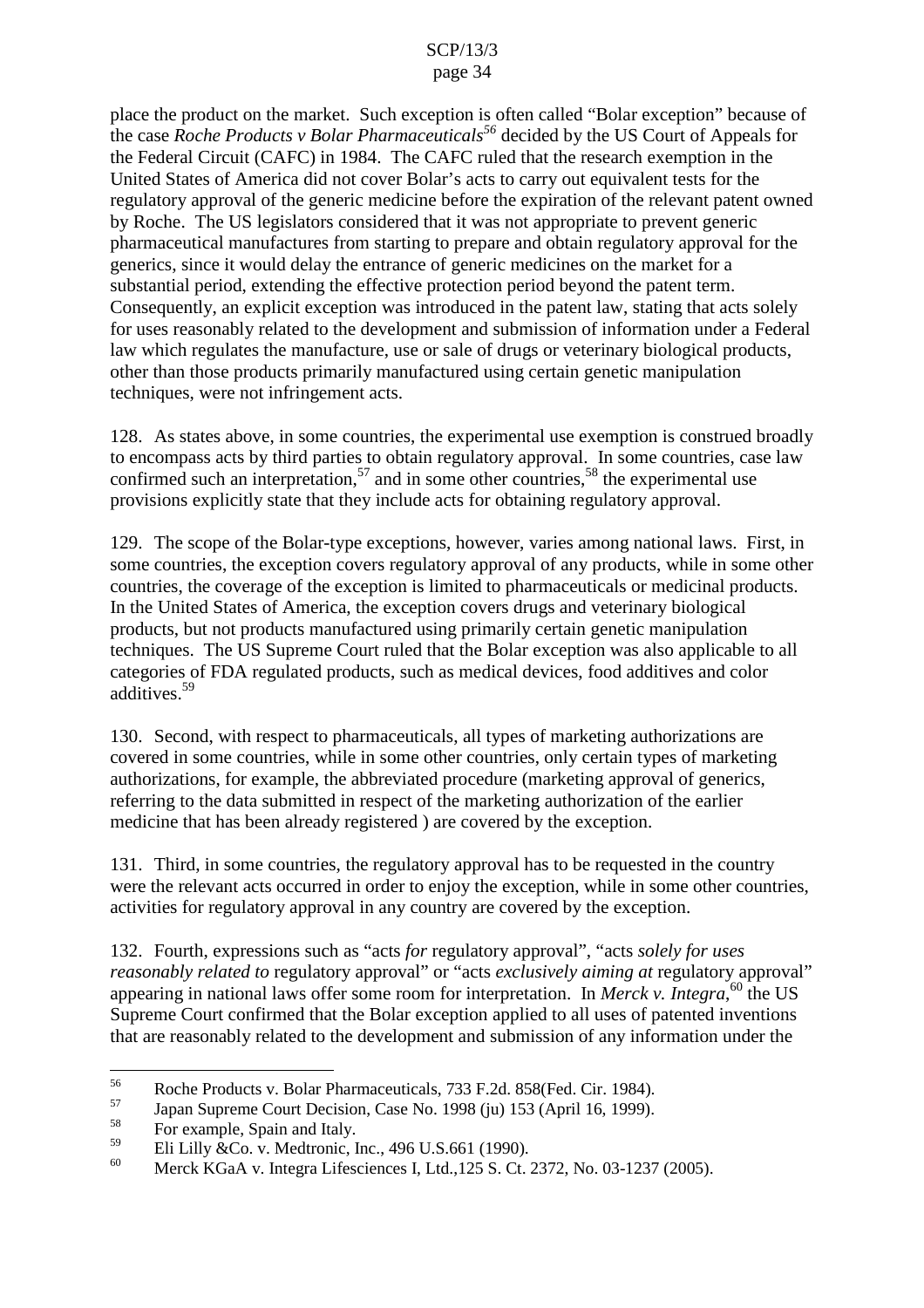# SCP/13/3

## page 35

FDA, which includes preclinical studies of patented compounds that may be submitted to the FDA, studies that perform a risk-benefit analysis of a proposed clinical trial, safety-related tests that are not necessarily compliant with FDA regulations and studies to generate pharmacological, toxicological, pharmacokinetic and biological qualities of the drug in animals. The Supreme Court stated that the Bolar exception did not categorically exclude either experimentation on drugs that are not ultimately the subject of an FDA submission or use of patented compounds in experiments that are not ultimately submitted to the FDA.

(vii) Farmer's privilege and breeder's exception

133. As regards inventions relating to biological material, one characteristic of those inventions is that some of them are self-reproducible. Here, the question has arisen as to whether patent protection covers any subsequent material which is the result of propagation and reproduction. Some countries take the view that the patentee of such self-reproducible material should be able to enjoy the same degree of protection as the one enjoyed by the patentee of non-self-reproducible products.

134. For example, the European Directive 98/44 on the Legal Protection of Biotechnological Inventions, the provisions of which shall be complied with by the EU Member States, states that the protection conferred by a patent on a product containing or consisting of genetic information shall, in general, extend to all material in which the product is incorporated and in which the genetic information is contained and performs its function. As regards the scope of patent protection for propagated or multiplied material derived from a patented biological material, the Directive clarifies that the protection conferred by a patent on biological material possessing specific characteristics as a result of the invention shall extend to any biological material derived from that biological material through propagation or multiplication in an identical or divergent form and possessing those same characteristics. Similarly, where a patent is granted for a process that enables biological material to be produced possessing specific characteristics as a result of the invention, the scope of such process patent covers any biological material derived from that biological material through propagation or multiplication in an identical or divergent form and possessing the same characteristics.

135. The EU Directive, however, derogates from the rights of patentees, which extend to the propagated and multiplicated materials, if the propagating material incorporating the patented invention is sold to a farmer for farming purposes by the patentee or with his consent. More specifically, the EU Directive stipulates that the sale or other form of commercialization of plant propagating material to a farmer by the patentee or with his consent for agricultural use implies the authorization for the farmer to use the product of his harvest for propagation or multiplication by him on his own farm, to the extent and under the conditions provided for by the applicable plant variety protection law. Such an exception provides a mechanism under the national patent laws, which is analogous to the farmer's privilege contained in the plant variety protection system in Europe.

136. Further, with respect to reproducible animal material, a similar provision has been included in the EU Directive so that farmers may use patent-protected livestock for agricultural purposes. The sale or any other form of commercialization of the breeding stock or other reproducible animal material to a farmer by the patentee or with his consent implies the authorization for the farmer to use the protected livestock for agricultural purposes. This authorization includes making the animal (or the material) available for the purposes of pursuing agricultural activities, but not for sale within the framework or for the purpose of a commercial reproduction activity.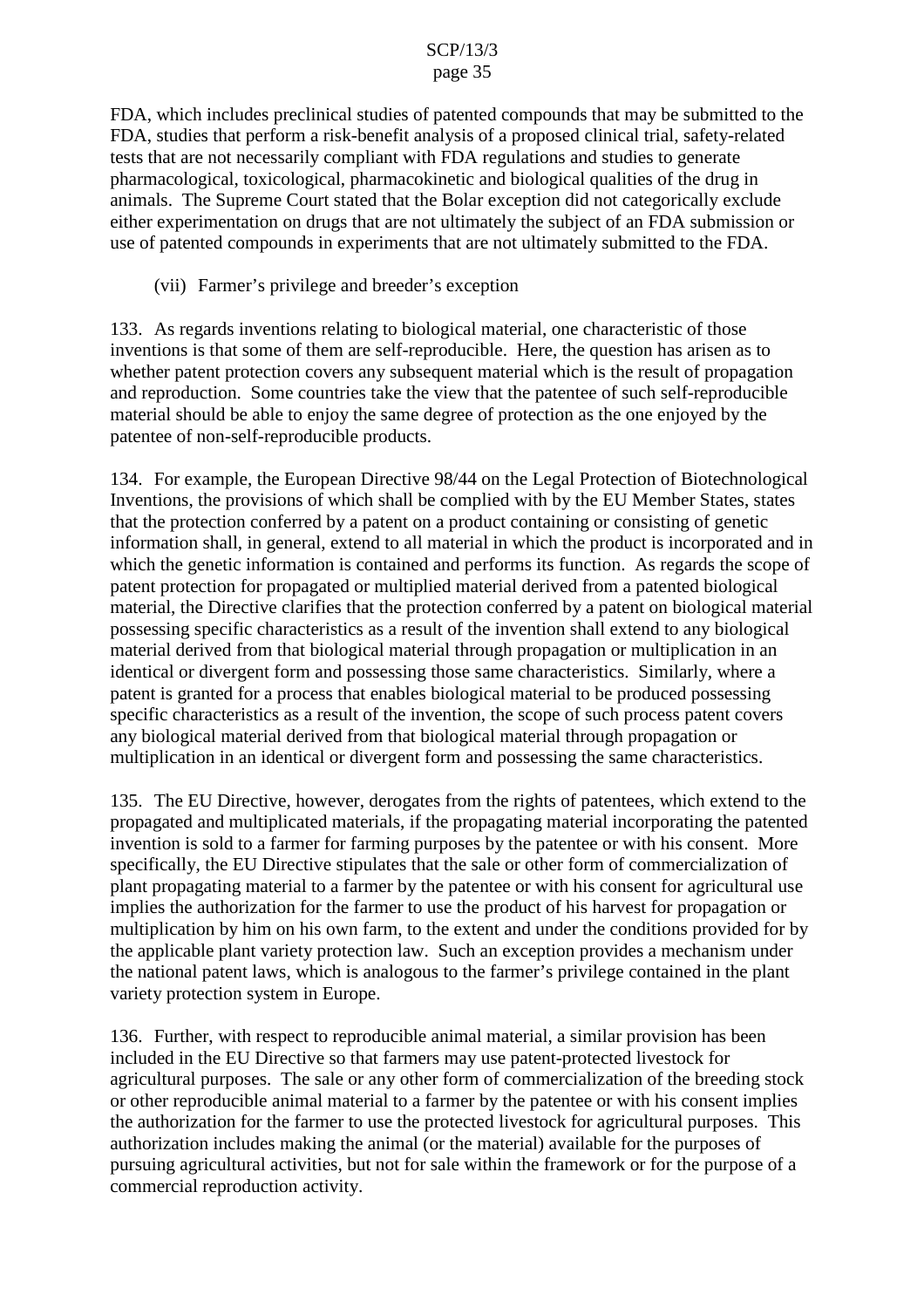137. In addition, some countries provide an explicit provision in the patent law stating that the patent right does not extend to acts in view of creating or discovering and developing other plant varieties. Such a provision responds to particular concerns of plant breeders who wish to conduct activities for the purposes of experiment and of developing other varieties without having to fear infringing any patent. In the countries that apply a broad research exemption, activities in relation to the creation and development of a new variety may fall under the research exemption.

(viii) Compulsory licenses and government use

#### *General*

138. A large number of countries have, in their national legislation, provisions that allow the government and/or third parties, under certain circumstances and conditions, to use a patented invention without the authorization of the right holder. Such provisions differ from other exceptions, since, while the injunctive relief is significantly limited, the right to remuneration for that use is maintained. In general, those provisions are considered as an instrument to prevent abuses of the exclusivity inherent in the patent rights. They are also considered as tools to ensure that the patent system contributes to the promotion of innovation in a competitive environment and to the transfer and dissemination of technology, meeting the objectives of the system and responding to the public interest at large. They are also seen as safeguards for governments to ensure national security and to respond to national emergencies. In order to meet such objectives, national laws contain various conditions and grounds for granting compulsory licenses, taking into account the interests of various stakeholders including the right holder, third parties and the public at large.

139. For example, Article 83 of the Indian Patent Act articulates the general principles applicable to the grant of compulsory licenses and other actions under Chapter XVI of the Act. It states that, in exercising the powers conferred by Chapter XVI, the following general considerations shall be taken into account:

(a) patents are granted to encourage inventions and to secure that the inventions are worked in India on a commercial scale and to the fullest extent that is reasonably practicable without undue delay;

(b) patents are not granted merely to enable patentees to enjoy a monopoly for the importation of the patented article;

(c) the protection and enforcement of patent rights should contribute to the promotion of technological innovation and to the transfer and dissemination of technology, to the mutual advantage of producers and users of technological knowledge and in a manner conductive to social and economic welfare, and to a balance of rights and obligations;

(d) patents granted shall not impede protection of public health and nutrition and should act as instrument to promote public interest specially in sectors of vital importance for socio-economic and technological development of India;

(e) patents granted shall not in any way prohibit the Central Government to take measures to protect public health;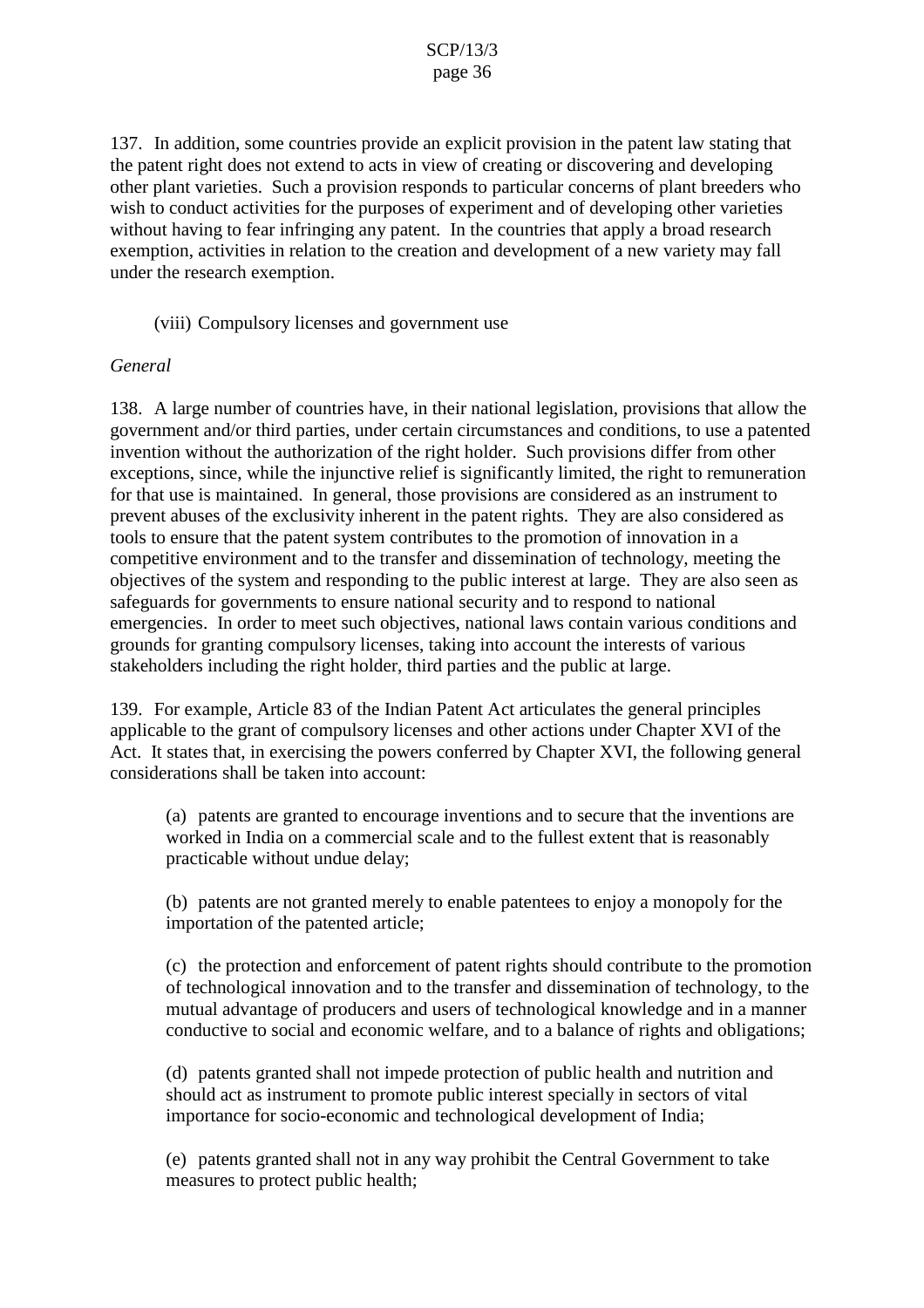(f) patent rights shall not be abused by the patentee or by persons deriving the title or interest on the patent from the patentee, and he shall not resort to practices which unreasonably restrain trade or adversely affect the international transfer of technology; and

(g) patents are granted to make the benefit of the patented invention available at reasonably affordable prices to the public.

140. Some consider that the existence of a statutory provision on compulsory licenses *as such* is important to ensure a fair exercise of the patent rights, such as encouraging the conclusion of voluntary licenses or inducing competition.<sup>61</sup> However, another author takes a more cautious approach in saying that it could be neither measured nor discounted to what extent the threat of applying a compulsory license enhances the bargaining position of would-be voluntary licensees. <sup>62</sup> One author notes that, in cases where know-how not disclosed in the patents is required for the exploitation of the patented invention, the cooperation of the right holder has to be ensured, and this can be done only through the conclusion of voluntary licenses or through reverse engineering. Therefore, according to that author, compulsory licenses may be most effective when the technology is already known and only access to it is required.<sup>63</sup> The extent of the effectiveness of compulsory licenses may, therefore, depend on various factors such as the specificities of the technology, the technological capacity of would-be licensees, the specificities of the national market such as the size of the market, as well as geographical, commercial, legal and other conditions. One paper<sup>64</sup> states that, while one should not assume without further investigation that compulsory licenses will necessarily or automatically discourage any particular investment in R&D, presumably beneficial uses of compulsory licenses (such as selected uses of compulsory licenses to address emergencies or to remove specific technology supply bottlenecks) impose social costs of their own. The paper thus suggests that policy makers should view the compulsory licenses as but one item in an arsenal of tools that may be used to promote coherent and effective national systems of innovation.

141. The WTO Members have to comply with the conditions under Article 31 of the TRIPS Agreement, and are bound by the Decision of the General Council of August 30, 2003, on the Implementation of Paragraph 6 of the Doha Declaration on the TRIPS Agreement and Public Health (Paragraph 6 Decision). Therefore, the national legislation often contains provisions which are imported from Article 31 of the TRIPS Agreement. Further, some national laws provide specific provisions in order to implement the Paragraph 6 Decision. Consequently, the conditions described in paragraphs 90 to 92 above are commonly found in many national laws.

<sup>&</sup>lt;sup>61</sup> Jayashree Watal, Intellectual Property Rights in the WTO and Developing Countries, 2001, p.328.<br>W. R. Cornish, Intellectual property: Patents, Copyright, Trade Marks and Allied Rights, Fourth

Edition, p.295-296.<br>Jayashree Watal, Intellectual Property Rights in the WTO and Developing Countries, 2001,

p.328. <sup>64</sup> Jerome Reichman, Catherine Hasenzahl "Non-voluntary licensing of patented inventions", UNCTAD-ICTSD Capacity Building Project on IPRs, Issue Paper No. 5.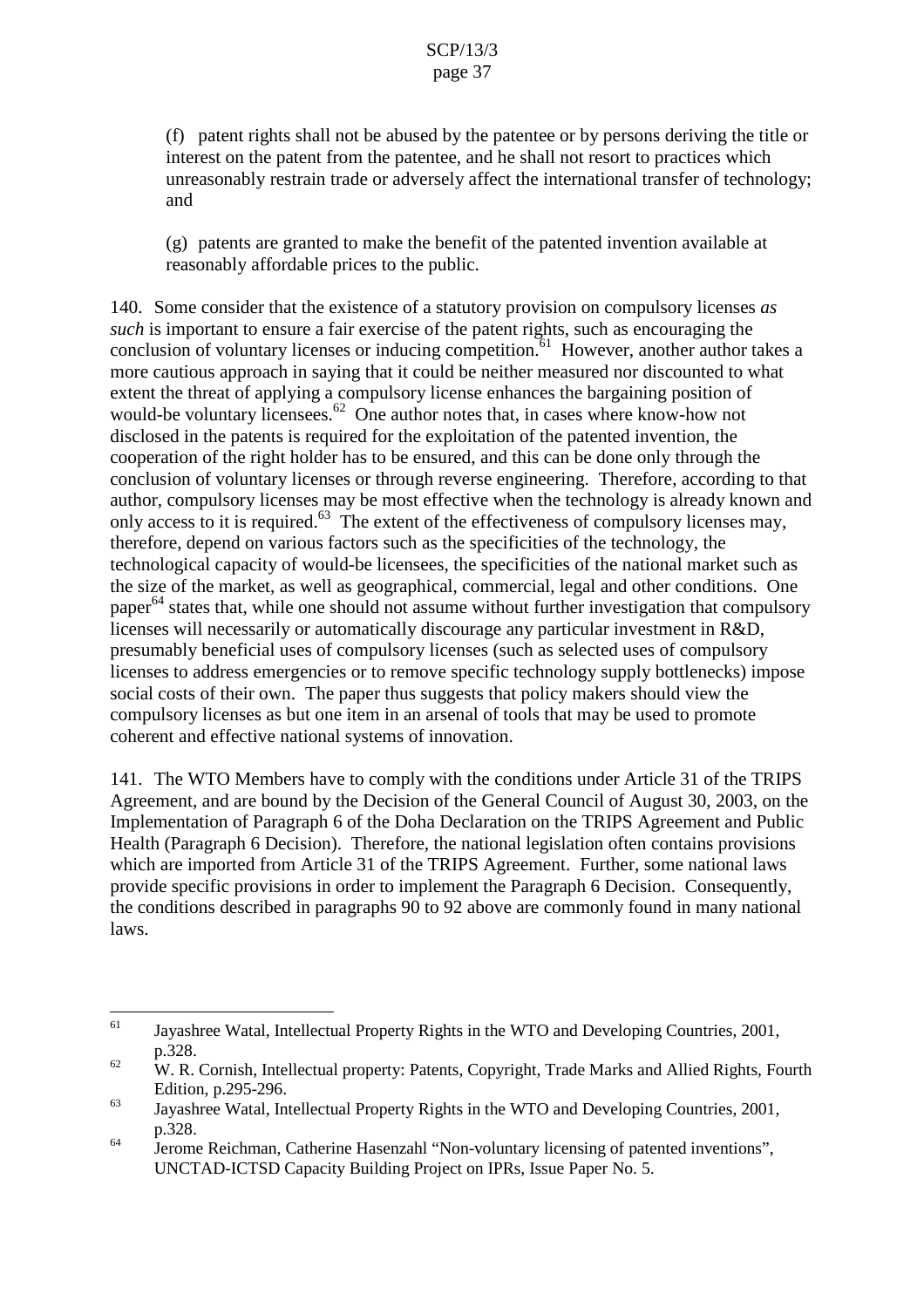# SCP/13/3

# page 38

142. As confirmed by the Doha Declaration on the TRIPS Agreement and Public Health, each Member has the right to grant compulsory licenses and the freedom to determine the grounds upon which such licenses are granted. Indeed, national legislation provides different grounds for the grant of compulsory licenses. Some of the grounds often contained in national legislations include, for example: non-working or insufficient working of the patented invention; anti-competitive practices and unfair competition; public interest, including public health, national security, national emergencies and other circumstances of extreme urgency; failure to obtain a voluntary license under reasonable terms within a reasonable period; and dependent patents and other titles that relate to the protection of inventions. The following paragraphs contain a brief description of each of those grounds for the grant of compulsory licenses with examples found in national legislation. Since the conditions for the grant of compulsory licenses under the national legislation have, to a large extent, been harmonized through the TRIPS Agreement, the following description focuses on the grounds on which compulsory licenses may be granted.

# *Grounds*

[Non-working or insufficient working]

143. Many countries provide that, where a patentee fails to work a patent, or such work by the patentee is insufficient, a compulsory license may be granted, provided that all other requirements are met. In accordance with Article 5(4) of the Paris Convention, a compulsory license based on this ground may not be applied for before the expiration of a period of three years from the grant of the patent or four years from the filing date, whichever period expires last. Such a period may be necessary for a patentee to prepare the exploitation, by himself or by licensees, of the invention in the country concerned, since an immediate exploitation in all countries where the patent was granted is generally impossible.<sup>65</sup> A safeguard for the patentee is provided so that, in general, if he could justify his inactivity with legitimate reasons, a request for a compulsory license would be refused, as provided for in the TRIPS Agreement. Since the purpose of such a compulsory license is to rectify the situation of non-working or insufficient working, the applicant of the compulsory license should normally demonstrate his ability to produce the patented product and to supply the market.

144. Some national laws simply state that, if a patentee is not working or sufficiently working the invention without any legitimate justification, a third party may request a compulsory license. In some countries, their laws provide detailed provisions clarifying the circumstances that may be applicable. Those clarifications include the types of activities by the patentee that are considered as "working", in particular, whether importation of the patented invention is considered as "working" in the country or not, and the situations under which working by the patentee is not considered "sufficient". The following paragraphs provide examples of national provisions.

145. *Argentina*: If a patented invention is not or not sufficiently exploited, serious preparations for its exploitation have not been made, or if such exploitation has been discontinued for one year or longer, any person may request a compulsory license, except where the non-exploitation is due to *force majeure*.

 $65$  G. H. C. Bodenhausen, Guide to the Application of the Paris Convention, p.70.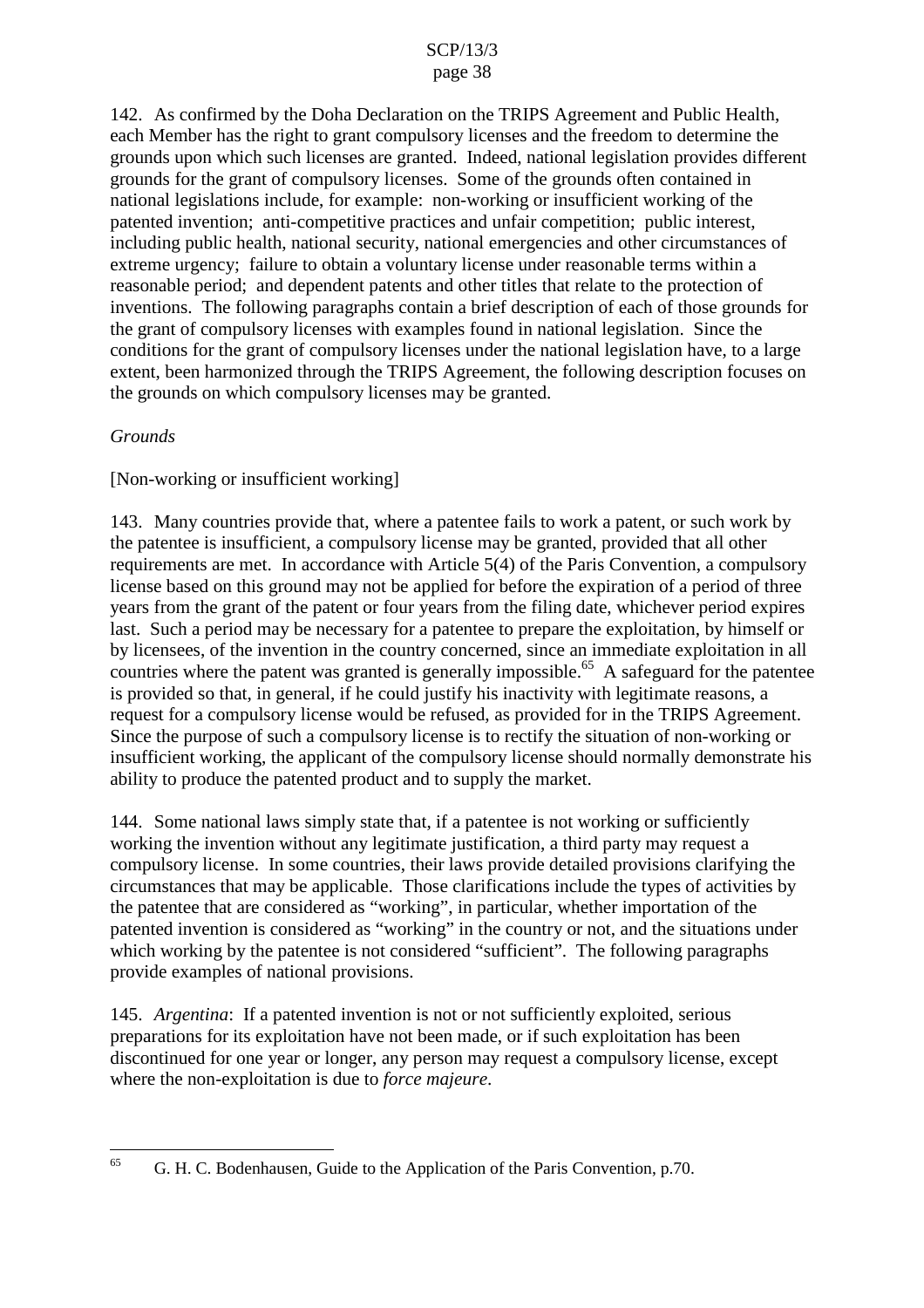146. Objective difficulties of a technical and legal character, such as delays in obtaining registration or marketing approval from the authorities, which are beyond the patentee's control and which make the exploitation of the patent impossible, shall be considered as *force majeure*. However, lack of economic resources and lack of economic feasibility shall not by themselves constitute justifiable exceptions.

147. The distribution and marketing to a sufficient degree so as to satisfy the needs of the domestic national market under reasonable commercial conditions is considered a sufficient exploitation.

148. *Brazil*: A compulsory license may be granted on the grounds of non-exploitation of the patented product in Brazil for failure to manufacture or incomplete manufacture of the product, or also failure to make full use of the patented process, except in the case where this is not economically feasible, in which case importation shall be permitted. Further, a compulsory license may be granted if a patented invention is not commercialized in a way that meets the needs of the market.

149. *Costa Rica*: A patentee is obliged to exploit the patent in Costa Rica in a permanent and stable form, allowing the market to be appropriately and reasonably supplied. The form of exploitation may be, among others, local production and importation of legitimate products. Where such obligation has not been met, a compulsory license may be requested.

150. *France*: Any public or private legal person may be granted a compulsory license under the patent provided that, at the time of the application for such license and failing legitimate reasons, neither the owner of the patent nor his successor in title:

- (a) has begun to work or has made real and effective preparations for working the patented invention on the territory of a Member State of the European Community or another State party to the Agreement on the European Economic Area;
- (b) has marketed the product that is the subject matter of the patent in a quantity sufficient to satisfy the needs of the French market.

151. The same shall apply where working, as mentioned under (a) above, or marketing, as mentioned under (b) above, in France has been discontinued for more than three years. For the purposes of the application of the relevant provision, the importation of patented goods manufactured in a State party to the Agreement Establishing the World Trade Organization shall be considered working of the patent.

152. *India*: Any person may make an application for a compulsory license on the following grounds: the reasonable requirements of the public with respect to the patented invention have not been satisfied; the patented invention is not available to the public at a reasonable affordable price; or the patented invention is not worked in India.

153. The reasonable requirements of the public shall be deemed not to have been satisfied:

- (a) if, by reason of the refusal of the patentee to grant a license on reasonable terms,
	- (i) an existing trade or industry or the development thereof or the establishment of any new trade or industry in India or the trade or industry of any person or class of persons trading or manufacturing in India is prejudiced; or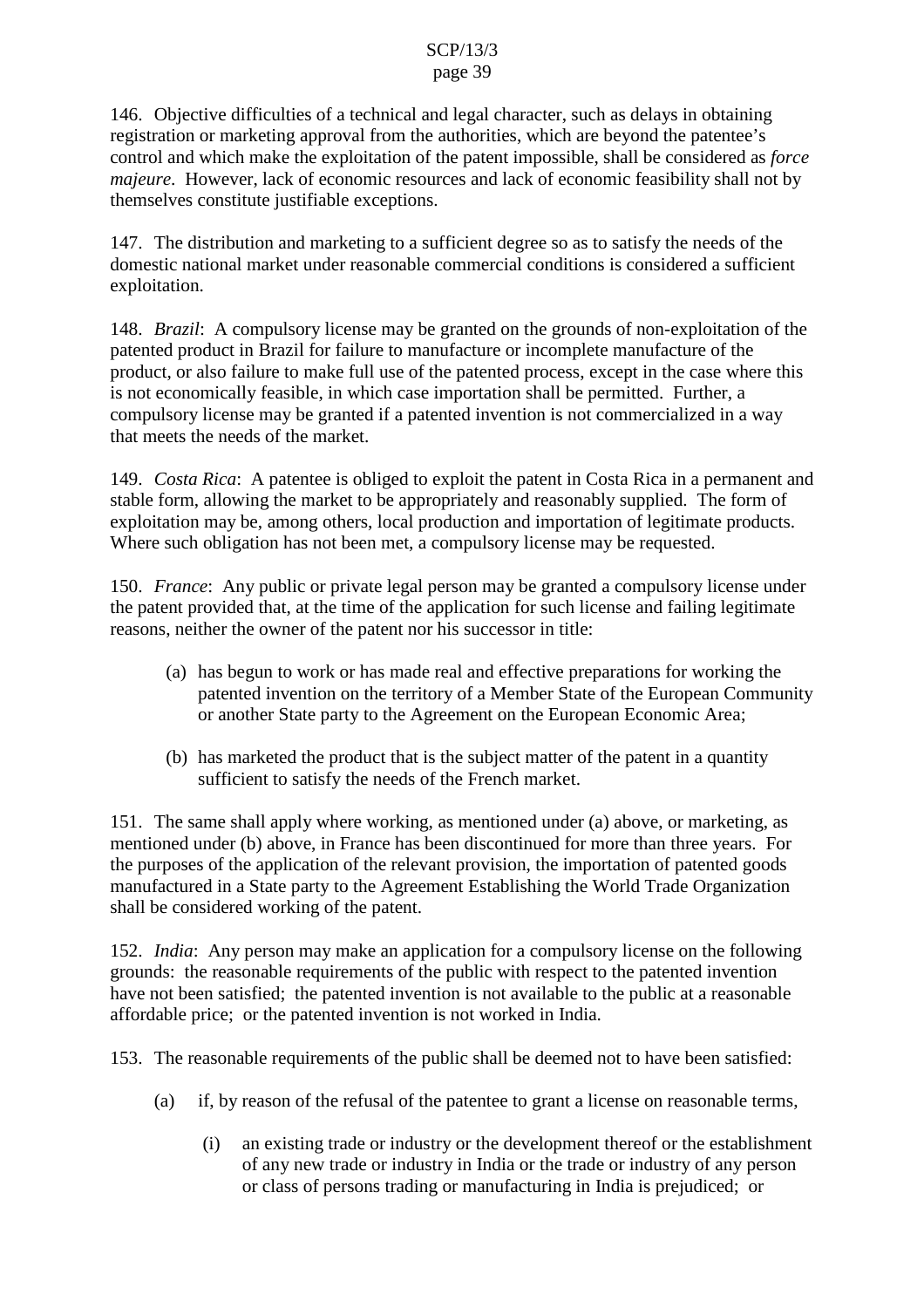- (ii) the demand for the patented article has not been met to an adequate extent or on reasonable terms; or
- (iii) a market for export of the patented article manufactured in India is not being supplied or developed; or
- (iv) the establishment or development of commercial activities in India is prejudiced; or

(b) if, by reason of conditions imposed by the patentee upon the grant of licenses under the patent or upon the purchase, hire or use of the patents article or process, the manufacture, use or sale of materials not protected by the patent, or the establishment or development of any trade or industry in India is prejudiced; or

(c) if the patentee imposes a condition upon the grant of licenses under the patent to provide exclusive grant back, prevention to challenges to the validity of patent or coercive packaging licensing; or

(d) if the patented invention is not being worked in the territory of India on a commercial scale to an adequate extent or is not being so worked to the fullest extent that is reasonably practicable; or

(e) if the working of the patented invention in the territory of India on a commercial scale is being prevented or hindered by the importation from abroad of the patented article by:

- (i) the patentee or persons claiming under him;
- (ii) persons directly or indirectly purchasing from him; or
- (iii) other persons against whom the patentee is not taking or has not taken proceedings for infringement.

154. *Switzerland*: Not exploiting the invention sufficiently in Switzerland is a ground for requesting a compulsory license. Importation is considered as exploitation of the patent in Switzerland.

155. *Thailand*: Any person may apply for a compulsory license if it appears, at the time when such application is filed, that the patentee unjustifiably failed to exercise his legitimate rights as follows:

- (a) that the patented product has not been produced or the patented process has not been applied in the country, without any legitimate reason; or
- (b) that no product produced under the patent is sold in any domestic market, or that such a product is sold but at unreasonably high prices or does not meet the public demand, without any legitimate reason.

156. *United Kingdom*: With respect to patents which are granted to nationals or residents of the WTO Members, the following grounds apply:

- (a) a demand in the United Kingdom for the patented product is not met on reasonable terms;
- (b) by reason of the refusal to license, the establishment or development of commercial or industrial activities in the United Kingdom is unfairly prejudiced;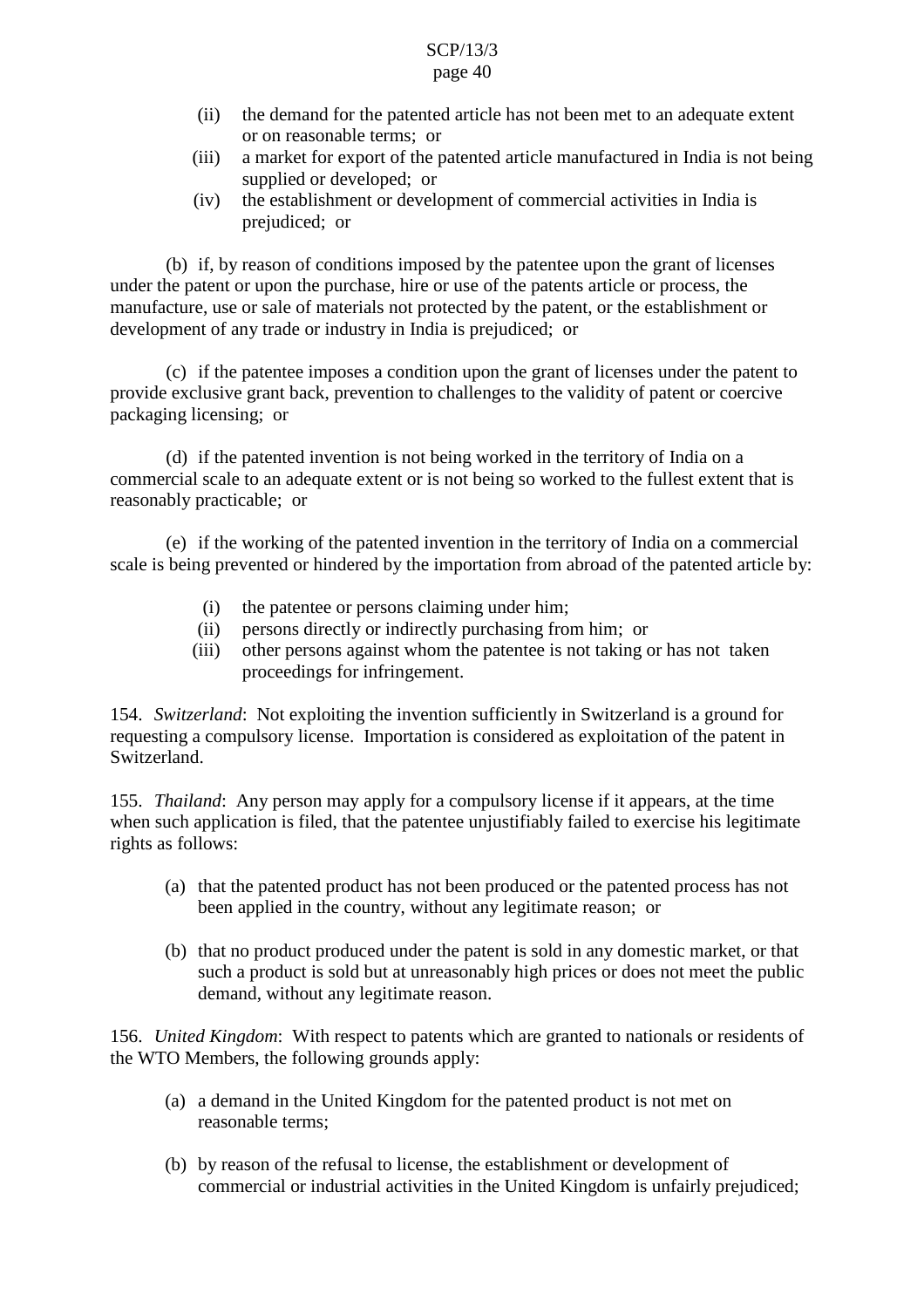(c) by reason of conditions imposed by the patentee on the grant of a voluntary license, the manufacture, use, or disposal of materials not protected by the patent or the establishment or development of any commercial or industrial activities within the United Kingdom is unfairly prejudiced.

157. With respect to patents which are granted to non-nationals and non-residents of the WTO Member, a compulsory license may be granted on the basis of more liberal grounds, for example, where a demand for the patented product in the United Kingdom is met to a substantial extent by importation from a non-WTO Member State.

## [Other abuses]

158. Some national laws provide the possibility of granting a compulsory license to prevent abuses which might result from the exercise of the exclusive patent rights, other than nonworking or insufficient working of the patent. Anti-competitive practices by patentees abusing the economic power derived from the exclusivity of the patent are one example. The law of Brazil, for instance, contains a provision that covers the abusive exercise of the patent rights in general.:

159. *Brazil*: A compulsory license may be granted if the patentee exercises his right in an abusive manner, or if the patentee engages in abuse of economic power by means of exploiting the patent, proven pursuant to law in administrative or judicial decision. Where a compulsory license is granted on the ground of the abuse of the economic power, the licensee of the compulsory license who proposed local manufacture may import the object of the compulsory license during the maximum of one year from the grant of the license, provided it has been put on the market directly by the patentee or with his consent. If such importation is made, a third party may also import such product, provided that it has been put on the market by the patentee or with his consent.

[Remedy anti-competitive practices]

160. Some countries provide specific provisions under the patent law that allow the grant of compulsory license in order to remedy an anti-competitive practice engaged by the patentee.

161. *Argentina*: The competent unfair competition authority may grant a compulsory license if it finds that the patentee has engaged in anti-competitive practices. For the purpose of the patent law, anti-competitive practices include, among others: the establishment of comparatively excessive prices for the patented products as compared to the average prices prevailing in the market, or prices being discriminatory for the patented product, in particular where other offers exist to supply the market against prices considerably lower than those charged by the patentee for the same product; the refusal to supply the local market under reasonable commercial conditions; the obstruction of commercial or production activities; and any other act being comprised in the practice considered punishable by the anticompetition law of Argentina.

162. *Chile*: A compulsory license may be granted in cases where the patentee has incurred in conducts or practices declared contrary to free competition, in direct relation with the use or exploitation of the patent, according to the final decision of the competition court.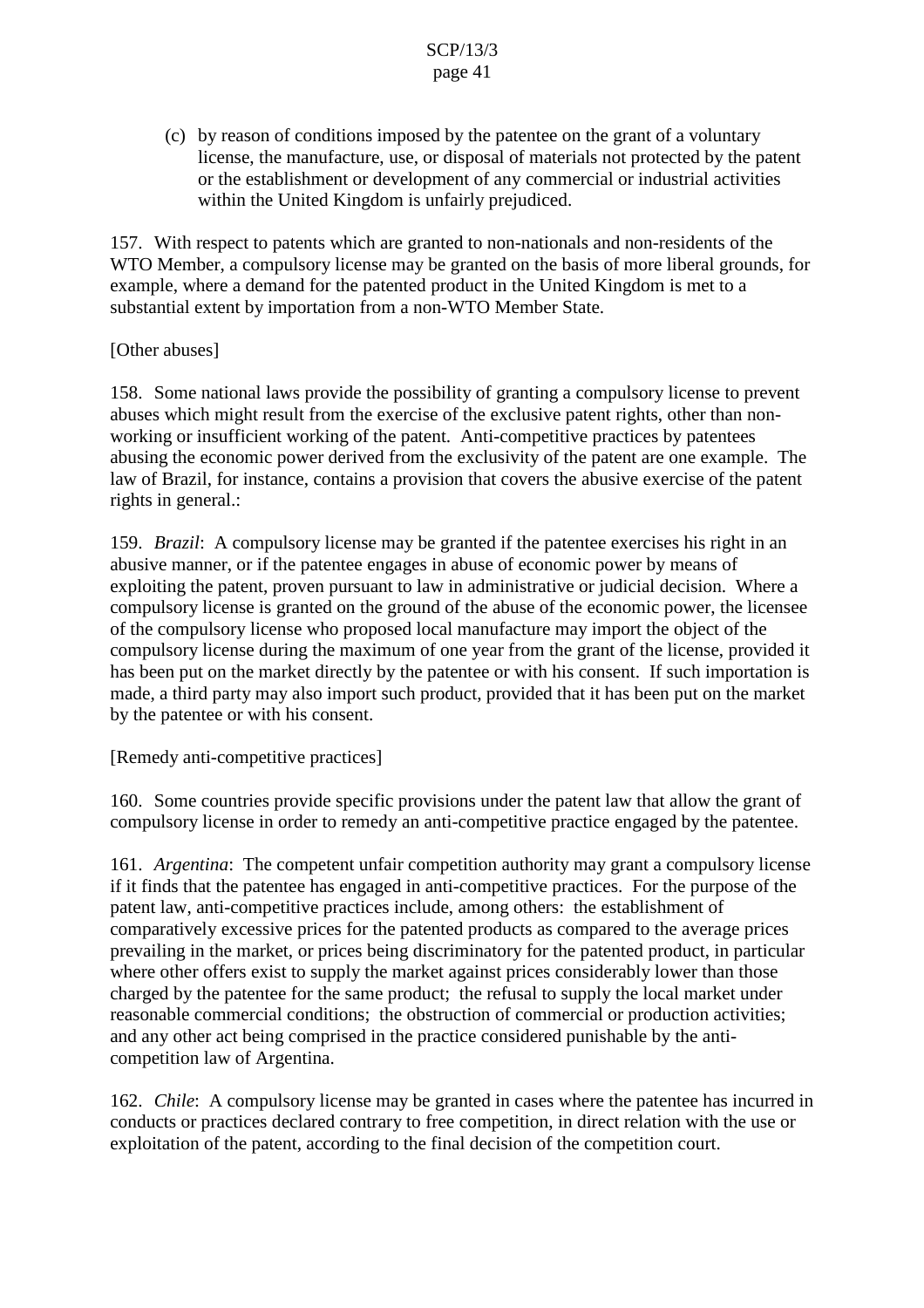## 163. In some countries, such a remedy is regulated in the competition law, under which compulsory licenses may be granted by a competition authority where it finds that it is an appropriate remedial action against an anti-competitive practice For example, in *In re Rambus*, the US Federal Trade Commission (FTC) determined that Rambus had acquired monopoly power through deceptive, exclusionary conduct in connection with its participation in the standardization process, and ordered Rambus to license its patented technology by setting a maximum royalty rate.

## [Failure to obtain a voluntary license]

164. In some countries, if a voluntary license could not be concluded between the parties on reasonable terms and conditions within a reasonable period of time, a compulsory license may be granted.

165. *Argentina*: Where a third party has made attempts to obtain a voluntary license on reasonable terms and conditions, after 150 days from the day on which the voluntary license was sought for, a compulsory license may be granted.

166. *China*: Where any entity which is qualified to exploit the invention or utility model has made requests for authorization from the patentee of an invention or utility model to exploit its or his patent on reasonable terms and conditions, and such efforts have not been successful within a reasonable period of time, the Patent Administration Department Under the State Council may, upon the request of that entity, grant a compulsory license to exploit the patent for invention or utility model.

## [Public interest]

167. Many countries allow the grant of compulsory licenses on grounds of public interest. This notion includes, in particular, national emergencies and extreme urgencies, national security and public health. In some countries, situations that are more specific are envisaged in the law, such as a compulsory license on a patent relating to diagnostics or on a patent concerning a biotechnological research tool or accessory. The exact scope of the grounds relating to public interest considerations varies from one country to the other, reflecting different policy considerations among countries. The following paragraphs show examples of various grounds relating to public interest considerations:

168. *Argentina*: Health emergency or national security.

169. *Brazil*: In case of national emergency or public interest as declared in an act of the Federal Executive Power, a temporary and non-exclusive compulsory license may be granted *ex officio*, provided that the patentee or his licensee does not satisfy the needs. In the context of an *ex officio* compulsory license for non-commercial public use in cases of national emergency or public interest, the national emergency is understood to be a condition of impending danger to the public, even if existing only in a part of the national territory. Those facts relating to, among others, public health, nutrition, protection of the environment, as well as those of primordial importance to the technical or social and economic development of Brazil, are considered as being within the public interest.

170. *Chile*: A compulsory license may be granted in cases where such a license may be justified on grounds of public health, national security, non-commercial public use, national emergency or any other reasons of extreme urgency.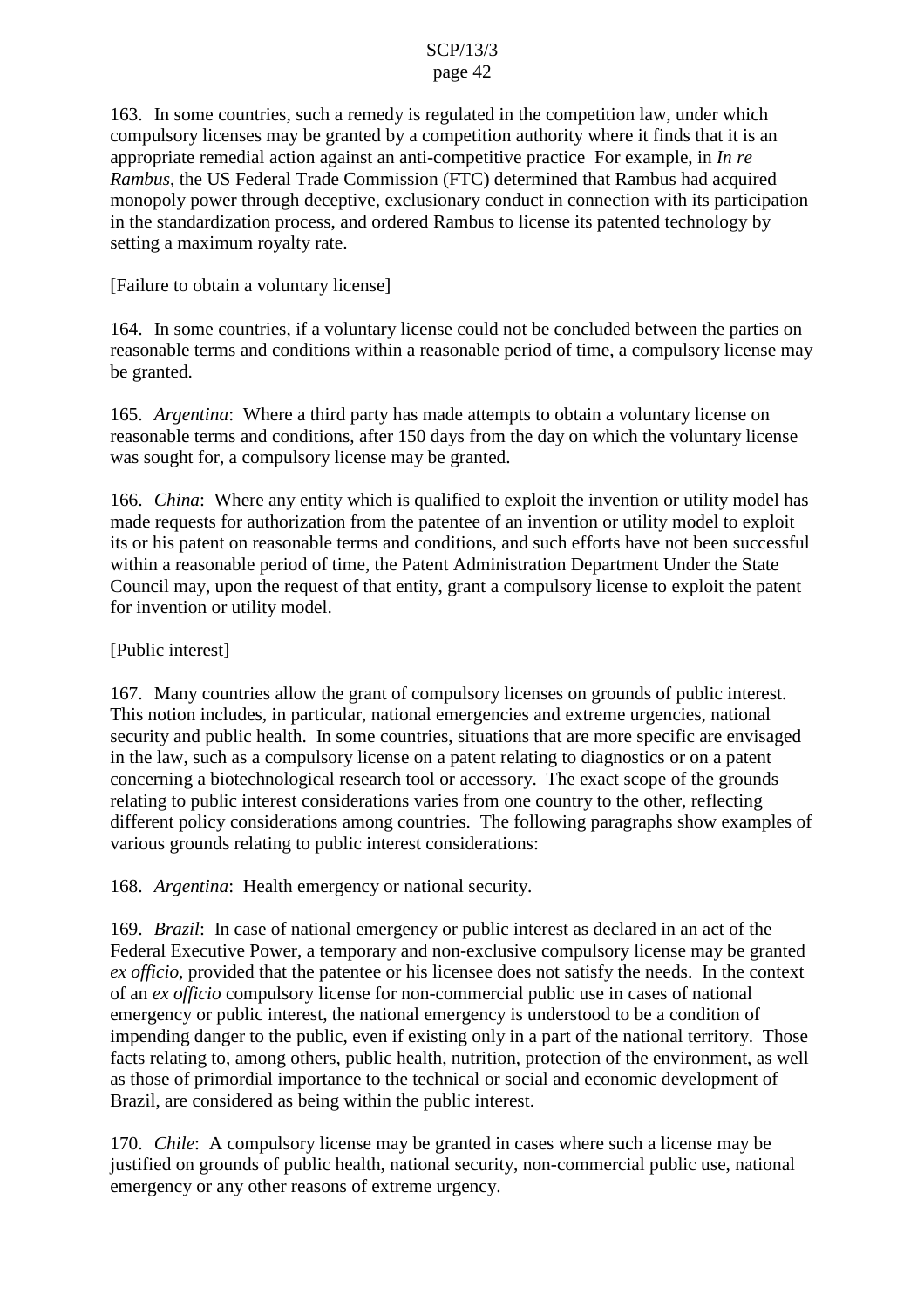171. *China*: Where a national emergency or any extraordinary state of affairs occurs, or where the public interest so requires, the Patent Administration Department under the State Council may grant a compulsory license to exploit the patent for invention or utility model.

172. *France*: Where the interests of public health demand, the Minister responsible for industrial property, at the request of the Minister responsible for health, may subject patents granted for the following to *ex officio* licenses:

- (a) medicine, medical disposition, medical disposition for *in vitro* diagnostics, annexed therapeutic product;
- (b) processes for obtaining (i), products necessary for obtaining (i) or processes to manufacture such product;
- (c) methods for diagnostics *ex vivo*.

173. The patents on products, processes or methods of diagnostics may be subject to *ex officio* licenses only where (i) such products or products obtained from such processes or such methods being made available to the public in insufficient quantity or quality or at abnormally high prices, or (ii) the patent is exploited under conditions contrary to the public health interests, or the exploitation of the patent is declared anti-competitive following a definitive judicial or administrative decision. As from the date of publication of the order subjecting the patent to *ex officio* licenses, any qualified person may apply to the Minister responsible for industrial property for the grant of a license to work the patent. The license shall be granted by order of that Minister under fixed conditions, particularly in respect of its duration and field of application, but excluding the amount of the royalties to be paid in consideration thereof.

174. *India*: Circumstances of national emergencies and extreme urgency

175. *Japan*: Where the working of a patented invention is particularly necessary in the public interest, a compulsory license may be granted.

176. *Mexico*: National emergency or security, if the production, supply or distribution of basic commodities to the public would be prevented, hindered or made more expensive

177. *Switzerland*: Where the public interest requires, a person with whom the patentee refused to conclude a license without sufficient reason may apply to the Court for the grant of a license to use the patented invention.

178. In addition, any person who intends to use a patented biotechnological invention as an instrument or an accessory of research has a right to non-exclusive license.

179. Further, with respect to a product or process invention concerning diagnostics for humans, a compulsory license may be granted to remedy a practice determined after judicial or administrative process to be anti-competitive.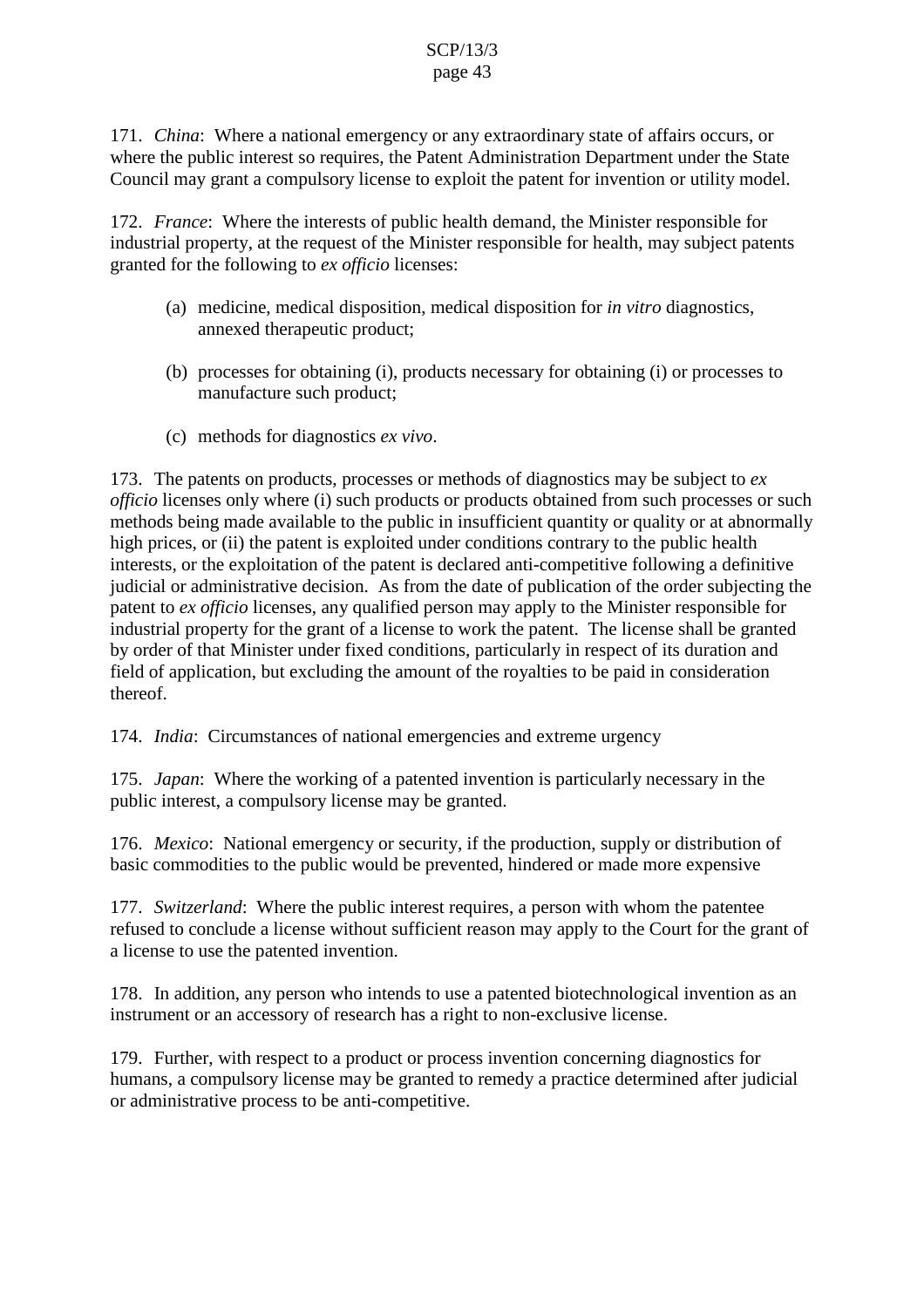# [Dependent patents]

180. Many countries provide the possibility of requesting a compulsory license where the exploitation of a patent (second patent) cannot be exploited without infringing another patent (first patent). The conditions that need to be fulfilled according to the TRIPs Agreement are: the invention claimed in the second patent shall involve an important technical advance of considerable economic significance in relation to the invention claimed in the first patent; the owner of the first patent shall be entitled to a cross-license on reasonable terms to use the invention claimed in the second patent; and the compulsory license granted shall be non-assignable except with the assignment of the second patent.

181. The justification for such a compulsory license is that the patent system should promote, rather than hamper, the exploitation of new technology, i.e., the invention claimed in the second patent, although the legitimate interest of the right holder of the first patent should be respected. In general, the public is expected to enjoy the benefits of the latest technology through the exploitation of the second patent.

182. In the countries that provide other IP titles that protect inventions, such as utility models, a conflict of exclusive rights between the patentee and the holder of another title may arise. Therefore, some countries provide that a compulsory license may be granted if the patent cannot be exploited without infringing another IP title or *vice versa*. Similar to the dependent patents, the owner of the other IP title shall be entitled to a cross-license on reasonable terms to use the invention claimed in the patent or *vice versa*.

183. Further, in respect of the development of genetic engineering, a patentee may not be able to exploit his invention without using a new plant variety protected by a plant variety protection certificate. In order to ensure access to such a plant, some countries provide the possibility of a compulsory license in cases where the patentee cannot exploit his invention, if it represents a significant technical progress of considerable economic interest, without infringing the prior plant variety right. Where such a compulsory license is granted, the holder of the plant variety right is entitled to a cross-license on reasonable terms to use the patented invention. Similarly, where a breeder cannot exploit his plant variety right without infringing a patent, a compulsory license may be granted to the breeder.

184. An explicit provision is found in at least one country according to which, where a compulsory license was granted, but the licensee could not work the patented invention without infringing another patent, the licensee may apply for a license under such other patent, provided that the invention of the applicant involves an important technical advance of considerable economic significance in relation to the invention for which the license is applied for.

# *Government use*

185. In addition to the above, a number of countries lay down in their national laws an explicit provision that entitles the government, or a third party who is authorized by the government, to use the patented invention without authorization of the patentee under certain circumstances. In some countries, such government use is permitted if the public interest, such as national security, nutrition, health or the development of other vital sectors of the national economy so requires or if the government use adequately remedies the anti-competitive practice engaged by the patentee or his licensee. As in the case of the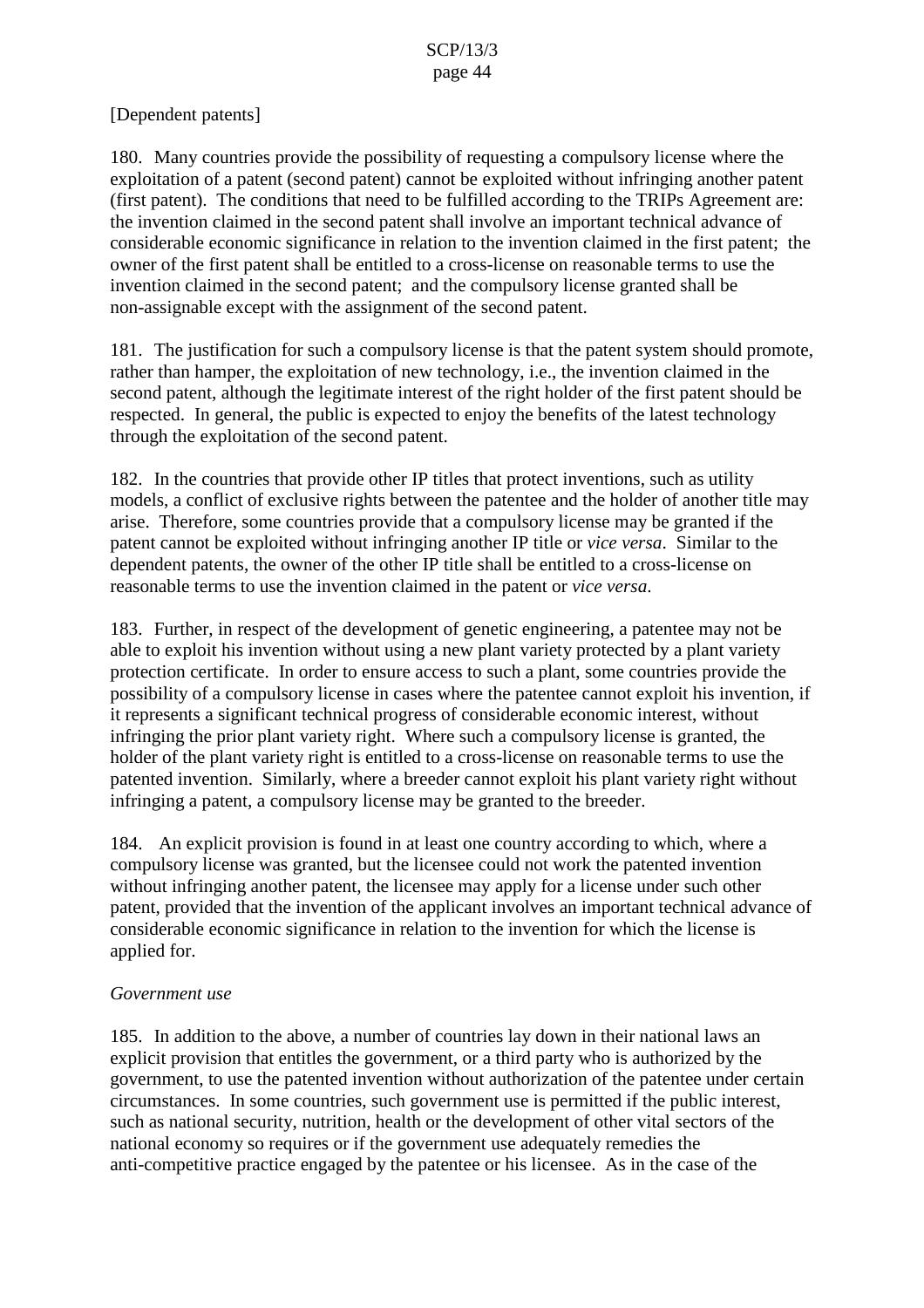grounds for the grant of compulsory licenses, the grounds for government use are stricter in some jurisdiction, and more liberal in others.

186. For example, in France, the State may at any time obtain *ex officio,* in order to meet its defense requirements, a license to work an invention that is the subject of a patent application or a patent, whether the working is to be done by the State itself or on its behalf.

187. In the United Kingdom, for the services of the Crown, a government may:

- make, use, import or keep the product, or sell or offer to sell it where to do so would be incidental or ancillary to making, using, importing or keeping it; or
- in any event sell or offer to sell it for foreign defense purposes or for the production or supply of specified drugs and medicines, or dispose or offer to dispose of it, in the United Kingdom in relation to the subject of a patent application or a patent, without any consent by the right holder.

188. The services of the Crown includes:

- the supply of anything for foreign defense purposes;
- the production or supply of specified drugs and medicines; and
- such purposes relating to the production or use of atomic energy or research into matters connected therewith as the secretary of State thinks necessary to expedient.

189. In the United States of America, a third party who uses a patented invention in the performance of a Government contract in effect obtains immunity to liability for patent infringement of the patent. This is based on 28 USC §1498(a) which states that:

"Whenever an invention described in and covered by a patent of the United States is used or manufactured by or for the United States without license of the owner thereof or lawful right to use or manufacture the same, the owner's remedy shall be by action against the United States in the United States Court of Federal Claims for the recovery of his reasonable and entire compensation for such use and manufacture."

190. This provision acts as a codification of a defense in litigation between private parties. Consequently, where an infringement action is found in the performance of a Government contract, the recourse for the patentee is limited to a recovery of reasonable compensation through litigation against the US Government at the US Court of Federal Claims.

# *License of Right*

191. In many countries, a patentee may request a recordal of a license of right in the patent registry. Once the entry is made and that fact is officially published, any person may obtain a license, at any time, under the patent on terms to be agreed between the parties. In return, the patentee often enjoys a reduction of maintenance fees.